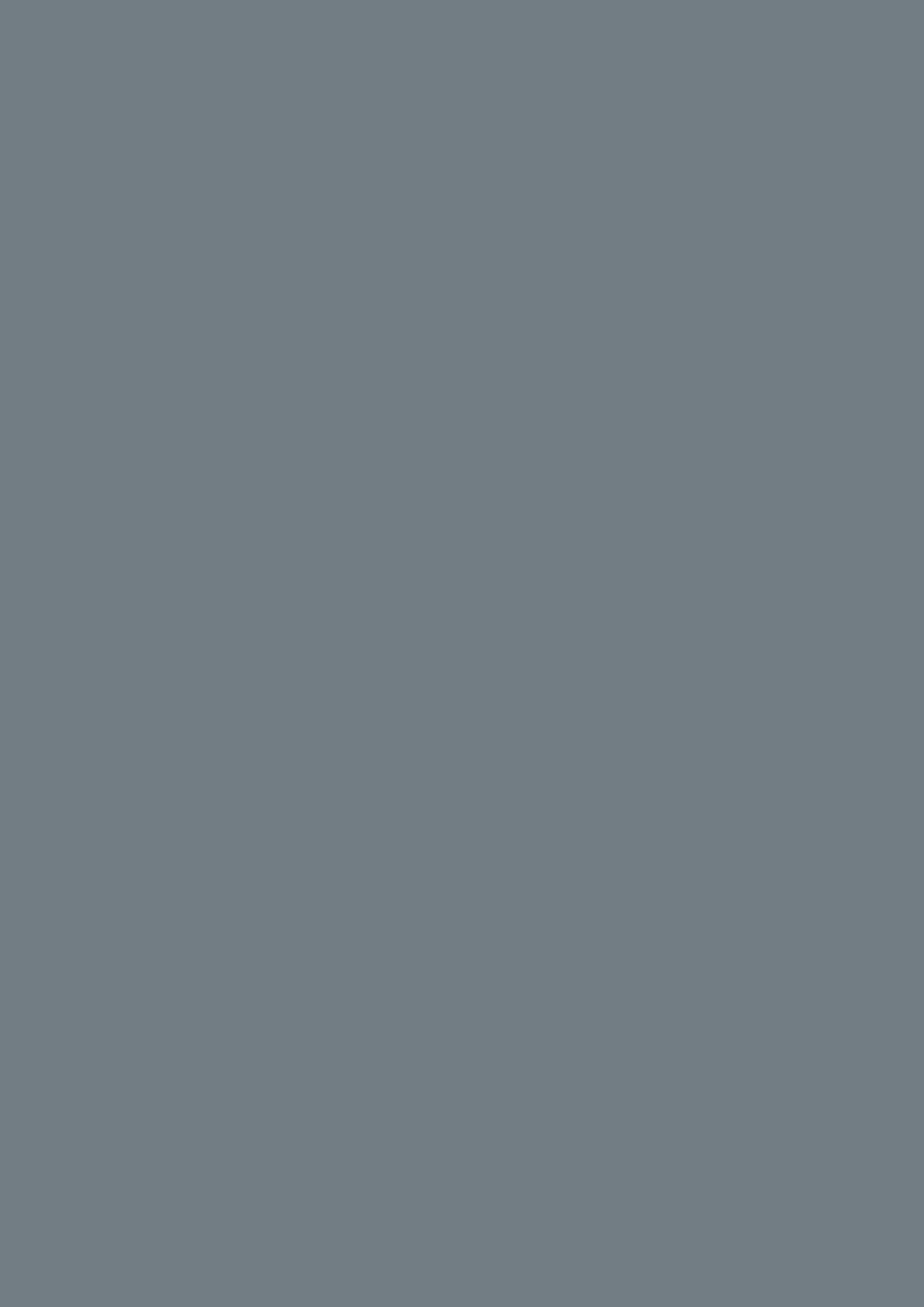# **Contents**

|  | <b>Annex1</b>                                                                                              |          |
|--|------------------------------------------------------------------------------------------------------------|----------|
|  | Creating a new movement                                                                                    | 39       |
|  | and information                                                                                            |          |
|  | Making good use of labour market intelligence                                                              | 37       |
|  | Access to open data and democratisation of data                                                            | 36       |
|  | Character, career adaptability and resilience<br><b>Accessing information</b>                              | 35       |
|  | <b>Aspiration and inspiration</b>                                                                          | 31<br>33 |
|  | A pivotal role for the National Careers Service                                                            | 29       |
|  | Inspection frameworks                                                                                      | 28       |
|  | Raising the participation age                                                                              | 27       |
|  | Social inclusion                                                                                           | 26       |
|  | Adult learning, vocational education and training<br>and higher education                                  | 24       |
|  | Schools and colleges                                                                                       | 21       |
|  | The role of career development professionals                                                               | 19       |
|  | Advice, guidance and support                                                                               | 19       |
|  | Connectivity to employers                                                                                  | 16       |
|  | Achievement and impact                                                                                     | 13       |
|  | <b>The National Careers Service</b>                                                                        | 13       |
|  | for young people and adults                                                                                |          |
|  | Culture change in careers provision                                                                        | 12       |
|  | The challenges and opportunities                                                                           | 11       |
|  | The penalties of mismatch: the long-term consequences<br>of youth and adult unemployment/ under-employment | 09       |
|  | of the British youth labour market                                                                         |          |
|  | The skills gaps and mismatch: the misalignment                                                             | 07       |
|  | youth and adult unemployment                                                                               |          |
|  | The economy and people<br>Paradox of the skills gap mismatch:                                              | 06<br>07 |
|  |                                                                                                            |          |
|  | and problems of mismatch                                                                                   |          |
|  | The current system                                                                                         | 06       |
|  | Executive summary                                                                                          | 04       |
|  | Foreword by the Chair                                                                                      | 02       |

Annex 2

Annex 3

Endnotes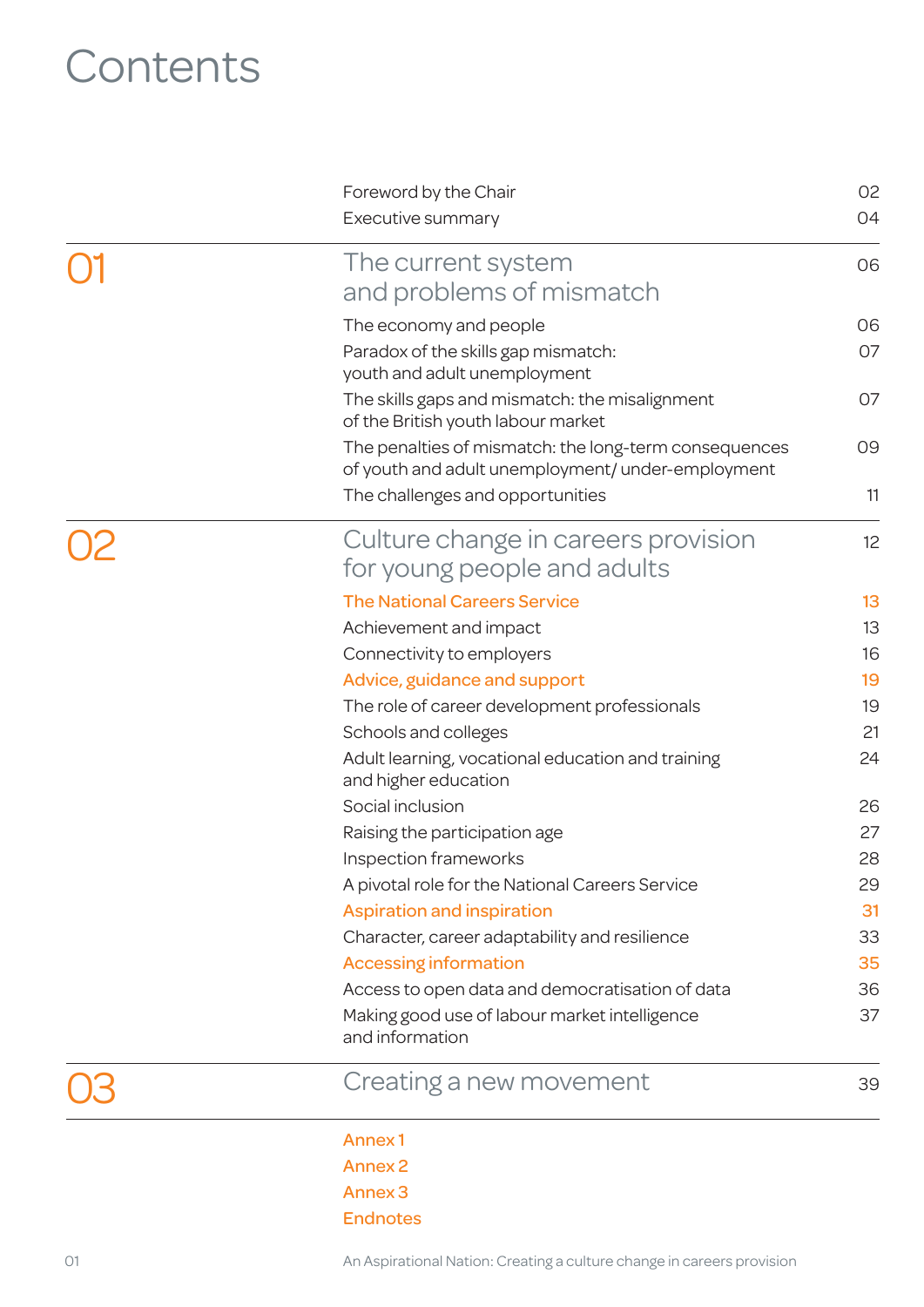# Foreword

### **Dr Deirdre Hughes, OBE**

Chair, National Careers Council 5th June 2013

Today's young people and adults face tough competition for jobs, yet many employers report difficulties in recruiting people with the right skills. The world has changed fundamentally over the past generation. We have seen the disappearance of the job for life, the emergence of the knowledge economy and loss of many unskilled and semi-skilled jobs to technological and globalisation changes.

Millions of people work in jobs today which didn't exist when their parents left education and first went into work. As the Organisation for Economic Co-operation and Development (OECD, 2010) observed: *"More complex careers, with more options in both work and learning, are opening up new opportunities for many people. But they are also making decisions harder as young people face a sequence of complex choices over a lifetime of learning and work."1*

It falls to careers services to respond to such change and make sure that both young people and adults get the help they need to thrive in the flexibilities and opportunities offered by the new working world and not to be overwhelmed by them. In this new world, people need access to reliable and relevant information about a jobs market undergoing rapid, dynamic change. They need too to be prepared by their schools, colleges and universities to be resilient in the face of the challenges of the new uncertainties and opportunities of the flexible labour market. Many will need access to education and training opportunities repeatedly through their working lives.

From the start, they need to understand and think through the options open to them in terms of their future careers. And they will need to repeat that process at stages throughout their working lives. The days when a careers adviser could guide a young person or adult into a job or occupation for life are long gone. The role has changed comprehensively. And so has the landscape of careers services: as well as public sector careers services there is a now wide range of other players including private-sector career consultants, employers, recruitment companies and learning providers, all contributing to a richly varied career development landscape.

Rapid technological developments – notably on-line provision – have contributed to the revolution in careers products and services. The consequences of this are an increased requirement for career management and digital literacy skills across our population to achieve sustained employability. There are real risks of social exclusion, particularly for young people and older adults unable to afford the technology or with limited access to it. Life skills now include new ways of thinking about careers and the dynamic context in which they evolve. And the pace of change can only increase in the years ahead.

So we face great challenges. There are also exciting opportunities that have the potential to transform people's lives and underpin our national prosperity. The conclusion of the OECD is clear: economies where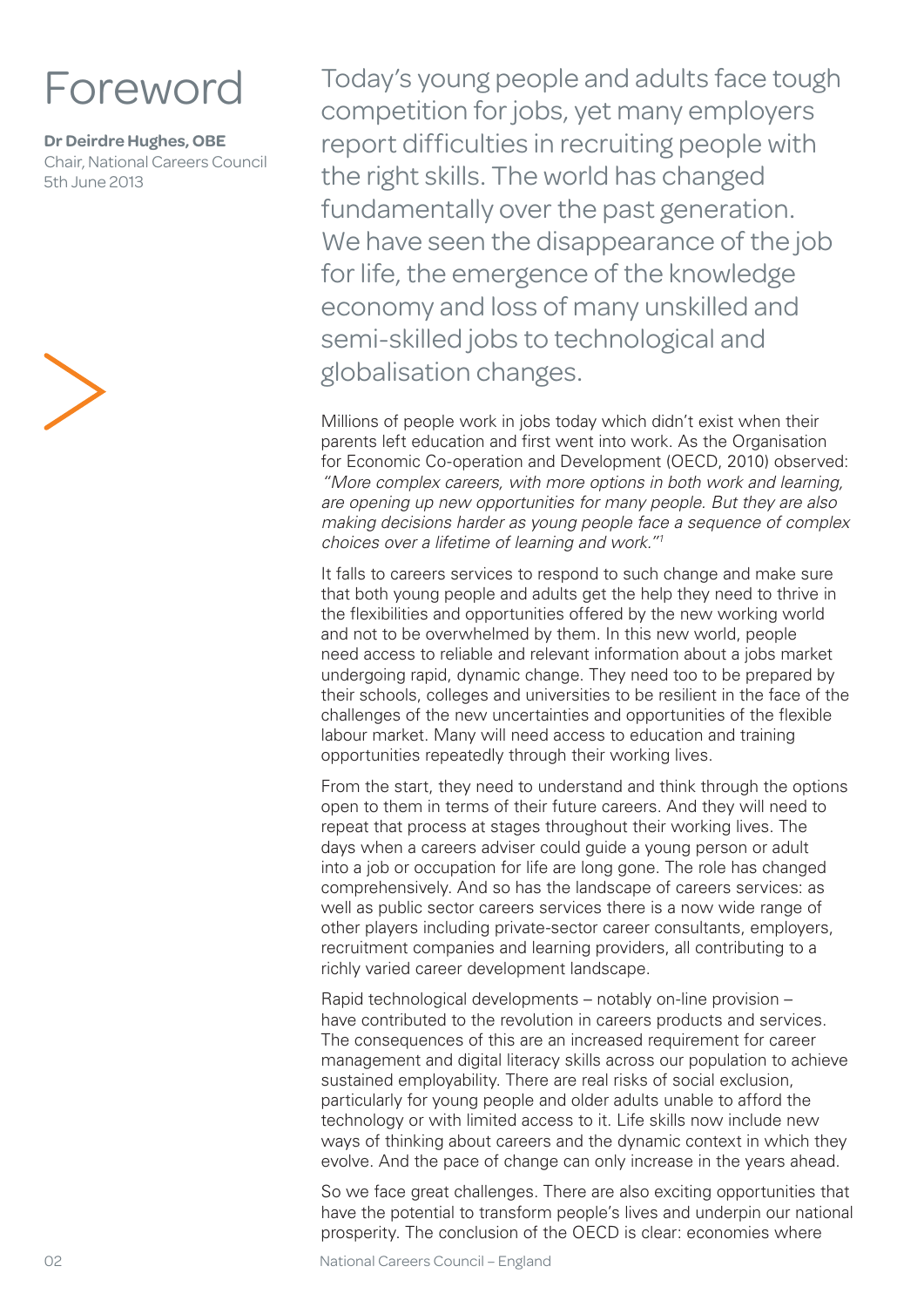More complex careers, with more options in both work and learning, are opening up new opportunities for many people. But they are also making decisions harder as young people face a sequence of complex choices over a lifetime of learning and work.<sup>1</sup>

there is a good match between the skills that people have to offer and those that employers demand are more productive<sup>2</sup>. Where the match is good, everybody wins. In this new working world marked as it is by instability and opportunity, the value of careers information and planning is greater than ever. We see national and local career development services as central to bringing about a positive transformation, rising to the demands of the twenty-first century. A partnership of young people, adults and employers informed and supported by a National Careers Service should mark an exciting forthcoming chapter in careers provision.

The National Careers Council (NCC) was established in May 2012 to provide advice to the Government on careers provision for young people and adults in England. Membership was drawn from a range of business, education, voluntary/community and careers sectors and combined they have brought significant experience, insight and commitment. I would like to thank all the members of NCC for their support and also to those individuals and organisations who submitted papers and/or met with us to share their views.

Over the year, the Council has undertaken an extensive literature review of the evidence in the UK, European Union (EU) and internationally, received submissions of evidence and consulted with a wide range of people and organisations. During this period the Education Select Committee has also undertaken a review of careers provision to which the Government has responded and Her Majesty's Inspectorate (Ofsted) has undertaken a thematic review which is due for publication shortly.

This paper challenges employers, Government, education and the careers sectors to act boldly and decisively in framing a more coherent national and local careers offer for young people and adults.

A new intersection of ideas and approaches is essential. National and local leadership is required to create high-performing career development and labour market policies and practices involving the public, private and voluntary/community sectors. A much stronger overarching framework is essential together with a national career development strategy, as is common in other competitor countries to provide exemplars of best practice and greater co-ordination of careers policies and practices on a sustained and cost-effective basis.

We do not attempt to provide a detailed history of careers provision, or to summarise all the evidence we have considered, submissions we have received and views we have heard: this is included on the Council's website<sup>3</sup>, with some selected examples in the annexes below. Instead, the report sets out seven recommendations, accompanied by proposed practical steps in each of these areas. Taken together they would raise standards to new highs right across career support services. Based on a greatly strengthened partnership approach, they would help shape a highly visible National Careers Service to meet the needs of an aspirational nation.

We urge the Government to consider our recommendations and act on them. If this is done, together we can create a movement to bringing about a much needed culture change in careers provision for young people and adults.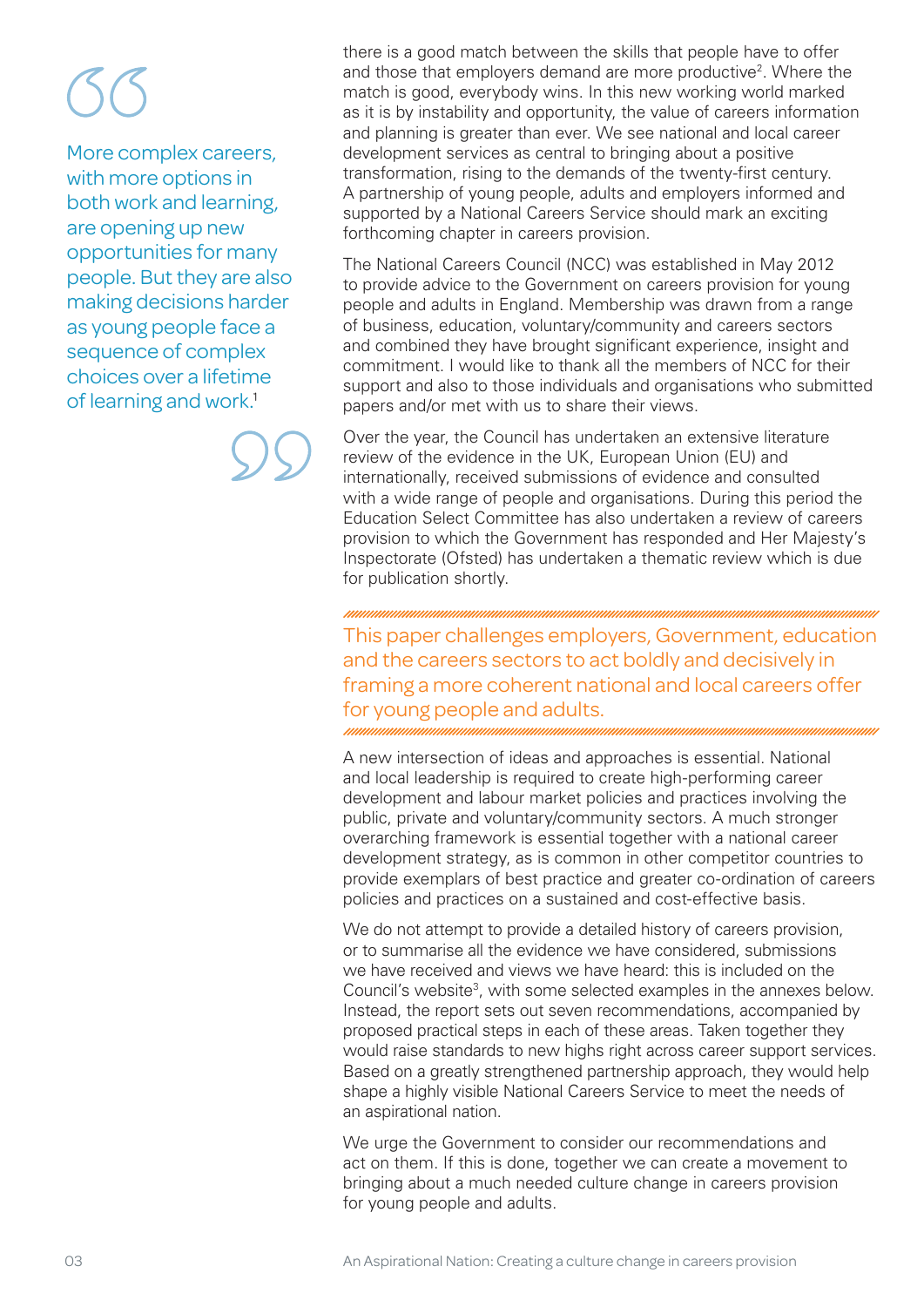# **Executive** summary

We face a significant economic challenge. We have high levels of unemployment (especially for young people) whilst at the same time employers are struggling to recruit people with the skills they need.

As careers diversify, this topic becomes both more important and more challenging. More complex careers, with more options in both work and learning, are opening up new opportunities for many people. But they are also making decisions harder for young people and adults given the financial and emotional penalties associated with making wrong decisions. We have around 1.09m young people not in education, employment or training (NEET), yet at the same time according to the CBI, over one-half of businesses are not confident they will find sufficient recruits. This is particularly acute in certain sectors that are vital to the growth of our economy, for example, 23% of businesses face difficulty in getting experienced staff with expertise in science, technology, engineering and mathematics. As recent studies have shown there is a significant mismatch between the career aspirations of young people and reality of the jobs market. We have an ageing population with many individuals having to work longer. Clearly something needs to be done and quickly. This report calls for a major culture change in the careers provision for young people and adults in order to help address the mismatch of skills shortages and, in particular high youth unemployment.

Last year a significant step was taken towards this in the establishment of the National Careers Service which was designed to be an all age service. In launching the Service the Rt Hon. John Hayes highlighted how critically important it was for schools to become more engaged in high quality careers provision for their students. The Council having reviewed extensive evidence and consultation has concluded that this service needs to be expanded significantly to support schools, colleges and young people. In order to help this process it is proposed that a strategic body comprising senior representatives from education and employers and the careers profession help guide the work of the service ensuring it meets the needs of young people, adult and employers.

The career development profession clearly has a key role to play and the profession is changing rapidly. This process needs to continue and accelerate. In addition to people receiving high quality, independent impartial careers guidance which accurately gives people information about the labour market and the different routes into careers, all people, but especially young people need insights into different career options to broaden and raise their expectations. We should ensure that more young people and adults get to meet a wider variety of people doing a wide variety of jobs. This is important to the 2 million young people who live in workless households to whom such experiences have especially high value and are often least likely to have the social networks and family networks required. As we are aware the job for life has largely disappeared and people now expect to change careers many times: it is therefore essential that we equip people with career adaptability, that we help people develop character traits such as resilience to enable them to compete for jobs with people from all over the world.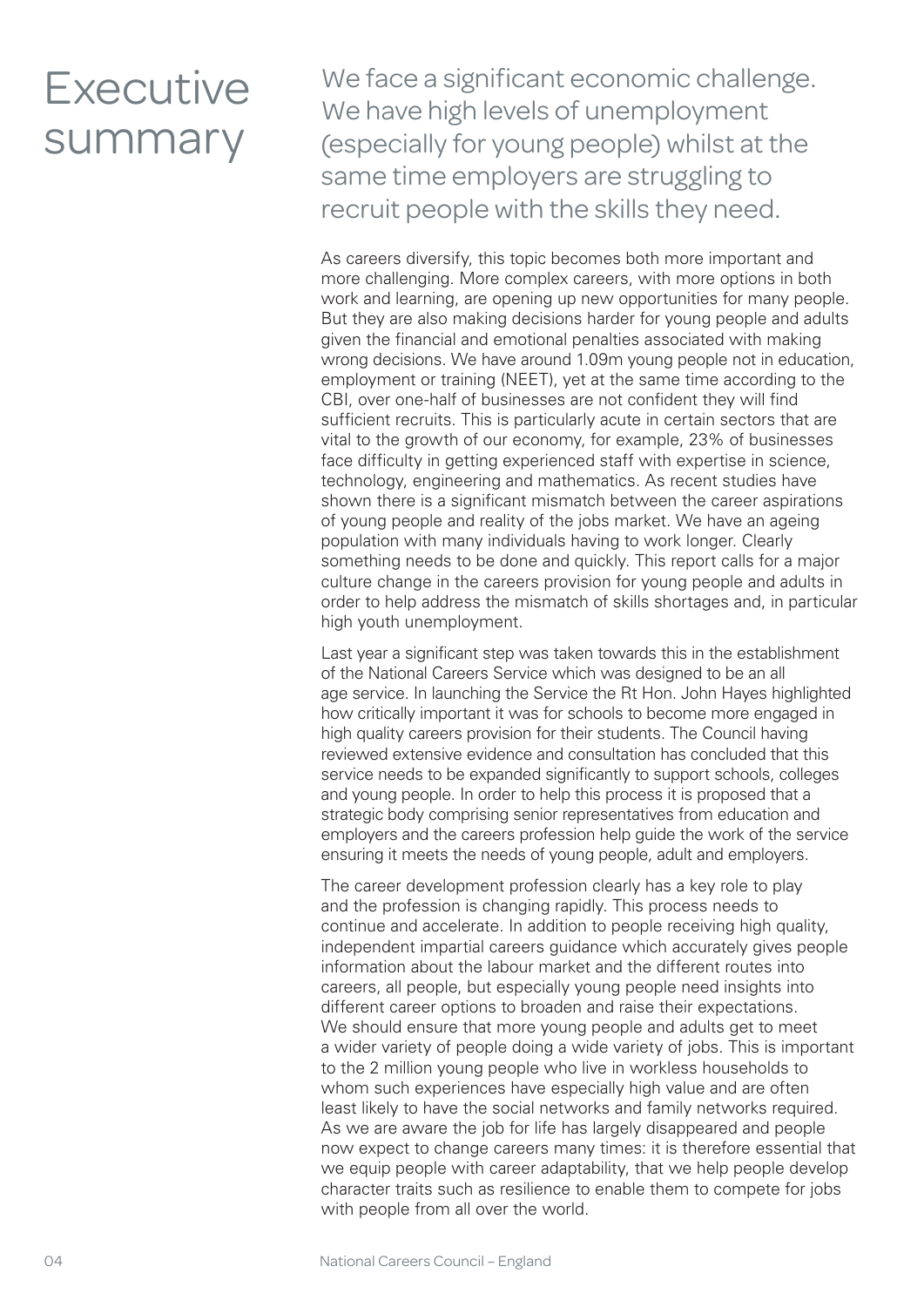Technology has a major role to play and we believe that the National Careers Service can play a vital role in bringing together on-line services and enabling people to easily access the information they require. None of this will be possible without government, education, employers and the careers sector working together. We need to create a movement for change. This report contains seven recommendations and practical steps, which if implemented could have an considerable impact both on young people's working lives and the economy.

### Recommendation 1

A culture change is needed in careers provision for young people and adults in order to address the mismatch of skills shortages and high unemployment.

### Recommendation 2

The development of the National Careers Service should be assisted by the creation of an Employer-led Advisory Board comprising senior representatives from employers, education and the career development profession to help guide its work and ensure it delivers value for money and meets the needs of young people, adults and employers.

### Recommendation 3

The National Careers Service should significantly expand its work with schools, young people and parents.

### Recommendation 4

Employers should encourage their employees to volunteer to go into schools and colleges to give students insights into different careers, enthuse them about the world of work and provide access to active experience of work, in particular to help address mismatches in young people's career aspiration.

### Recommendation 5

The National Careers Service should launch a new initiative to bring together a range of organisations to explore and highlight the importance of 'character' and 'resilience' in a successful working life and identify realistic and effective options for addressing this issue.

### Recommendation 6

The National Careers Service should develop and extend its on-line services and bring together key partners in order to consolidate other on-line careers information and tools, enabling trusted information to become more accessible for young people, parents'carers and adults seeking on-line support to their career development activities and plans.

### Recommendation 7

In order to bring about the culture change needed in careers provision for young people and adults we need to create a movement which include employers, education and career development professionals. To implement the recommendations and practical steps Government also needs to play its role in supporting this movement and ensure these recommendations and the practical steps in this report are implemented.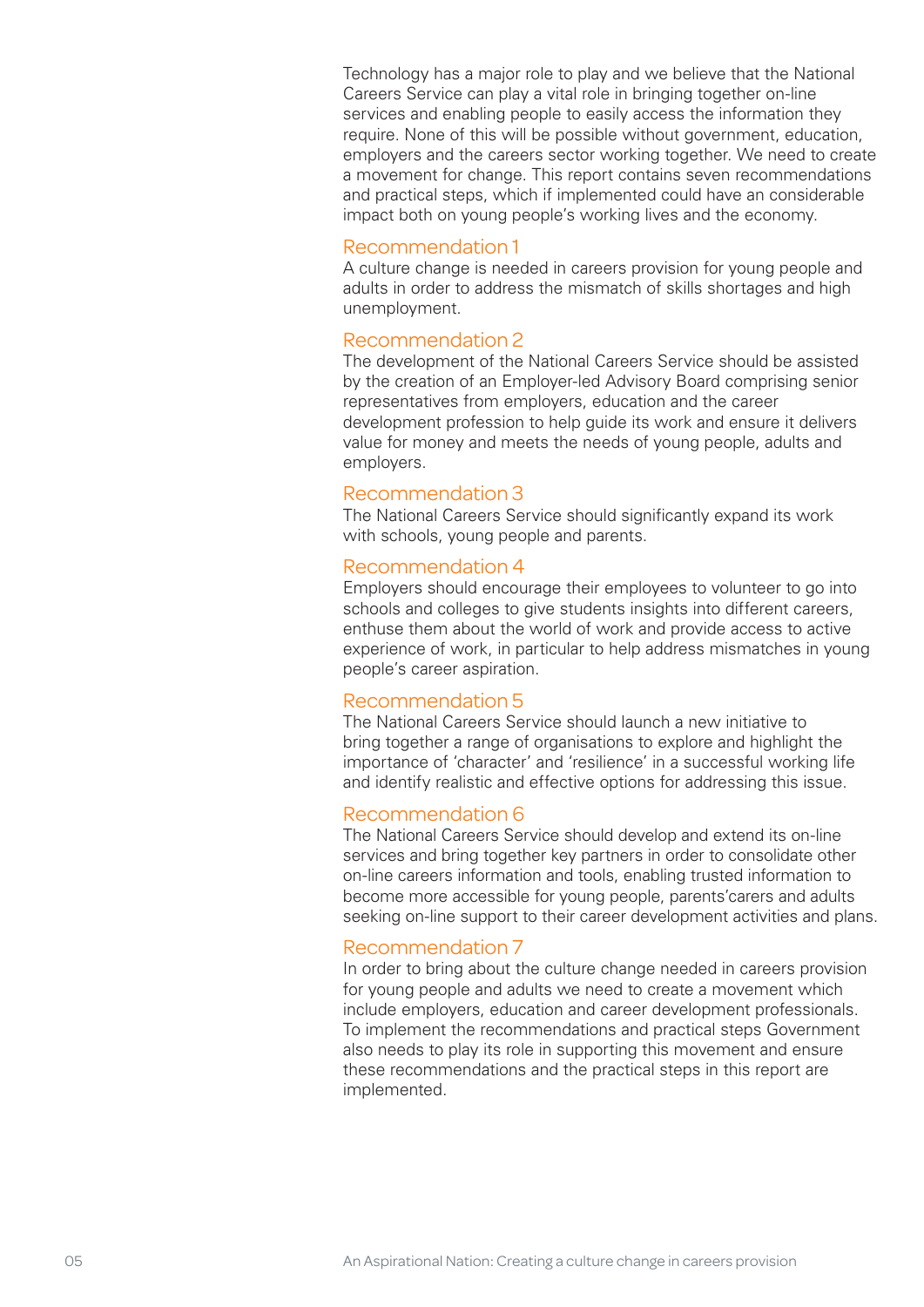# The current system and problems of mismatch

# The economy and people

1.1/ We have been keenly aware that today's economy and people's lives are rapidly changing. Technological change and the forces of globalisation have changed the nature of jobs available and the skills required by employers. The numbers of people working part-time or for themselves has increased rapidly since the 1980s<sup>4</sup>. The era of the job for life for many people is well and truly gone – the typical twenty-first century Briton can expect to work in a dozen or more different jobs across a number of different career areas<sup>5</sup>. Ten years ago, Facebook, Twitter and LinkedIn did not exist. Fifteen years before that, we did not have the worldwide-web. Technology, moreover, has irreversibly changed the way that people both work and, as a cursory glance at LinkedIn or www.monster.co.uk will show.

1.2/ It is essential that the careers provision available to Britain's young and old keeps pace with change in the working world, but there is good reason to believe that it has not. It is a problem which requires urgent attention. It limits the prospects of young people and adults, it holds back the expansion of employers constrained by skills shortages and hinders our national prosperity. In an intensely competitive global marketplace, our society's future will need to be based on becoming and remaining a high-value, high-skills economy. That will demand a capacity for career adaptability and agility unmatched in the past. We must understand that the rate of technology development is non-linear – it doubles every few years.

1.3/ Change at this pace and on this scale poses huge challenges for young people, adults and employers. It also makes the importance of a National Careers Service and allied careers support services all the greater. Better decisions by individuals mean less wasted investment in unused skills, less 'churn' through education and employment pathways and higher productivity. In the interests of the individual, our society and our economy, we must ensure we develop talent to the full and use all that talent to best and most fulfilling effect. That means becoming an aspirational nation. To make the transition we need a fully fit-for-purpose National Careers Service and allied career services that have both national and local presence and impact.

Around 1.09 million young people aged between 16-24 years are not engaging in any form of education, employment or training (NEET).

ONS (2013) *Statistical bulletin: Young People Not in Education, Employment or Training (NEET)*, May 2013 23/5/12. Retrieved from: http://www.ons.gov. uk/ons/rel/lms/young-people-not-ineducation--employment-or-training- neets-/may-2013/statistical-bulletin.html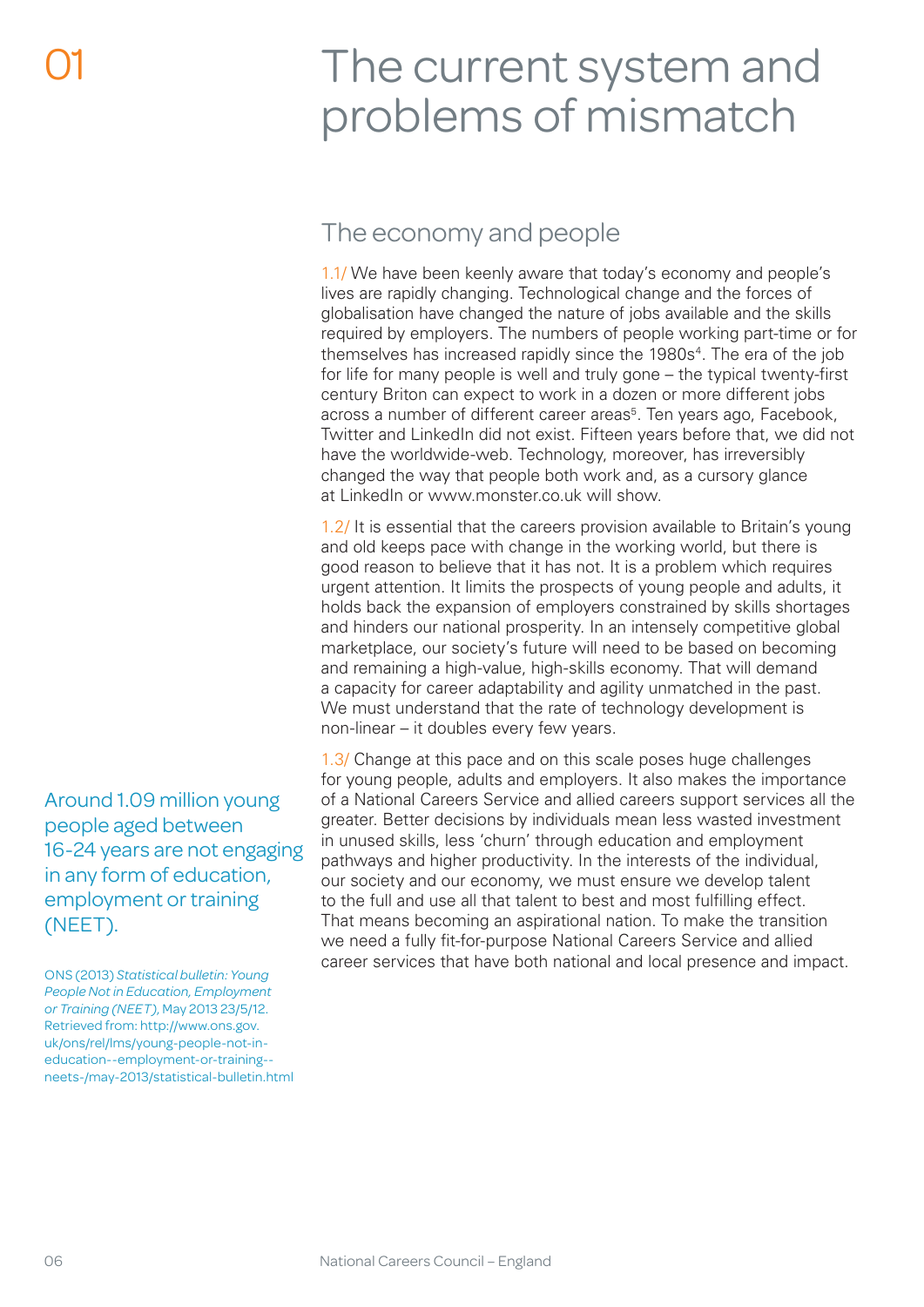# Paradox of the skills gap mismatch: youth and adult unemployment

1.4/ As the OECD (2012) has recently stressed, it is our collective human capital which increasingly determines our national economic success:

*'Skills have become the global currency of the 21st century. Without proper investment in skills, people languish on the margins of society technological progress does not translate into economic growth, and countries can no longer compete in an increasingly knowledge-based global society.' (OECD 2012, 10)*<sup>6</sup>

1.5/ Skills are essential to our economic prosperity, but evidence clearly shows that our national supplies of skills are not well matched to economic demand. Something is going increasingly wrong: the data below suggests that good investment decisions are not being made.

# The skills gaps and mismatch: the misalignment of the British youth labour market

1.6/ Evidence clearly shows the British youth labour market is not working effectively:

- A comparison of the career aspirations of 11,000 teenagers against the projected distribution of the 13.5 million new and replacement jobs predicted to emerge in our economy over the next decade has shown, the two have nothing in common (Mann et al 2013)<sup>7</sup>
- A comparison of the training acquired by Further Education learners and actual labour market vacancies shows high levels of mismatch between supply and demand (Gardiner & Wilson, 2012)<sup>8</sup>.

1.7/ The growing proportion of well-educated young adults (under the age of 24) who are Not in Education Employment or Training (NEET) indicates that as a nation we need to spend more time and attention ensuring that investment decisions in education and training are properly informed by labour market demand. For example, between 2001 and 2011 the proportion of young adults NEET educated at A level or degree standard increased by 53% (from 29% to 39%) (Sissons & Jones 2012, 29)9.

1.8/ Our young people, with all levels of qualifications, are struggling to compete with older workers for the jobs which are available in our economy. In spite of being, on average, more highly qualified, and bringing more years of education than any previous generation, our young people today face unemployment rates which are now some three times greater than adults over 2410. In the early 1990s, that ratio was just twice as high, levels which are still seen in continental European countries such as Germany and the Netherlands.

- nnnnnmmmmmmmmmmmmmmmmm • When it comes to filling highskilled jobs in the future, 51% of businesses are not confident that they will be able to find sufficient recruits, and only 36% believe there will be enough people available to them.
- Businesses' confidence about being able to fill all their jobs requiring intermediate levels of skill is much lower, with 37% not confident that there will be sufficient people available with the right skills.
- In all, two in five (42%) of firms needing STEM skills report they have difficulty recruiting STEMskilled staff at some level.
- 23% currently face difficulties in meeting their need for experienced staff with expertise in science, technology, engineering and maths.
- Employers expect growing difficulty in finding STEM skilled staff, with 45% anticipating difficulties over the next 3 years.

CBI/Pearson Education & Skills Survey, 2012 – p.38 http://www.cbi.org.uk/ media/1514978/cbi\_education\_and\_ skills\_survey\_2012.pdf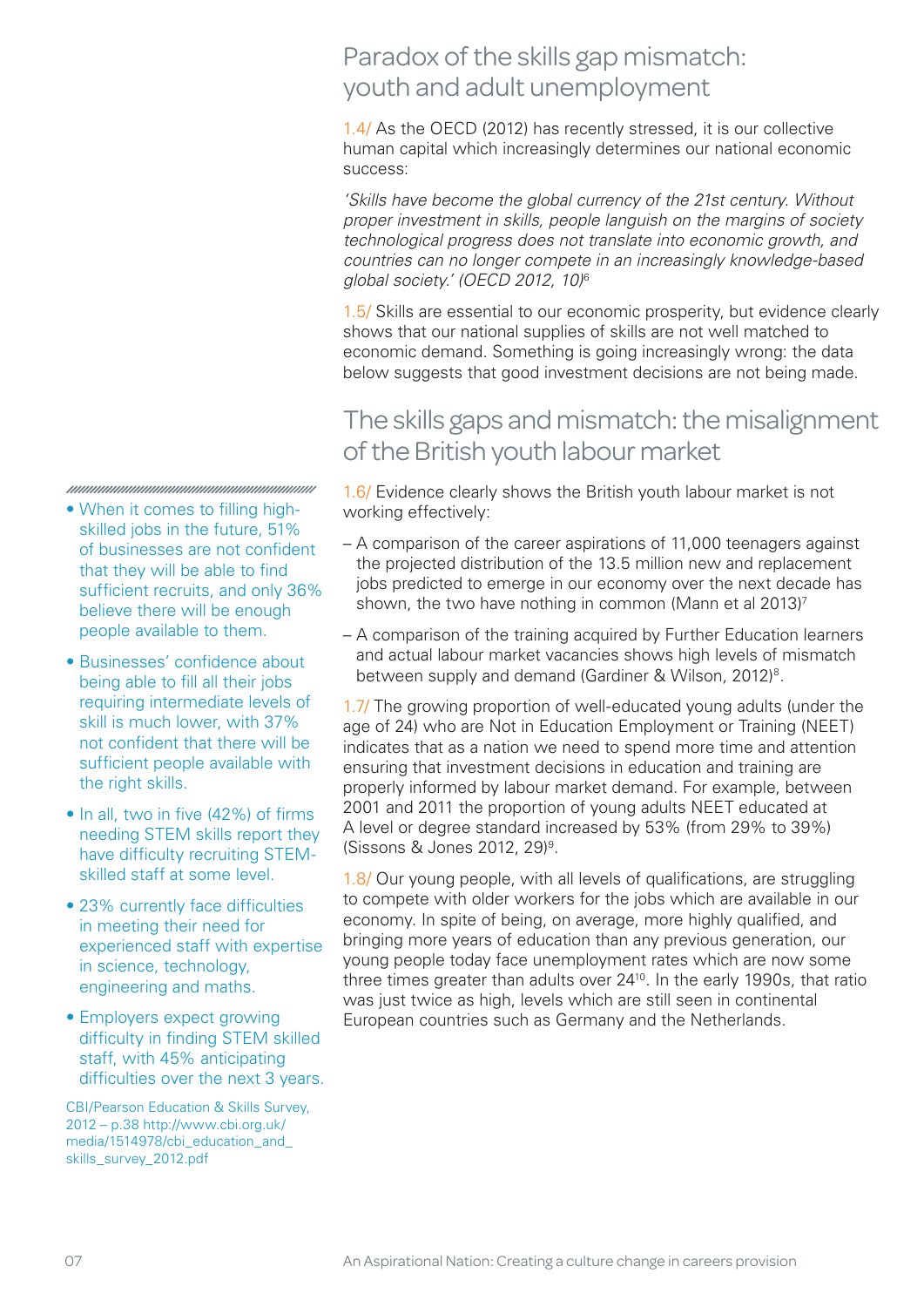1.9/ The Chartered Institute of Personnel & Development (CIPD, 2013)<sup>11</sup> research reveals a clear mismatch between employers' expectations of young people during the recruitment process and young people's understanding of what is expected of them. Studies have repeatedly shown that young people's aspirations are often misaligned with the opportunities presented by local labour markets (Montrose, 2013)<sup>12</sup>. The findings really do matter as they present compelling evidence that the labour market is not operating efficiently and that prospective employees are not receiving the right signals from employers about the availability of jobs. The recently published career aspirations of 11,000 English teenagers showed that the interests of more than one third (36.3%) reside in just 10 highly competitive occupations<sup>13</sup> and that seven of the occupations least popular among teenagers, including surveyors and welders, pay above national median salaries (Mann et al. 2013)<sup>14</sup>. In contrast, relative oversupply is apparent in sport, public services (i.e. security) and in customer-facing retail roles that are typically lower paid occupations which tend to have high churn and lower sustainable employment chances.

1.10/ There is good reason to believe that labour market intelligence is not working – high-paid careers, such as welding, are attracting so few appropriately qualified British applicants that the profession has become a priority for immigration visas<sup>15</sup>. Also, around 900,000 people have been unemployed for more than one year while more than 2.6 million jobs are filled by non-UK nationals<sup>16</sup>.

1.11/ Over recent years, academics have analysed longitudinal databases to demonstrate the long term penalties for individuals when career ambitions are uncertain or unrealistic. Yates et al (2011)17 have shown that young people who were uncertain or unrealistic about career ambitions at 16 went on to be three times more likely to spend significant periods of time being NEET as an older teenager than comparable peers<sup>18</sup>. And a number of other recent studies have reached similar results – the more realistic and certain initial teenage career aspirations are, the better young people do when they leave education – they are more likely to be employed and to earn better (Sabates et al, 2011; Ashby & Schoon, 2010)19. In the Yates et al study (op.cit), the ambitions of two in five young people were unrealistic, with young people from disadvantaged backgrounds being nearly twice as likely to suffer from such confusion as their more prosperous counterparts.

1.12/ The poor operation of the youth labour market is a significant concern. As set out by the recent Education Select Committee Inquiry into careers quidance<sup>20</sup> and subsequent government response (April 2013)21, considerable challenges face schools, colleges, local authorities and local enterprise partnerships in responding effectively to recent changes in careers provision to young people.

There was little correspondence between the structure of [local] labour markets and young people's aspirations and expectations. ...Parents' hopes for their children were mainly unspecific as to occupations; there appears to be little awareness of routes to success. ...Overall, there seemed to be a common lack of understanding of the ways in which school, post-school education and vocations were linked

St Clair, R., Kintrea, K. & Houston, M. (2011)., The influence of parents, places and poverty on educational attitudes and aspirations. York: Joseph Rowntree Foundation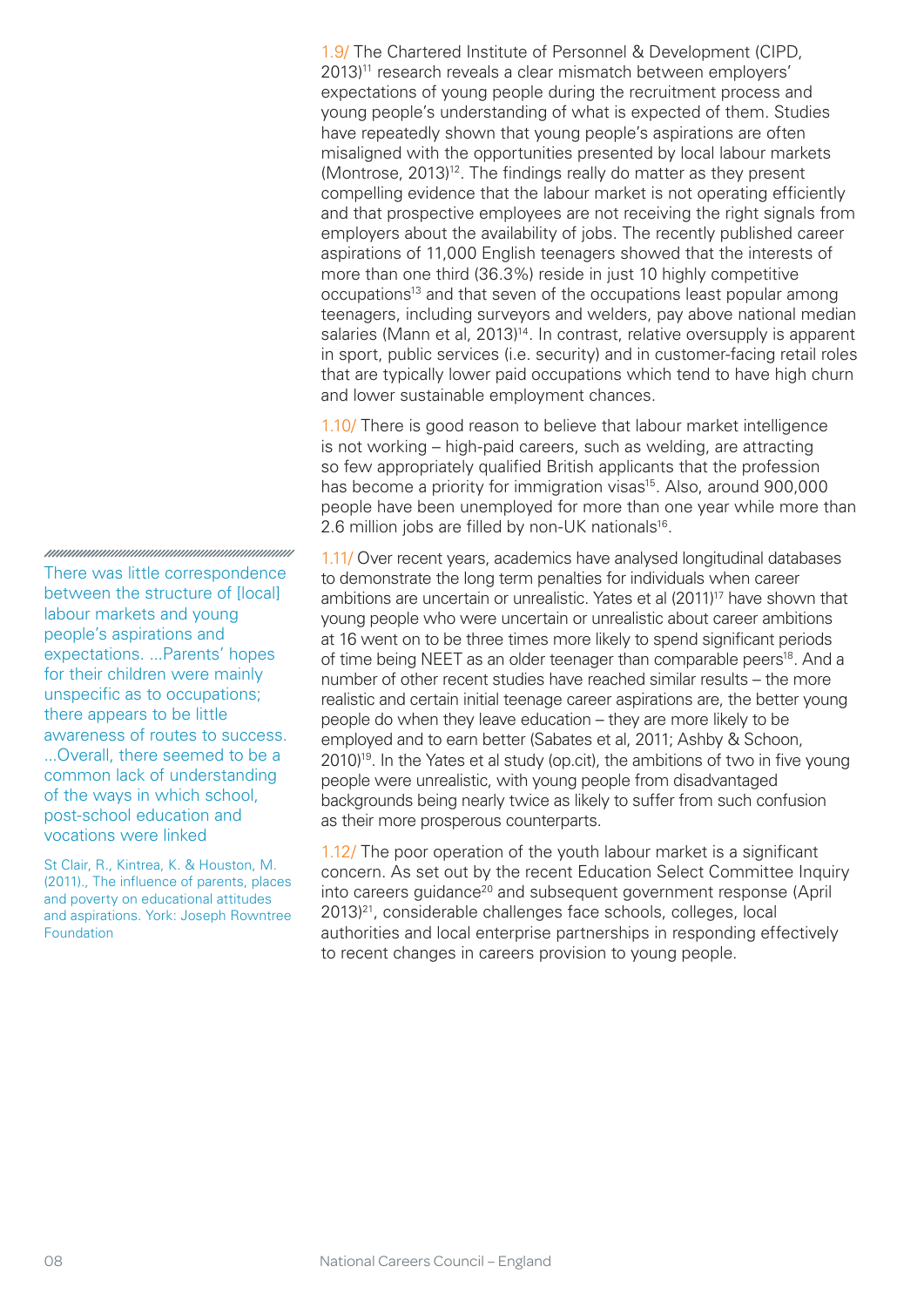1.13/ Adults too are facing major challenges. With changing expectations of how long many people will work and, as the workforce ages, there are challenges in supporting the continuing development of mid-career workers who may need to maintain a set of work-related competences and manage effective work transitions for much longer than has been customary in the past. Active inclusion measures for those who are furthest removed from the labour market – the long-term unemployed, the low-skilled, people with disabilities or mental health problems, and migrants – are not equally developed in all regions throughout England and some programmes have suffered due to austerity measures. There is a distinct lack of tailored careers support for people aged 50+, low-paid workers, and those returning to work, including parents and women<sup>22</sup>. In the National Careers Service, these groups are not specifically targeted as part of the current prioritisation framework.

1.14/ Employers state that almost half (46%) of 'hard to fill' vacancies are caused by the low number of applicants with the right skills required and 13% by a lack of the desired qualification( $s$ )<sup>23</sup>. While larger employers have seen a reduction in skills gaps, mid-sized employers (25-199 staff) have reported an increase in skill shortage vacancies since 2009<sup>24</sup>, presenting a continued problem for our economy. Small and medium-size enterprises are therefore important targets for engagement by careers services.

1.15/ Across Europe, all governments face competing pressures to create new jobs for young people while also maintaining older workers in employment for longer. Further increasing the employment rates of young people and adults, as part of a new intergenerational approach, and promoting active inclusion of those most excluded from the labour market is crucially important for individual well-being, families and our future economy.

The penalties of mismatch: the longterm consequences of youth and adult unemployment/under-employment

1.16/ According to the Local Government Association (2012) failure to fix the flow of demand and supply is not only damaging and costly for individuals, families and employers, but for taxpayers too. The ACEVO Commission on Youth Unemployment (2012)<sup>25</sup> highlighted the huge costs: it estimated the benefit bill for youth unemployment in 2012 was just under £4.2 billion, with the cost of taxes foregone put at £600 million and an overall cost to the economy of £10.7 billion. But the costs are not just temporary. The scarring effects of youth unemployment at its current levels will ratchet up further future costs of £2.9 billion per year for the exchequer (equivalent to the entire annual budget for Jobcentre Plus) and £6.3 billion p.a. for the economy in lost output. It is clear that we need to address the paradox of youth unemployment persisting alongside skill shortages.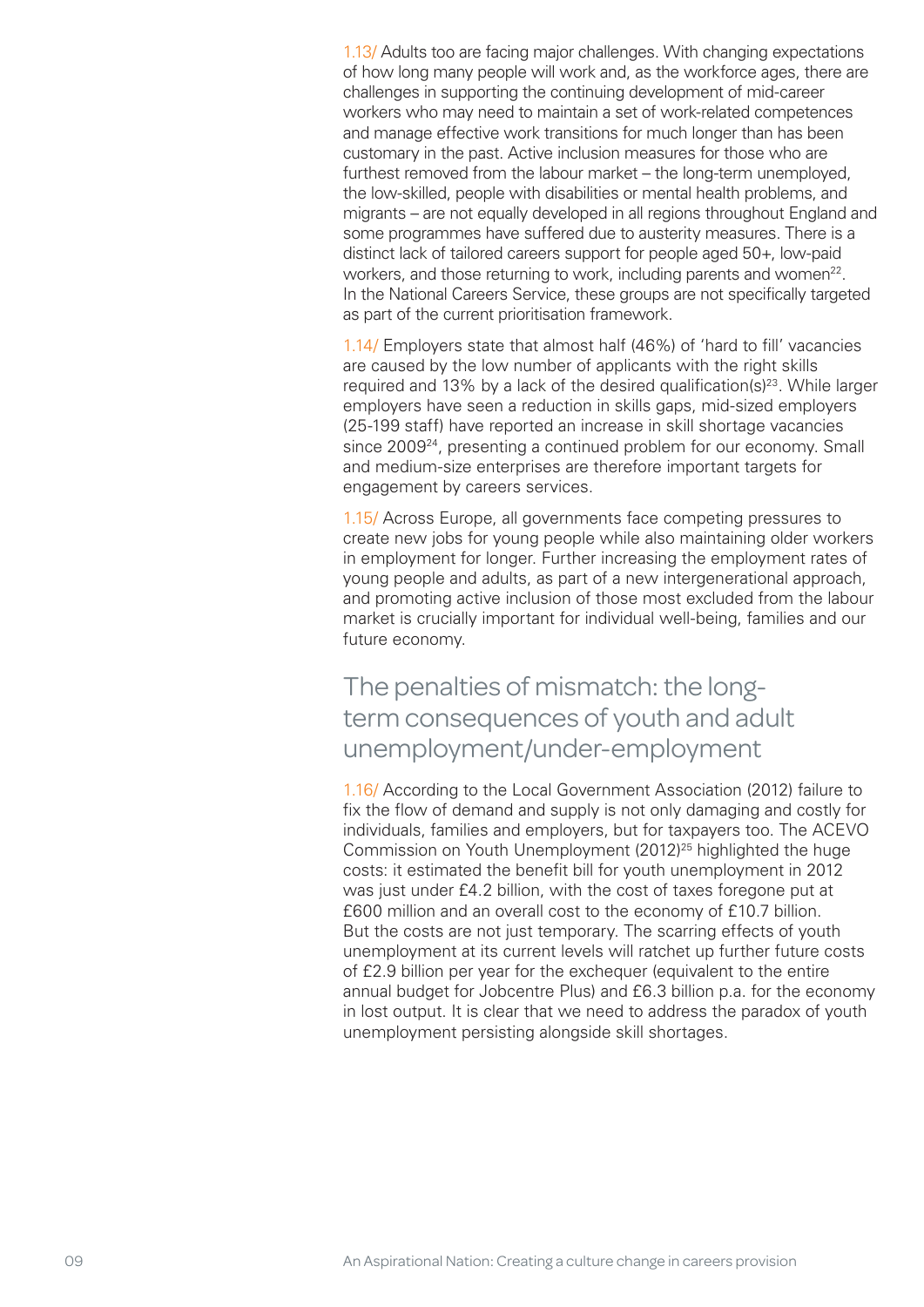# Labour Market Statistics April 2013, ONS



Note: Even though there has been an estimated 70,000 rise, there has been a small fall of 7,000 in the number of people claiming Job Seeker's Allowance between February and March 2013. The claimant count measures the number of people claiming Jobseeker's Allowance (JSA) and differs from unemployment as some unemployed people do not claim Jobseeker's Allowance, for example, a full-time student who is looking for work may be unemployed but would not usually be eligible for the allowance. Source: Office for National Statistics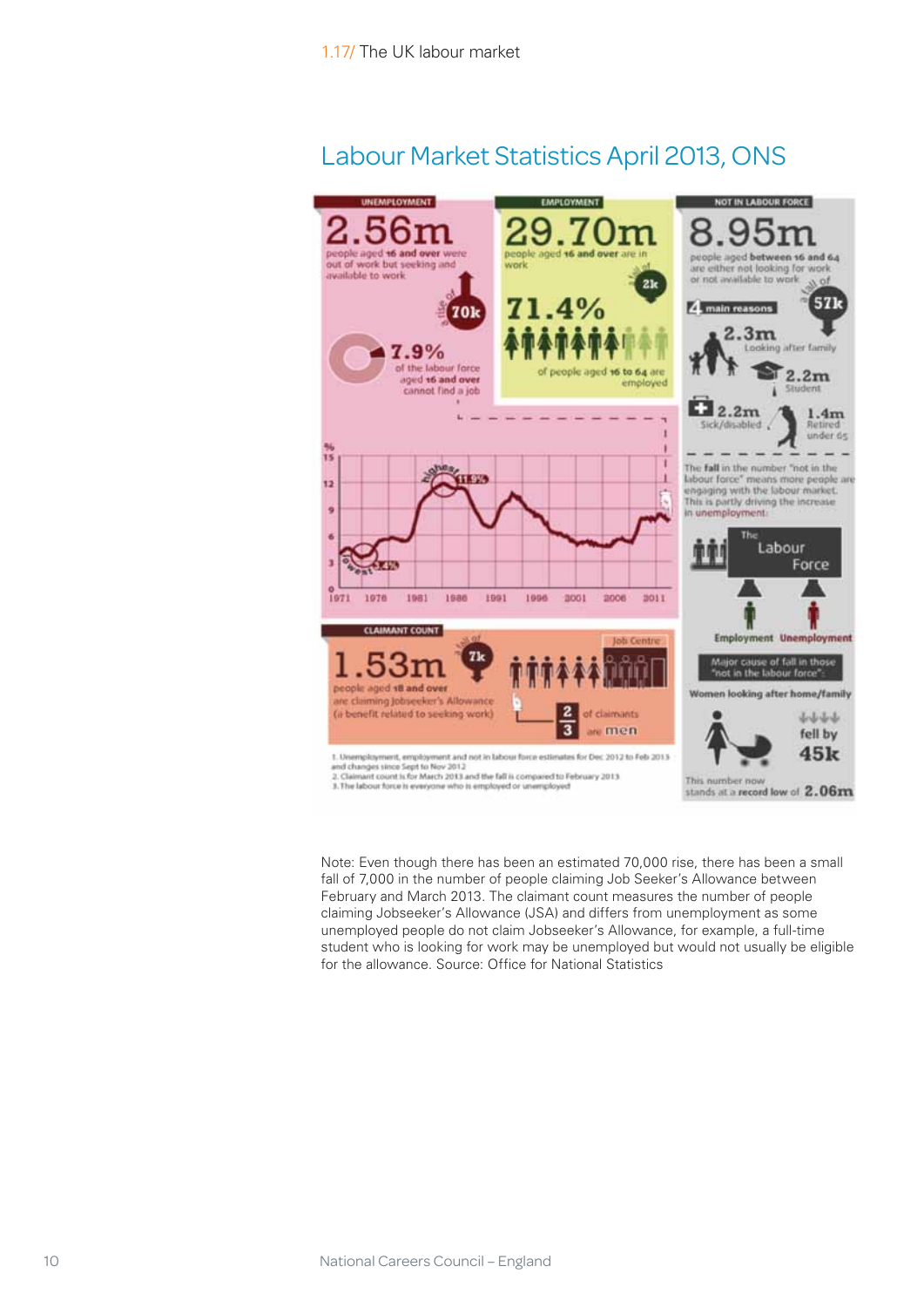As we know only too well, youth unemployment is far too high; yet around the country, employers face skills shortages. Alongside our programme of schools and FE reform, information and inspiration are crucial to close that gap.

Matthew Hancock MP, Minister for Skills

1.18/ Employment below qualification level is also a growing concern, as indicated by the Higher Education Careers Service Unit<sup>26</sup> who report many graduates are in jobs for which they are significantly over-qualified. There are also patterns of under-employment among women. The Women's Business Council (2013)<sup>27</sup> has recently brought together a number of concerns regarding women's employment and career progression. Nearly half of women working part-time are over-qualified for their job and a rising proportion of women in part-time jobs want to work full-time<sup>28</sup>. There is also a mismatch between the sectors the majority of older women currently work in and where jobs growth will be over the next 5-10 years. For example, public administration is projected to shrink and education and health sector have little projected growth<sup>29</sup>.

# The challenges and opportunities

1.19/ So we face a series of challenges and a range of needs. When considering the needs of different groups, 'it is vital to consider targeting and tailoring as separate concerns' (London Economy Committee, 2013)<sup>30</sup>. Targeting is about ensuring different groups access a service i.e. come through the service's door or access their website, whereas tailoring is focused on providing a service that is able to meet individual needs i.e. meeting individual needs once someone is in contact with a service. The Women's Business Council highlights 'where you start out in work can have important implications, because progression from low-paid work into high-paid work is rare, and upward occupational mobility is more common for men than for women' (Bastagli & Stewart, 2011)<sup>31</sup>. There is also evidence to suggest that entering into low level jobs at the beginning of a career is more likely to represent a trap for women, whilst for men it is more likely to be a stepping stone to more favourable positions (Bukodi & Dex, 2010)<sup>32</sup>.

1.20/ In our current system of a National Careers Service, a public employment service (Job Centre plus) and wider careers support market, the critical dual questions for individuals and families are mainly focused on 'where are the actual jobs?' and 'what are the likely returns on investments in learning and work?'.

1.21/ The Commission on Adult Vocational Teaching and Learning (2013)33 highlights the critical importance of adults having a *clear line of sight* to work because vocational learners must be able to see why they are learning what they are learning and its relevance to the job in context. For younger learners, it is clear that occupationally focused provision in England is limited by international comparison. A recent Edge Foundation survey (2013)<sup>34</sup> found 32% of 14 to 18-year-olds in this country were undertaking some vocational study, compared with an average of 50% for the rest of the European Union. They suggest a link between high levels of youth unemployment and low take-up of vocational courses.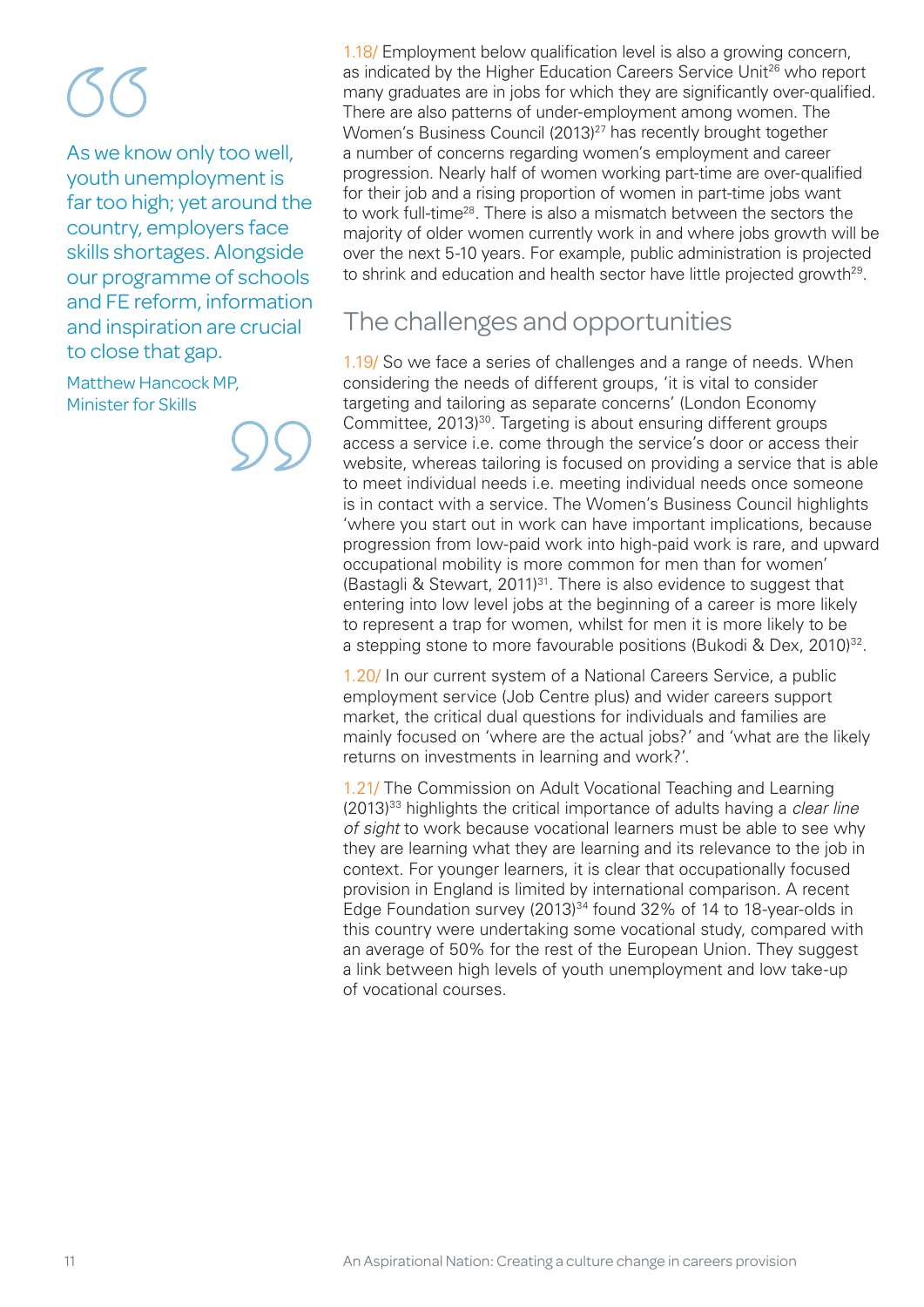# Culture change in careers provision for young people and adults

2.1/ Current and future generations need the right support in place to enable them to learn to manage their own careers effectively in this new environment. They must become productive, agile, aspirational and self-supporting in their working lives, aided by a responsive framework of careers information, advice and guidance. And they will need to be able to call on that responsive framework for help at different stages throughout their working lives. So a high-performance National Careers Service geared to empowering people to identify and pursue their ambitions and optimise their abilities should be an essential feature of this dynamic future. It will be a key enabler of sustained economic growth and social mobility.

2.2/ We need a change in careers provision for young people and adults that responds to structural changes and new approaches in the way that people find jobs, training and different forms of work. In this context, the role of government, employers, educationists and career development professionals is changing. As the OECD has argued:

*''As careers diversify, career guidance is becoming both more important and more challenging: More complex careers, with more options in both work and learning, are opening up new opportunities*  for many people. But they are also making decisions harder as young *people face a sequence of complex choices over a lifetime of learning and work (OECD 2010, 16)35*

2.3/ The National Careers Council agrees with the OECD that a strategic approach to careers provision is essential to the effective operation and success of our economy. The Council believes, moreover, that we should be building a transformational National Careers Service that will set new standards for the 21st century. This must encourage ambition and meet the needs of an aspirational nation where opportunity is not blocked by self doubt, ignorance or confusion. Achieving this will involve an over-arching vision and major cultural change.

2.4/ In the interests of the individual, societal well-being and our economy, we must ensure we develop talent to the full and use all that talent to best and most fulfilling effect. The career provision we provided in the past cannot be the answer to the needs of today and tomorrow – we are lagging behind our international competitors $36$ .

2.5/ Such a culture change can only brought about by a willingness and determination of all key players including: the Government, employers, educationists, career development professionals and parents/carers. The evidence gathered by the Council strongly supports a new vision for the National Careers Service to become:

*'A recognised, trusted, independent and impartial careers service for young people and adults that works with employers and educators to help engage more people, more successfully with the UK labour market.'*

2.6/ In the paragraphs below we set out what should be done.

### Recommendation 1

A culture change is needed in careers provision for young people and adults in order to address the mismatch of skills shortages and high unemployment.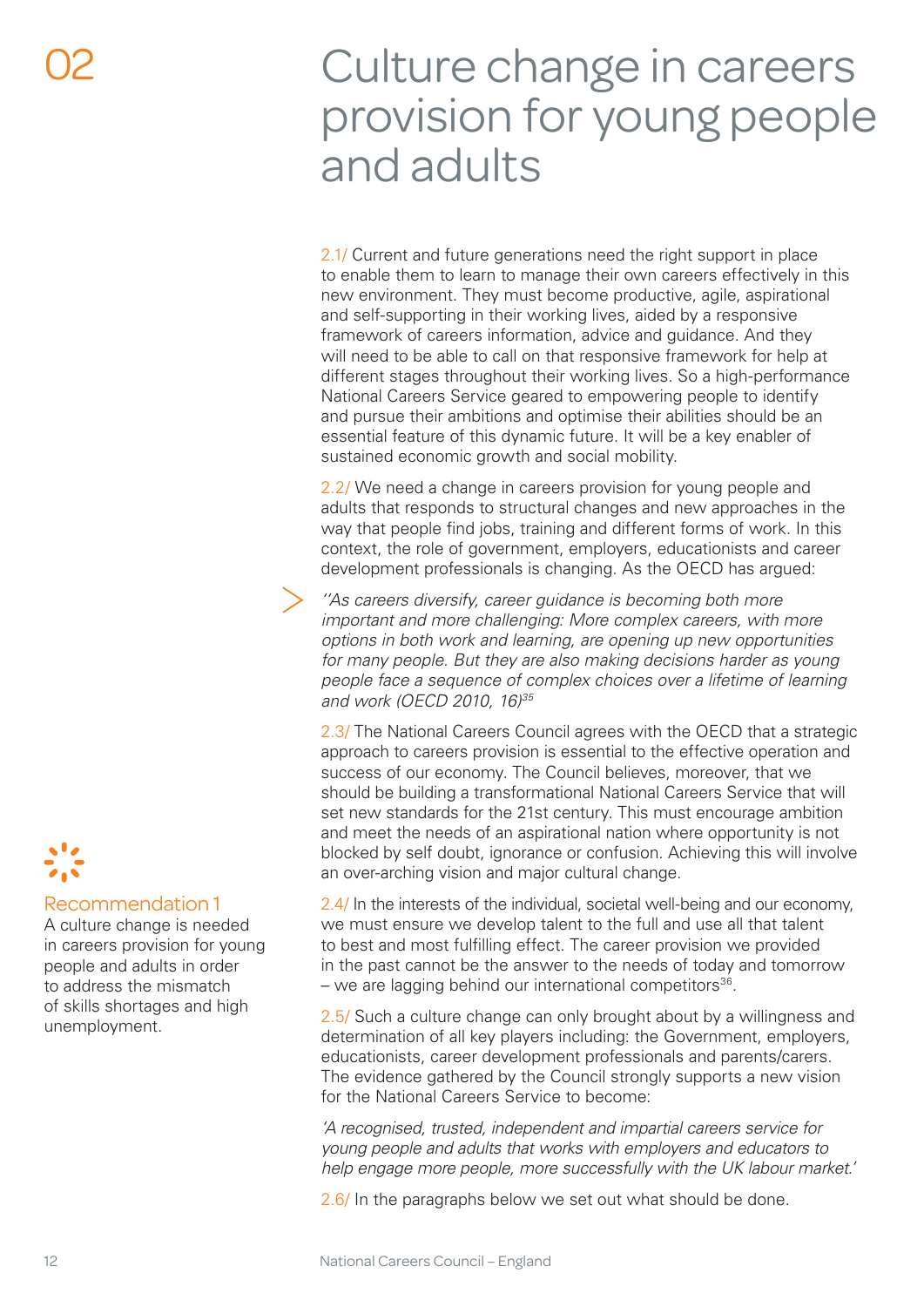# The National Careers Service

2.7/ In responding to the challenges facing careers provision in England, the Government established the National Careers Service in April 2012<sup>37</sup>. It was a joint initiative of the Department of Business Innovation and Skills and the Department of Education and created for the first time an all-age careers service, a development which was widely welcomed.

### **National Careers Service Budget 2012/13**

| LI BIS       | f84.4m |
|--------------|--------|
| $M_{\Omega}$ | f14m   |
| $\Box$ DfF   | f4.7m  |
| <b>■ DWP</b> | f1.5m  |



(Source: SFA, 2013)

The overall budget for the National Careers Service is provided by a number of government departments. In 2012/13 this totalled £106m, which comprised £84.4m provided by Department of Business Innovation and Skills (BiS), £14m from the Ministry of Justice, £4.7m from Department for Education (DfE) and £1.5m from the Department for Work & Pensions. (Source: SFA, 2013)<sup>38</sup>

## Achievement and impact

2.8/ In the year since its launch, the National Careers Service has rapidly built up capacity and expertise, creating regional infrastructures to support the more effective operation of adult labour market. It plays an important role in the learning sector by stimulating informed demand and contributes to economic growth by helping to realise individual potential and facilitate a flexible workforce.

# The National Careers Service in England

### **Current key features include:-**

- Over 2,500 qualified professional career development professionals supporting adults
- Co-location in Job Centre Plus and FE colleges, plus community walk-in arrangements in a wide variety of settings, ranging from libraries, council service outlets and community centres to mosques and high street shops
- A three-channel delivery system, via telephone, internet and face-toface career services (the latter is currently made available to adults only)
- Prime contractors employing locally based staff to deliver services and sub contract to specific community-based specialist providers
- Provision of careers interviews for 18-24 year olds under the Youth Contract (due to end in 2015)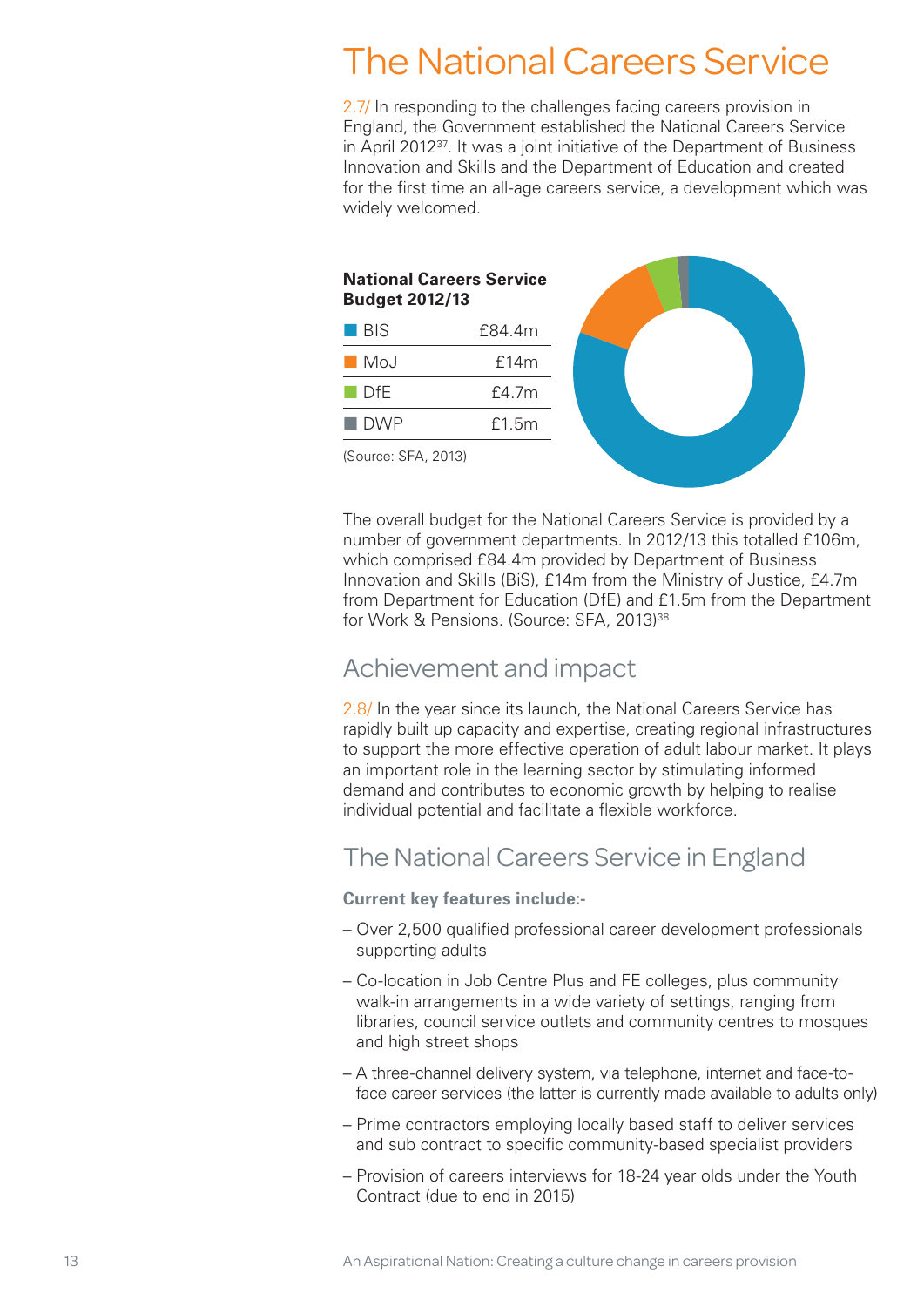- Careers information, advice and guidance to those in custody in a 'virtual campus' setting and 'through the gate' career support delivered by prime contractors
- Engagement with Local Enterprise Partnerships (LEPs), Core Cities Initiatives and City Regions across the country sometimes working to specific local KPIs, sometimes with specific local Service Level Agreements (SLAs) that include, for example, careers fairs and recruitment events and gathering local labour market intelligence/ information (LMI).
- Collection, analysis and dissemination of labour market information and intelligence to underpin activities.

**In the last 12 months, the National Careers Service has:**

- Delivered 1.1 million face-to-face sessions to 650,000 adults
- Handled 367,000 phone call/web chat intervention, including 33,500 calls from young people
- Received over 7m visits on its website
- Introduced the service in prisons, with emphasis on future plans to ensure that the National Careers Service intervention focuses on planning for the outside and making links to services to support offenders in the community and help them to progress into learning and work.

- 76% of National Careers Service adult customers report progress in learning or work after six months and 56% highlight the service was instrumental in helping them achieve this.
- Over 10,000 people every month entering work or learning and over 5,000 crediting the National Careers Service
- The whole service has achieved the 'matrix' quality standard<sup>39</sup> accreditation and 85% of adult customers are satisfied or very satisfied with the service<sup>40</sup>.

2.9/ The Council's view is that the careers services currently provided to adults should continue at the comparable level. The introduction of the Universal Credit and the drive to help more people off benefits and into work will undoubtedly – and rightly – increases still further the use of the National Careers Service by adults in the near term. The priority must be to guide individuals in developing effective career management skills, ensuring their capacity to take positive action and to use the on-line resources discussed below. The aim should be that adults at any stage – and any level of skill – will be able to access a wealth of resources and support in career management skills to help them plan their futures and act on those plans.

2.10/ One year on, the National Careers Service is now in a position to give greater consideration to challenges raised by the increasing instability and unpredictability of working lives, the growing complexity of the labour market, the need to address the weaknesses in labour market signalling and the emergence of new open data sources and massive online careers-related resources.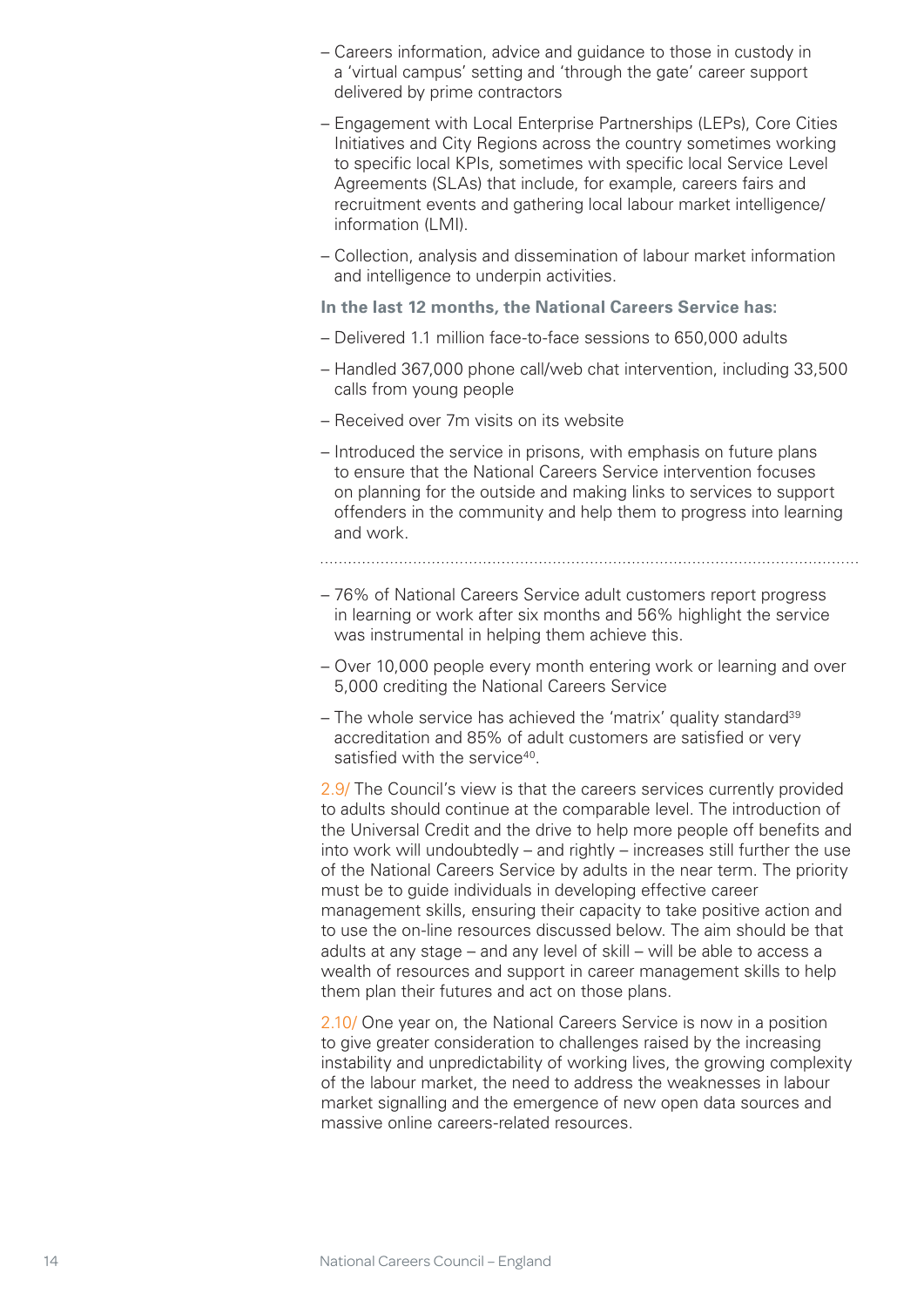2.11/ The National Careers Service must increasingly demonstrate true leadership both in delivering and commissioning essential services itself where appropriate, but also in creating an environment within which a new market place of redefined careers services can begin to operate effectively and efficiently for both adults and young people. The period of re-procurement of the National Careers Service from April 2014 provides an excellent opportunity to revisit the current arrangements and to strengthen NCS's role in this regard. This requires co-ordinated action to deliver a more coherent national career development strategy, informed by regional and local skills and growth requirements.

2.12/ The National Careers Service needs to take a lead to:

- Stimulate the market to participate in an improved careers offer to young people and adults
- Identify effective strategies for improved career readiness and participation in learning and work
- Promote employer engagement in jobs, skills and growth
- Offer credible sources of information
- Ensure individuals connect to opportunities in the labour market
- Monitor, evaluate and report on findings to ensure individuals receive fair access to career development services.

2.13/ To support this work, it is crucial that the National Careers Service remains as an entity and is not included in the 'single pot' as suggested by Lord Heseltine's recent report<sup>41</sup>. The rationale for this is to ensure the service is not geographically constrained and supports individuals moving jobs and seeking new opportunities beyond their immediate locality throughout their lives. Regional and local delivery of careers services should be set within a national career development strategy framework to ensure shared standards and common strategic direction.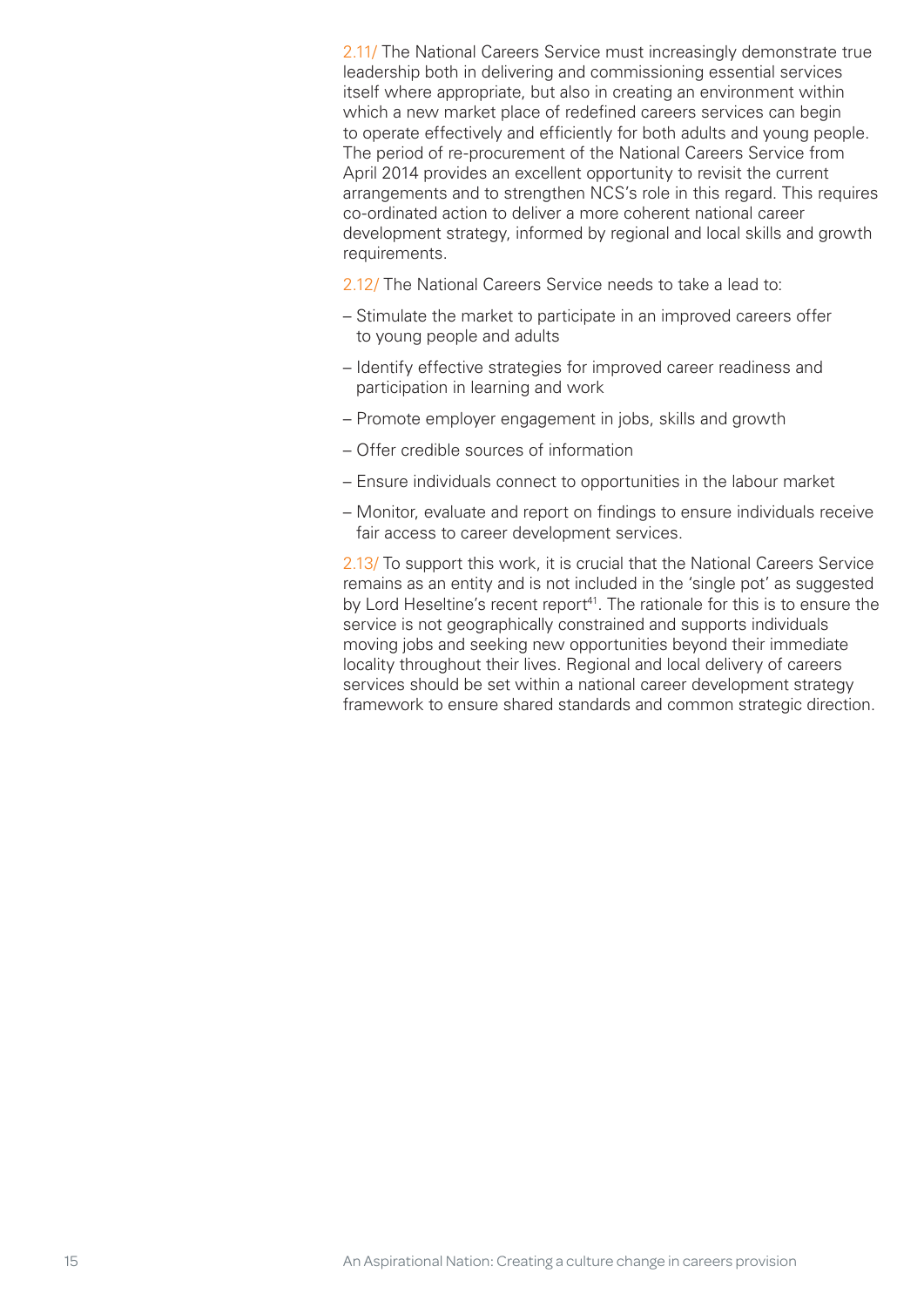### nnnnnnnnnnmmmmmmmmmmmmmm

To begin, we need to be able to anticipate the evolution of the labour market: we need to know what skills will be needed to reignite our economies. The coexistence of unemployed graduates on the street, while employers say they cannot find the people with the skills they need, shows clearly that more education alone does not automatically translate into better jobs and better lives.

Skills mismatch is a very real phenomenon that is mirrored in people's earnings prospects and in their productivity. Knowing which skills are needed in the labour market and which educational pathways will get young people to where they want to be is essential. High-quality career guidance services, complemented with up-to-date information about labour-market prospects, can help young people make sound career choices.

Getting Our Youth Back to Work, Andreas Schleicher, Deputy Director and Special Advisor on Education Policy to the OECD's Secretary-General, 28th May 2013

2.14/ The Government recognises the value for the individual of a lifelong focus on employment and skills. The role that career development can play in achieving wider public policy goals across education, workforce participation, productivity, social mobility and inclusion is paramount. Closer working links need to be established at a cross-departmental level to help achieve cost efficiencies and longerterm stability in investment in learning, skills and work. Our findings suggest the Government's role is to:

- Adopt a demonstrably all-age approach to career development at a national level
- Facilitate links between career development and broader public policies of participation, progression, productivity, social inclusion and mobility
- Provide accessible, relevant and high quality labour market intelligence/information
- Ensure public sector funds address the new 21st century challenge of digital literacy skills for all linked to career development
- Provide services to those seeking assistance through government programmes which support people to enter and re-enter the workplace
- Facilitate and develop collaborative or complementary initiatives in career development in priority areas for action
- Ensure destination measures are robust, reliable and readily accessible.

2.15/ We need to give young people and adults the opportunity to make their skills available to the labour market; and ensure that those skills are used effectively at work.

2.16/ Employers have to be at the heart of a high-performing National Careers Service and wider careers support market. Individuals and organisations told us they want to base their decisions on up-to-date information derived from knowledge of potential rewards, skills shortages and regional/national employment opportunities.

## Connectivity to employers

2.17/ Without job and career openings being available, the concept of a careers service is meaningless. So links with employers must underpin an effective National Careers Service and allied careers support services. Those links are critical in helping the National Careers Service understand the pattern of skills and qualifications in demand now and in the future, how work is changing and what it is employers are looking for in their future workforces. Only on the basis of this type of systematic intelligence can the National Careers Service shape its activities effectively.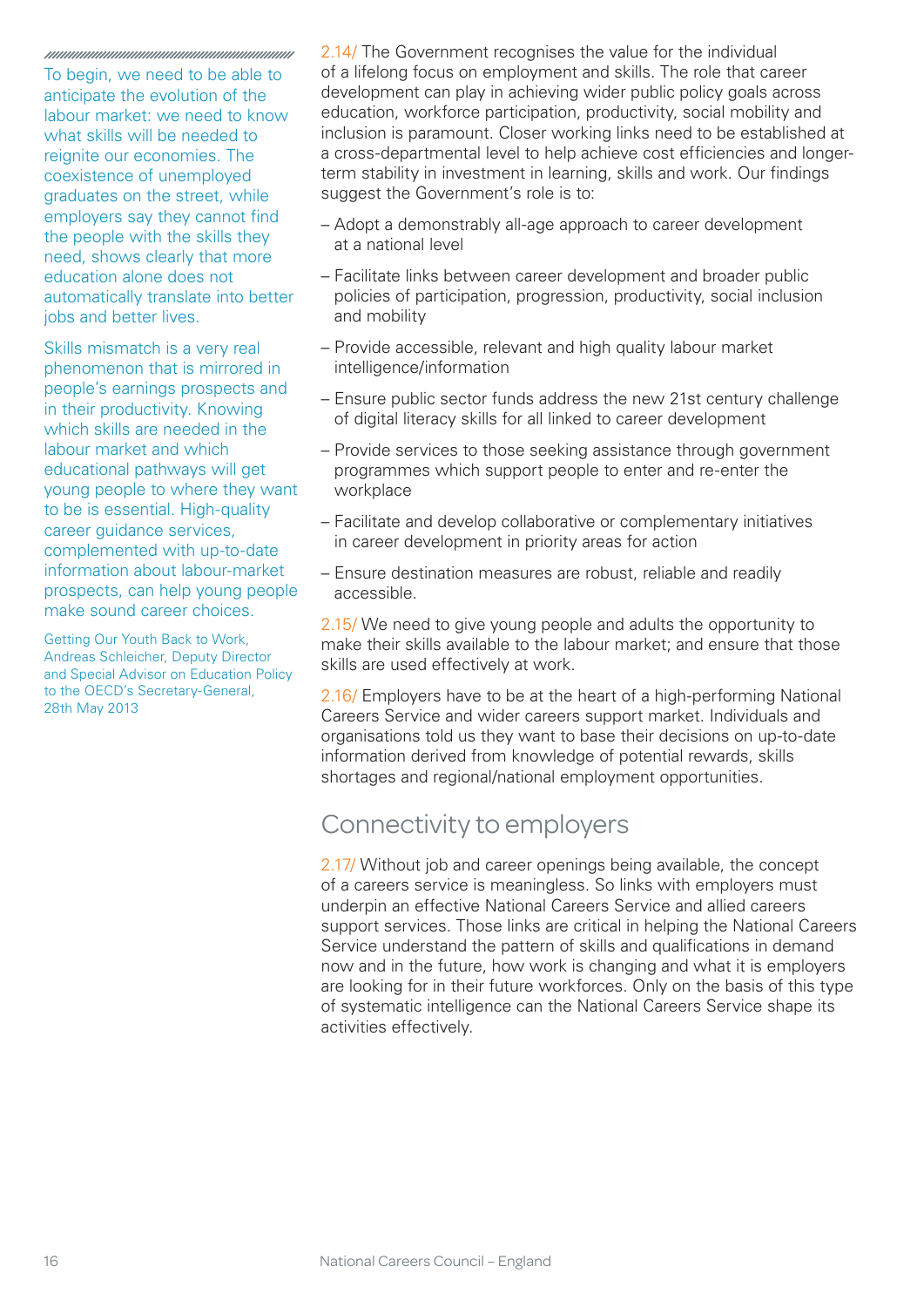2.18/ A major challenge the National Careers Service currently faces is the need for widespread marketing and promotion of its services. Many people are unaware of the National Careers Service with some describing this as 'a well kept secret'. Others highlighted to the Council an urgent requirement for the service to become more visible to employers, adults and young people. Latest figures on the usage of the National Careers Service website and telephone helpline<sup>42</sup> show a worrying decline in young people's participation. The creative use of information communication technology (ICT), for example through use of social networking, and government support for promoting career development services should improve ease of use and bolster the take-up in individuals seeking careers information, advice and guidance.

### **Young People During the period April 2012 to March 2013 the National Careers Service handled**

| Telephone calls | 33,560 |  |
|-----------------|--------|--|
| Web chats       | 26,792 |  |
| Texts           | 1.647  |  |
| E-mails         | 5,384  |  |

These numbers represent the total number of young people and not necessarily the total number of individual young people as some may have phoned, texted etc on a number of occasions. The number of people aged 13-18 is approximately 4-5 million.



**Monthly performance against profile for calls taken**

2.19/ In its role of trusted, independent and honest broker, the National Careers Service stands at the interface between career development professionals, educational/training institutions and employers. The role of employers as essential 'customers' – the end 'consumers' so to speak of those who have benefitted from the work of education and the careers services – needs to be properly reflected within the National Careers Service.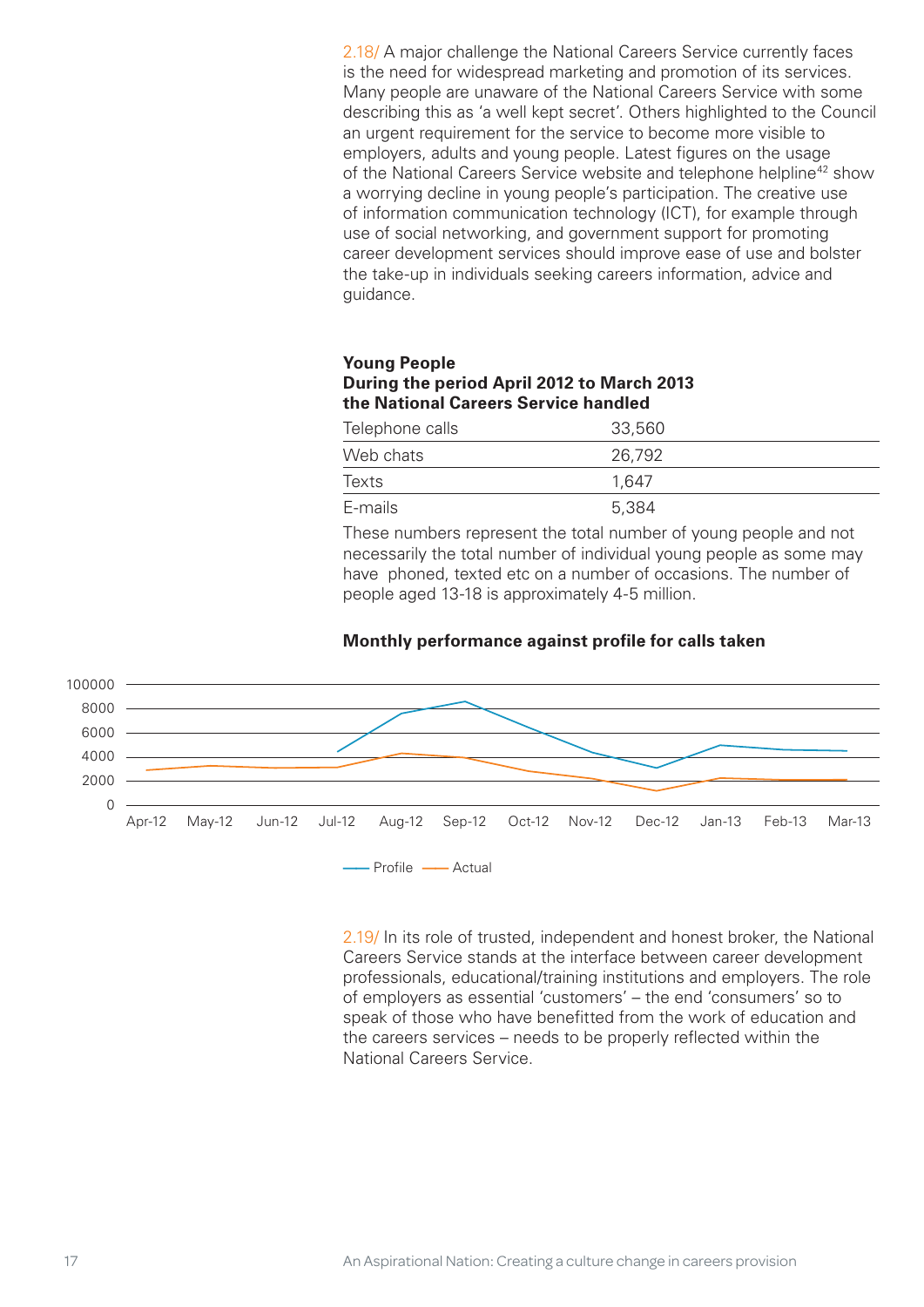2.20/ Within particular localities this can be achieved through initiatives such as Local Enterprise Partnerships (LEPs) and Chambers of Commerce which are employer-led, often with local authority representatives on their Boards. Their purpose is to oversee and drive economic performance and growth in a defined geographical area. A closer working relationship between the National Careers Service, LEPs and Chambers of Commerce would enable sharing of local and national labour market information and help local careers services meets local employer needs. Local authorities also perform a key role in this regard. They are key players in local economies, maintaining a duty and investing in services to support vulnerable young people i.e. care leavers, teenage parents, young offenders, those with special educational needs (SEN) and those not in education, employment or training (NEET), and enabling their re-engagement into learning through career development provision.

2.21/ But we also see a strong case for employer input at a strategic. national level. We therefore recommend creating a high-level Employer-led Advisory Board as a means of recognising and cementing those essential links. It would provide new strategic leadership to address the challenges presented by the twenty-first century economic and technological change. The Board would consist of senior representatives from the worlds of employment (with sector interests reasonably balanced), education and the career development profession and other key stakeholders such as the LEPs and Local Authorities. The Board would guide the work of National Careers Service, contributing to setting its KPIs and providing feedback on experience of its services. It would provide decisive and robust strategic influence, support and challenge to the National Careers Service in its work of securing the efficient and effective delivery of responsive, high-quality provision across all areas of the country. The Board could also help strengthen cross-departmental working on careers policy and practice at Ministerial level.

2.22/ The National Careers Service should formally consult the Advisory Board on its plans and policies and should be required to explain how its activities reflect the all-age careers provision and coherent strategies for meeting skills requirements. Such an Advisory Board should have a remit and responsibility for a national career development strategy that drives up the performance of the National Careers Service and wider careers support market. Such a Board would complement and work with the Skills Funding Agency's Strategic Advisory Body which has a broad remit and comnprises a wide range of stakeholders, including representatives from business and the further and higher education sector.

### **Practical step 2.1**

The National Careers Service needs to be supported by the employerled Advisory Board to market and promote its services more widely. This will enable it to operate more effectively and become better known, trusted and respected by young people, adults, schools, colleges and employers.

### Recommendation 2

The development of the National Careers Service should be assisted by the creation of an Employer-led Advisory Board comprising senior representatives from employers, education and the career development profession to help guide its work and ensure it delivers value for money and meets the needs of young people, adults and employers.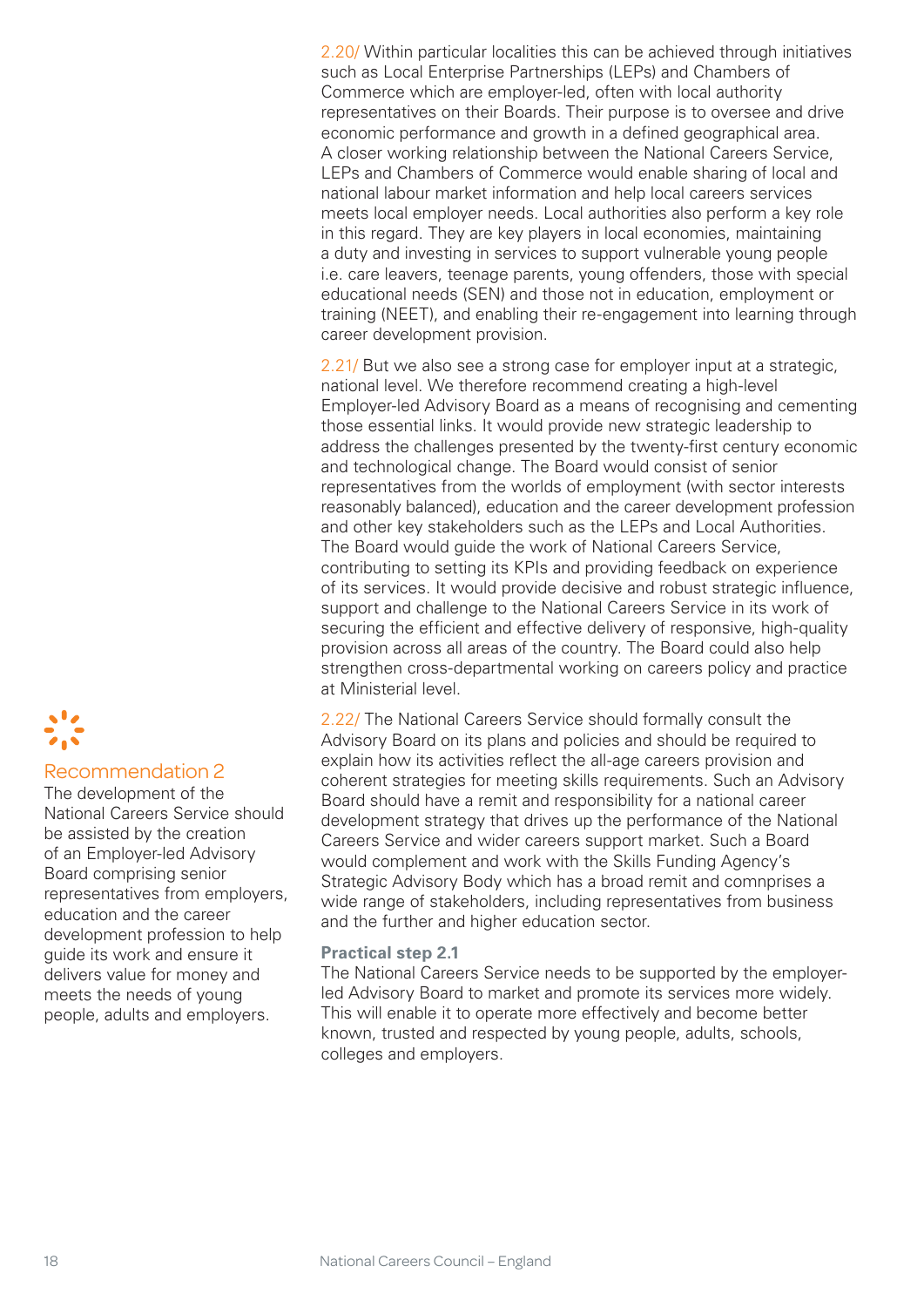# Advice, guidance and support

"Our initial focus is on meeting the needs of young people as they begin their career journeys. Our research showed that one of the main things young people want is to talk to people who are already in a career and can give them an insider's view of what the job is really like. This need is even more acute for young people in disadvantaged areas who lack role models."

Rt Hon. Peter Garret, Education Minister, Australia (May 2013) announcing a new National Career Development Strategic Plan

## The role of career development professionals

2.23/ Over 2,500 qualified career development professionals are currently supporting adults using the National Careers Service. In addition, qualified and competent career development professionals work with young people in schools, colleges and universities (CDI, 2013)<sup>43</sup>. The role of the career professionals is changing. With the wind-down of the Connexions' service and the new statutory duty on schools to provide independent impartial advice, the pace of change will and needs to accelerate. No longer are they what some of us may recall from our own school days – 'the oracle' – perhaps going to look inside a filing cabinet and pronouncing what career might suit best. That style of careers advice stopped long ago to be replaced by a more professionalised workforce spanning public, private and voluntary/ community sectors, supporting a process rather than a single event.

2.24/ The role of a career development professional is now to facilitate, guide, coach, mentor and support, where necessary. They need to be able help young people and adults to:

- Develop a strong sense of personal responsibility and resilience to overcome barriers in learning, work and personal development
- Develop career management skills, adpatability, including career management skills and digital literacy
- Broaden horizons, raise aspirations and encourage individual's potential to progress
- Provide expert advice on occupational and sectoral trends
- Help remove the barriers to learning and progression by brokering learning and learner support, including financial advice
- Help people develop the necessary characteristics, attitudes and skills to navigate the plethora of on-line information
- Network with employers to open up opportunities for young people and adults and work closely with organisations who are involved in this. Design and develop labour market intelligence/information, including effective use of open data sets and massive open online courses (MOOCs) as career development resources
- Understand the benefits and potential returns on investment of different further and higher education choices, including vocational education and training
- Gain access to wider strategic and local networks, which increase their understanding of career routes and the knowledge and skills they need to succeed
- Advise classroom teachers and parents who are often the first port of call for young people.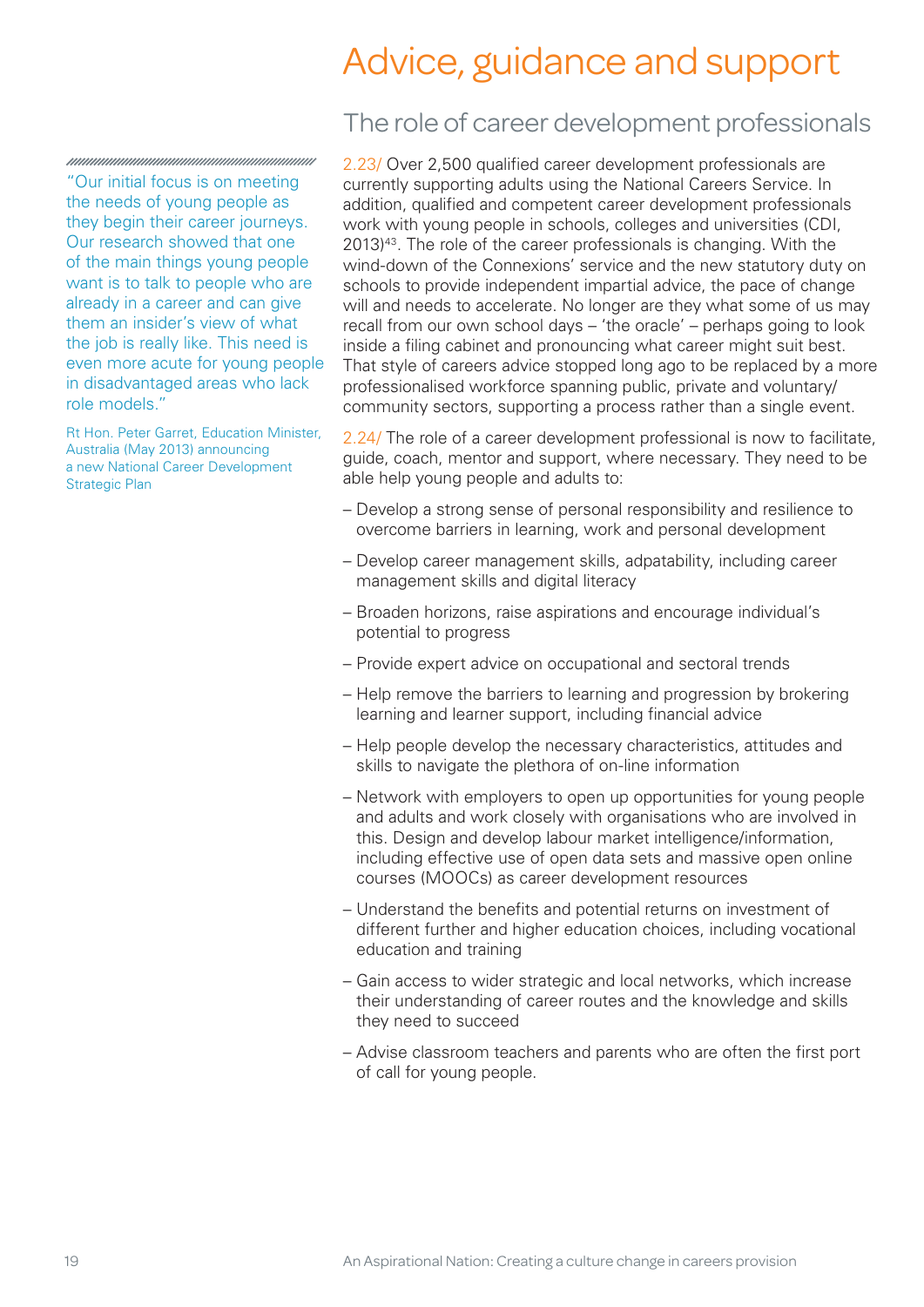2.25/ This requires new skills-sets that facilitate and support young people, adults, employers and parents to comprehend and utilise to good effect ICT, social networking and face-to-face career development support within and outside of the workplace and labour market.





2.26/ In recent years, a new cadre of career development professionals is emerging as dynamic facilitators. They work in a wide variety of settings, in public, private, voluntary and community organisations with young people, adults and employers within and beyond the National Careers Service. The Career Development Institute (CDI) has made a valuable start in developing an on-line register of qualified careers professionals<sup>45</sup>. This should help schools and colleges and others in choosing a career development professional that is right for them and will be particularly valuable in informing the commissioning of these services. The profile of the CDI register now needs a major boost to raise participation and awareness across all our education services. The National Careers Service should take a lead role in publicising the on-line service as the obvious first point of call and encouraging its further development. Schools, colleges and universities need to be able to search and sift by a range of criteria and to provide user feedback. This would be a valuable aid for them and could act as a lever to raise standards among service providers.

2.27/ Standards can also be significantly raised and should be actively encouraged through the voluntary use of service quality marks such as Matrix46 or validation against the new Quality in Careers Standard (QiCS)47. There is also scope for updating the career development element in the Investors in People kitemark,<sup>48</sup> so encouraging employers to improve the career development support they provide to their employees in the workplace.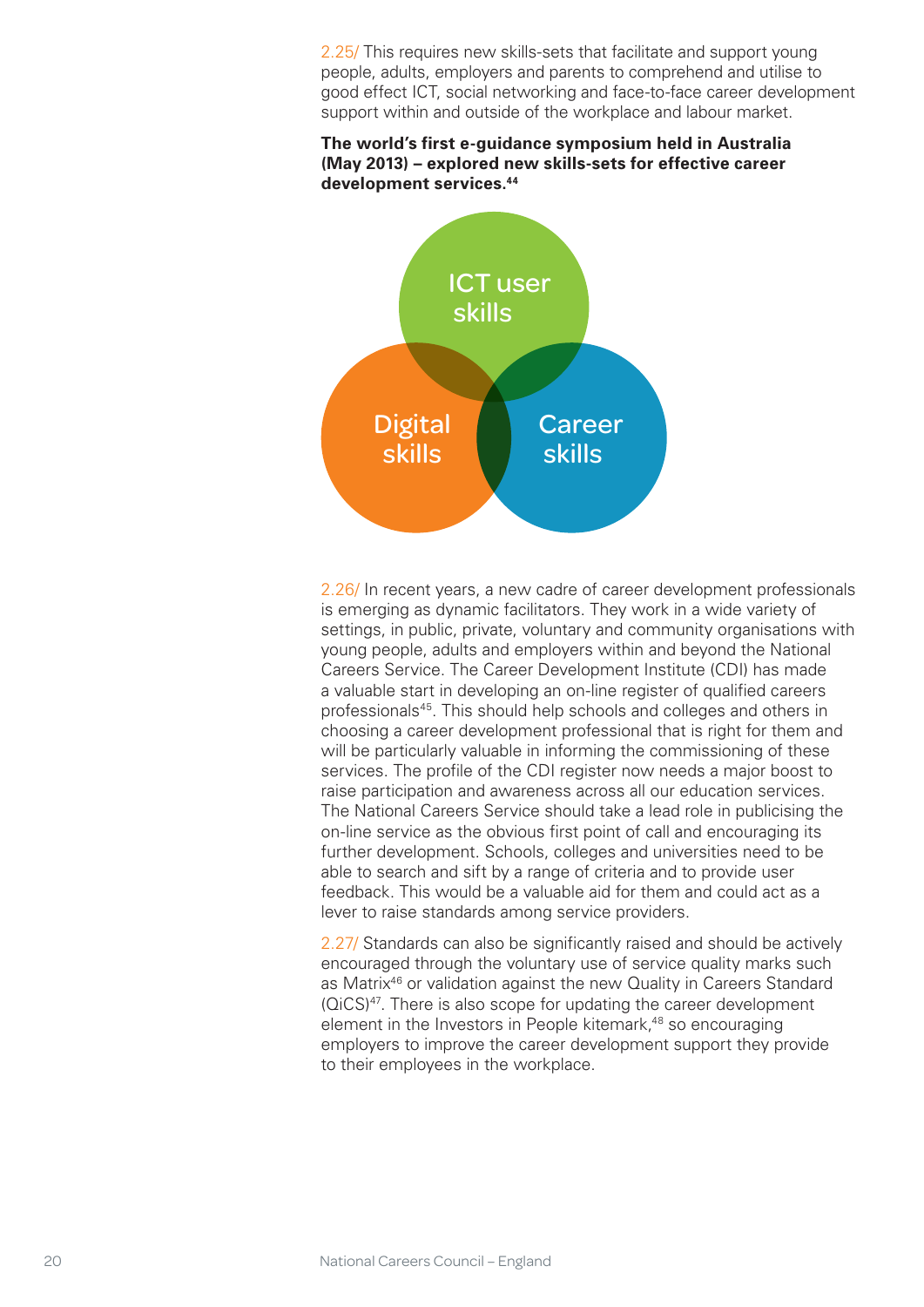### **Practical step 2.2**

The National Careers Service should work more closely with the Career Development Institute (CDI) to provide and enhance a freely available on-line directory of professionally qualified career development experts which schools, colleges and universities can rely on when buying in services.

### **Practical step 2.3**

A quality assurance framework that includes organisational standards (Matrix), service standards (quality-assured against the 'Quality in Careers Standard') and business performance and people standards (Investors in People) should be promoted by the National Careers Service to lever high-quality careers provision.

## Schools and colleges

2.28/ The decision to place a statutory duty on schools and colleges to provide independent and impartial careers advice is significant and will involve a period of transition. Ofsted is currently undertaking a thematic review of careers provision and findings of this will provide a better understanding of the situation.

2.29/ A key factor in schools and colleges meeting their new statutory duties will be their ability to secure access to independent careers guidance for their pupils. They will also need to build skills and capacity in their workforce, learn from best practice, and access reliable labour market information – in addition to helping broaden young people's aspirations and help them develop character, career adaptability and resilience. Case studies in Annex 2 illustrate the high levels of creativity and endeavour in many schools and colleges to build on and provide excellent career education programmes to deliver the new duties. However, we note current schools policies and practices are patchy and inconsistent<sup>49</sup>.

2.30/ The Council strongly supports the need for young people to learn about and be aware of occupations from an early age<sup>50</sup>. Primary education careers pilot initiatives (2011)<sup>51</sup> offer exemplars of innovative policies and practices; however, these have yet to be illustrated as part of the National Careers Service. The Council findings from industry, education and career development specialists indicate that career management skills should commence at least from Year 8 onwards, as recently agreed by the Skills Minister. The Council's evidence-base also supports the importance of providing systematic career development activities linked to the curriculum.

2.31/ The Council believes that in order to provide young people (and their parents) with effective career support, schools and colleges should:

- Ensure that all students understand the range of career routes open to them and how to access information necessary to underpin informed choices
- Make available face-to-face guidance to all pupils from Year 8 onwards
- Have strong links with employers who are able to contribute to pupils' education by raising their awareness and giving insights about the range of careers open to them

### 

'Access to good quality independent and impartial careers advice is essential for all young people particularly given factors such as the Raising the Participation Age, the expanding range of educational choices available and high levels of youth unemployment.'

House of Commons Education Select Committee, 23 January 2013.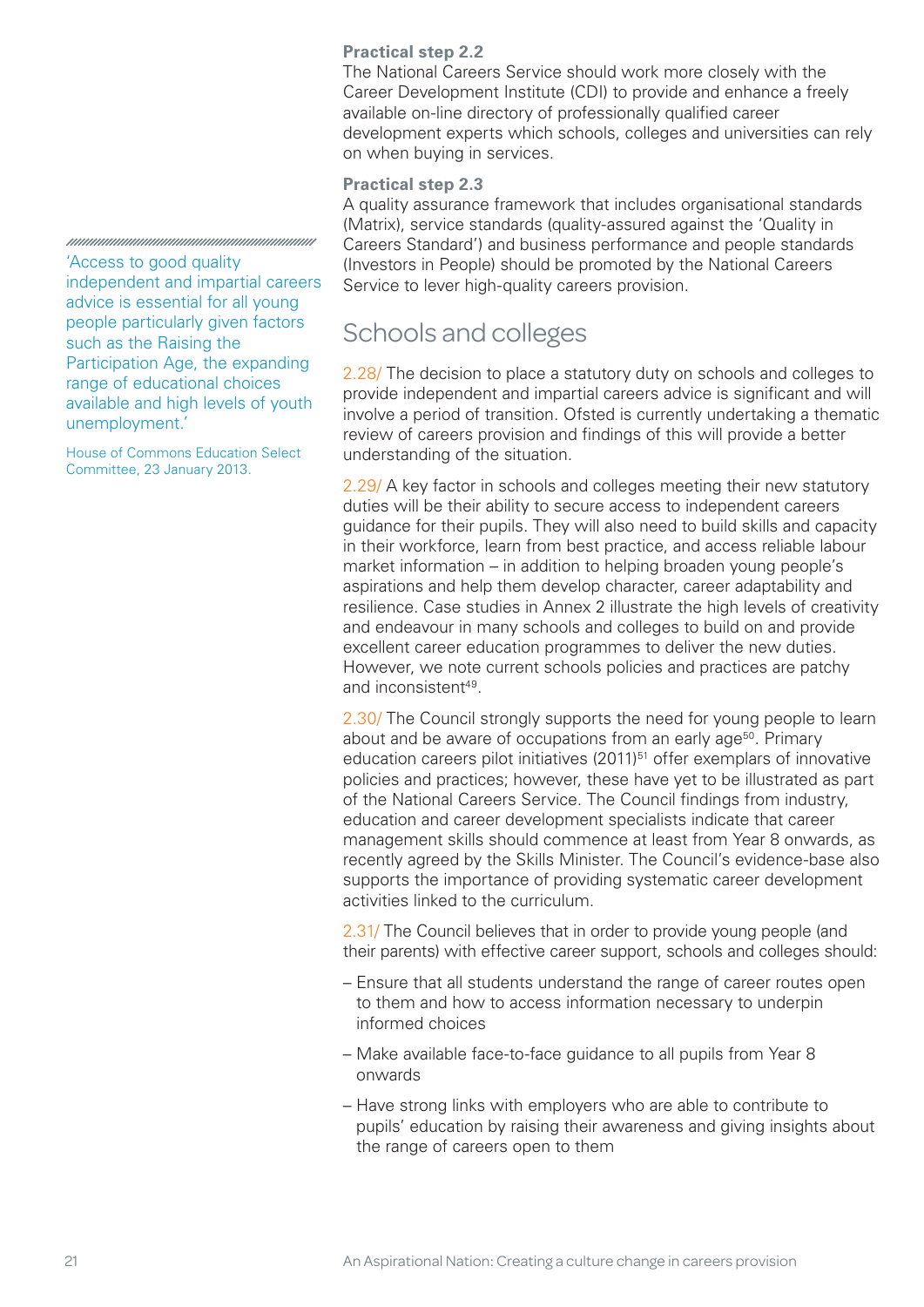- Have access to high-quality and up-to-date labour market intelligence (LMI) and information about all education and vocational education training routes pre- and post-16
- Help young people develop competences to be able to transfer their knowledge and skills, be resilient and adaptable within changing sectors and economies
- Work with parents to raise awareness about career routes and to challenge stereotypes
- Have access to quality-assured careers providers and professionally qualified career development professionals to provide face-to-face guidance
- Ensure that all leavers have a planned progression route
- Integrate career management skills into a broad and balanced curriculum.

2.32/ A major barrier to providing high quality careers guidance to young people has been the absence of direct links between the National Careers Service and schools.

2.33/ The National Careers Service should play a vital role working with schools and colleges to strengthen young people's and parents' awareness of career opportunities and the various routes to these. In the first year since its launch, the National Careers Service has built capacity and expertise, creating regional infrastructures to support the more effective operation of the supply-side of adult labour markets. Now is the time, and a great opportunity to expand its role to schools and colleges to overcome fragmentation and to provide coherence, consistency and leadership. The Association of Colleges (AoC) highlighted to the Council some potential for piloting 'college careers hubs' to make more widely available careers resources between and across local agencies including schools, local authorities, Jobcentres and employers.

2.34/ The Council agrees with the views expressed in the Seventh Report of the House of Commons Education Select Committee that the National Careers Service remit be expanded to build capacity in schools, to ensure the effective and efficient dissemination of national and local LMI, and to promote the wide adoption of quality standards. There is good reason to believe that the impact of any such expansion would be immediate and significant if appropriately resourced and targeted. There is a view which is widespread across the education sector that many schools have struggled in the immediate period of transition to assume full responsibilities for careers provision. Such schools would welcome access to skills and capacity building expertise to enable confident and effective responses to the duties now placed upon them, identifying and raising awareness of effective innovation and best practice.

'Schools do not even have access to a directory of career guidance providers: they have been left of search this new and unfamiliar market themselves, although at least one local authority has published a list of approved suppliers which have met a number of quality criteria.'

The future of careers work in schools in England: what are the options? A discussion paper by David Andrews (March, 2013) p.19 – http://www.thecdi. net/write/The\_future\_of\_careers\_work\_ in\_schools\_in\_England\_\_March\_2013. pdf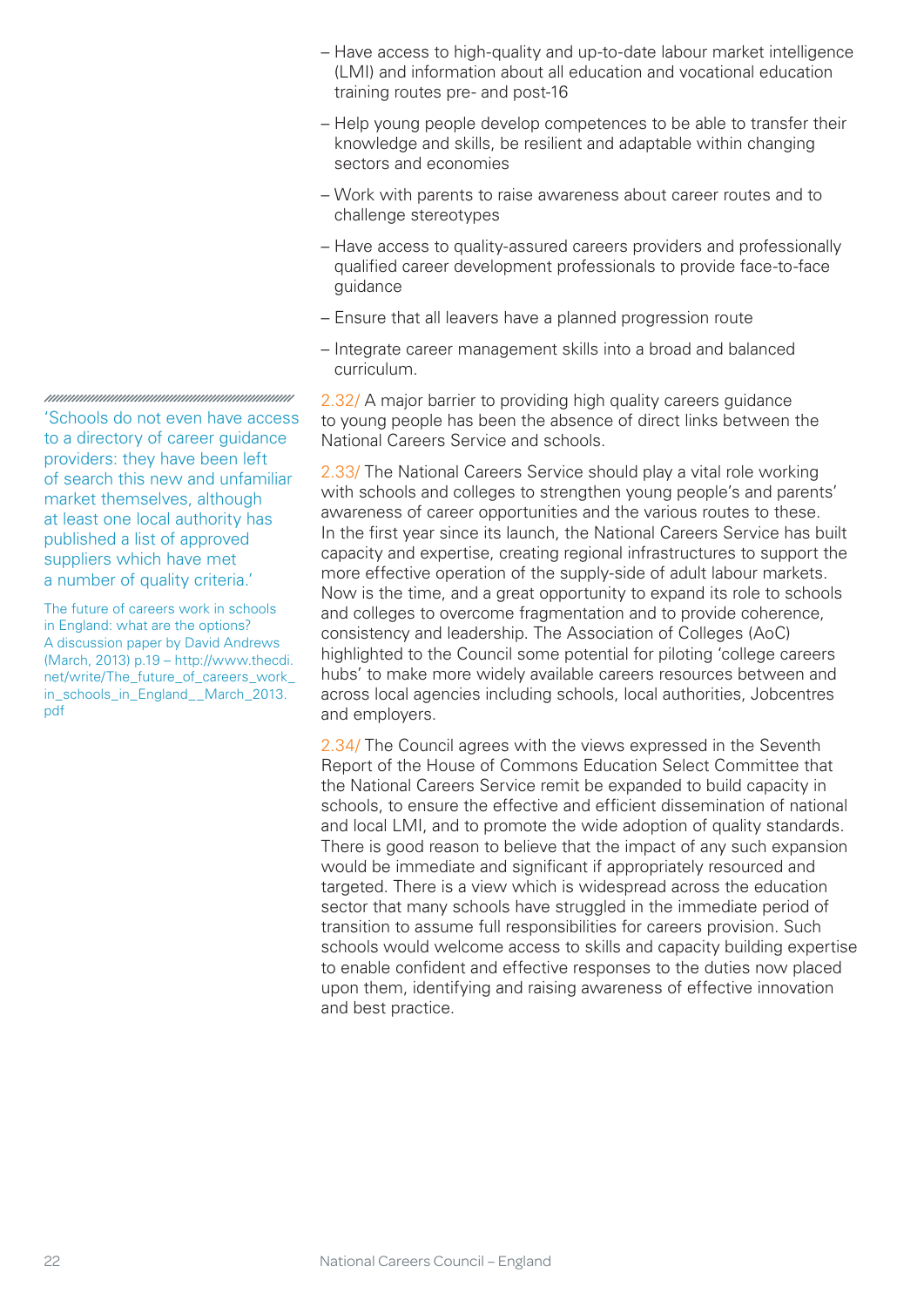2.35/ In the past, the CBI has tended to discuss many of these areas in terms of 'employability skills'. This terminology was perhaps misleading, giving the impression that they could be taught separately in the curriculum. That is not the case – the curriculum is the space in which we deliver core knowledge and enabling subjects. Behaviours can only be developed over time, through the entire path of a young person's life and their progress through the school system. Everything that happens in a school should embed the key behaviours and attitudes.

None of this can happen without the right context at school and in the lead-up to formal schooling.

Exhibit 19 **Characteristics, values and habits that last a lifetime** The system should encourage young people to be This means helping to instil the following attributes Pupils will, for example: Determined Grit, resilience, tenacity Finish tasks started and understand the value of work<br>Learn to take positives from failure experienced • Work independently and be solutions focused **Self-control •** Pay attention and resist distractions<br>• Remember and follow directions<br>• Ret to work right away rather than procrastinating<br>• Remain calm even when criticised<br>Allow others to speak without interruption Curiosity • Be eager to explore new things • Ask and answer questions to deepen understanding Optimistic **Enthusiasm and zest • Actively participate**<br>• Show enthusiasm **• Show enthusiasm • Show enthusiasm •**<br>• Invigorate others Gratitude • Recognise and show appreciation for others<br>• Recognise and show appreciation for their own opportunities Confidence and ambition • Be willing to try new experiences and meet new people<br>• Pursue dreams and goals **Creativity • Identify and develop new ideas** Emotionally intelligent Humility **Humility •** Find solutions during conflicts with others Respect and good manners • Demonstrate respect for feelings of others<br>• Know when and how to include others<br>• Be polite to adults and peers Sensitivity to global concerns • Be aware of pressing global issues, and contribute to leading society internationally

CBI – First Steps: A new approach to our school Nov 2012

Practical Step HEFCE and OFFA to consider how best universities can share their considerable knowledge and experience of employability and careers resources to fit into their access agreements.

2.36/ The National Careers Service is well placed, moreover, to enable and leverage the efficient provision of key national resources such as LMI availability into schools and colleges, and to strengthen frameworks allowing teaching staff to operate with full confidence in emerging market places. For example, it could provide more schools and colleges with professional development support, offer advice on lesson plans linked to the curriculum, and share exemplars of good practice, information for apprenticeships, traineeships, further education and higher education routes.

2.37/ There is also the need to do more to help inform parents/carers and to ensure that those young people facing the greatest risks within their school-to-work transitions receive consistent access to independent and impartial face-to-face career development support.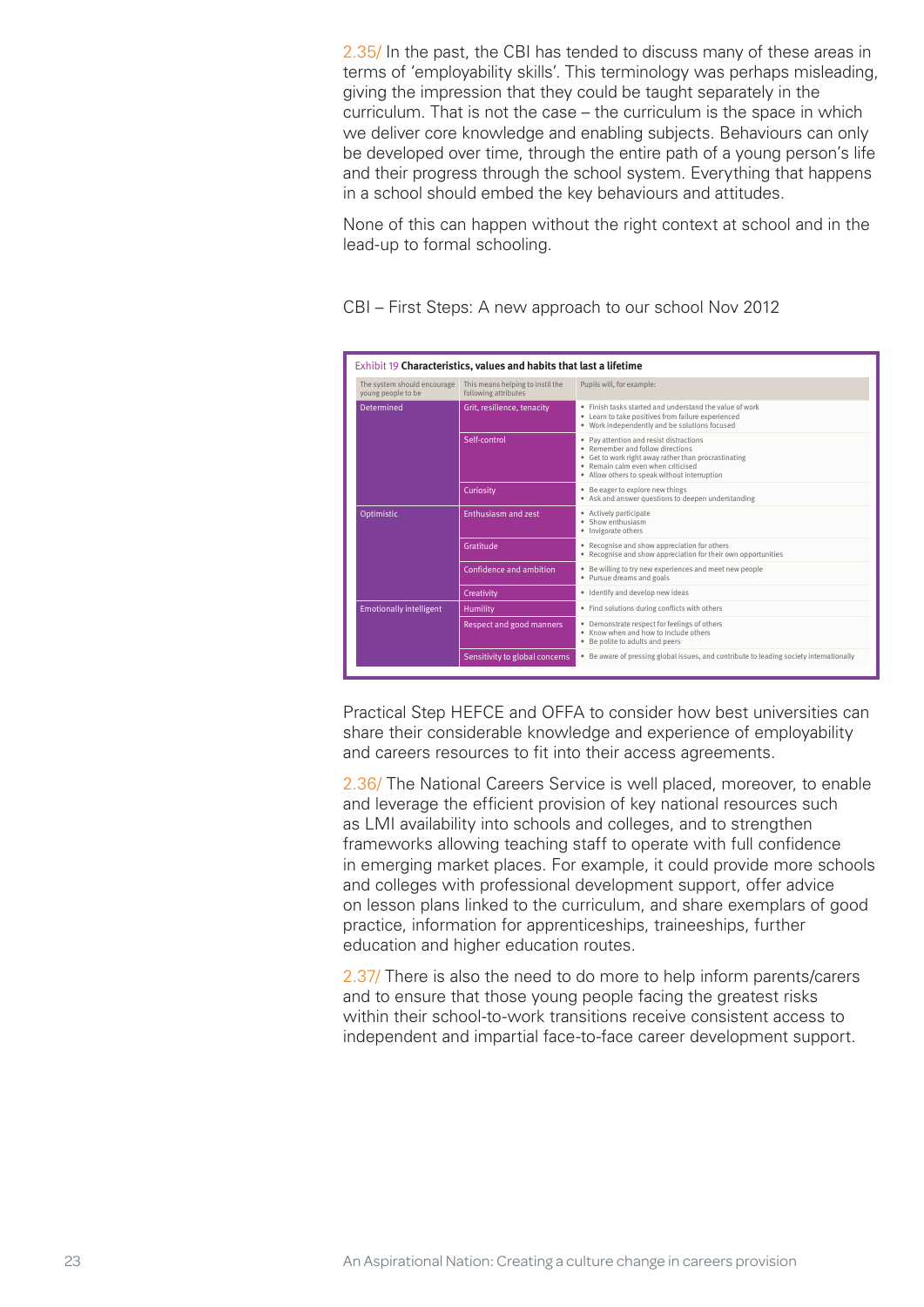### **A number of innovative approaches are forging working examples of integrated learning and work, bringing young people into the workplace as part of their schooling.**

University Technical Colleges (UTCs), sponsored by a local university and employers, are academies for 14- to 19-year-olds providing technical education that meets the needs of modern employers, offering technical courses and work-related learning combined with academic studies. They focus on disciplines that require highlyspecialised equipment, for example, engineering, manufacturing and construction, alongside business, ICT and design skills.

Studio Schools similarly bridge the gap between skills and knowledge through enterprise projects with academic and vocational qualifications alongside paid work placements linked directly to employment opportunities in the local area. Students gain a broad range of employability and life skills and have the option to go on to university, further training, and into employment.

Traineeships for 16- to 19-year-olds is a major new programme for young people who want to work, but who need extra help to gain an apprenticeship or job. Traineeships will give these young people the opportunity to develop the skills and workplace experience that employers require. These are at a very early stage of development and it will be important to disseminate good/interesting practices that these may provide over time.

# Adult learning, vocational education and training and higher education

2.38/ Access to career support services for adults at times of transition is crucial for positive outcomes both for the individual and for the smooth functioning of the labour market (Brown and Bimrose, 2012)<sup>52</sup>. Flexibility of options and knowledge of career pathways are particularly important for older workers. The Council welcomes the NIACE pilot project for a mid-life career review endorsed in Parliament<sup>53</sup> in July 2012. The publication of 2011 census data confirmed that the UK has an ageing population and as a policy lever the testing out of mid-life career reviews currently being piloted appears to be highly innovative. The purpose of these reviews is to 'encourage people to stay longer and more productively in work, and ensure that they retire in circumstances and ways which make them healthy and independent in retirement' appears to be highly innovative.

2.39/ Careers support for specific groups of people vulnerable to labour market failure is needed to help them realise and make the most of their potential. In particular the Ministry of Justice indicated the crucial role that independent professional careers support can play in supporting prisoners on release from prison as they re-enter society. The current provision of careers advice in prisons via the National Careers Service is greatly valued; however, it is constrained by the ability of the Service to provide continued help through the prison gate. The proposal that an extended period of targeted careers support is needed should also take account of the importance of how data can be used to track individuals and ensure a seamless service to assist reintegration and placement into skills training and employment.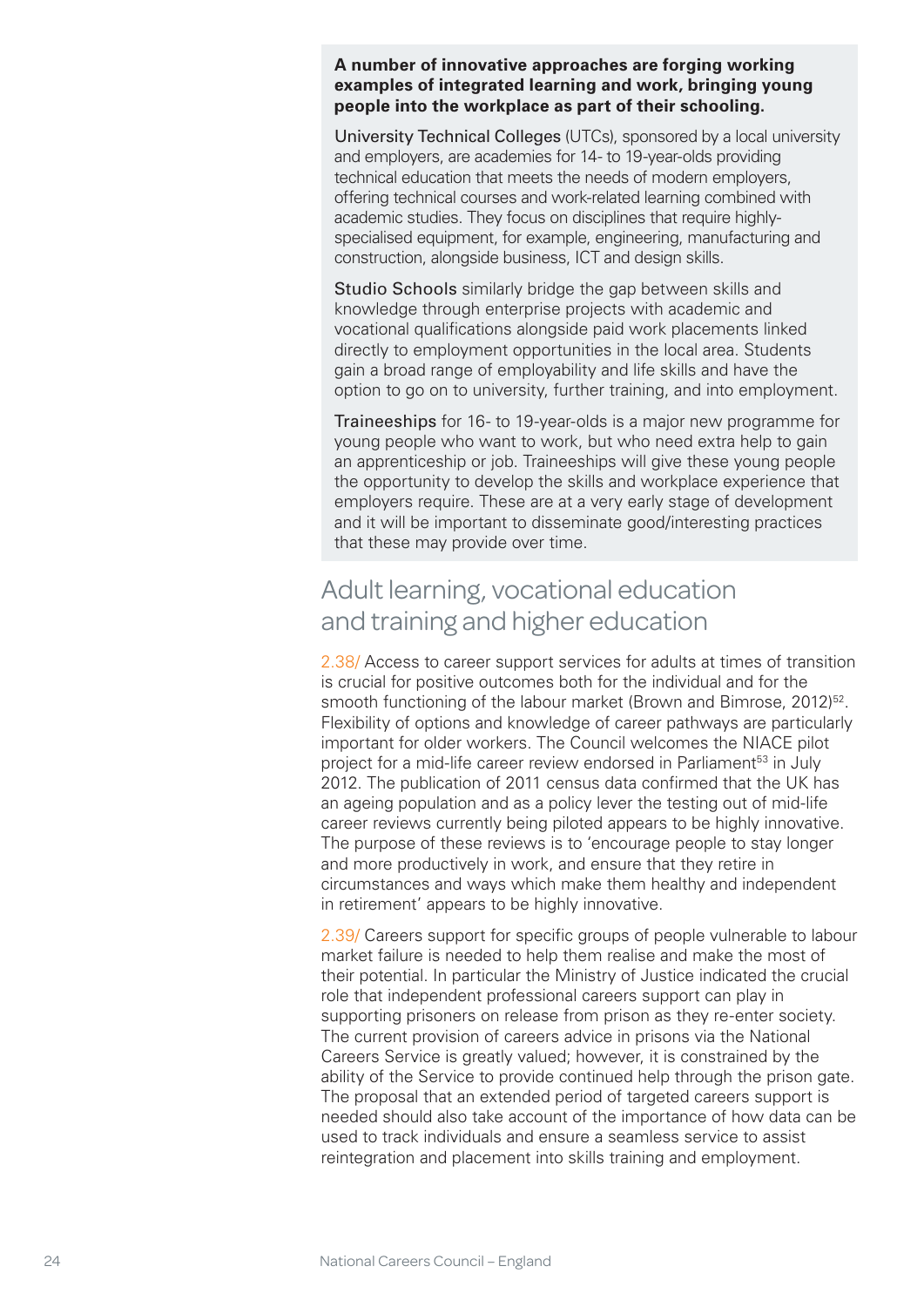2.40/ The National Apprenticeship Service recently reported that 'as a result of apprenticeships women who are parents or grandmothers in their 50's are engaging in their first learning experience since leaving school. They are getting English and Maths level 2 qualifications and this is transforming their job prospects. At the same time they inspire their families and young people to pursue the apprenticeships route.' Women aged over 25 are more likely than men to start an apprenticeship: 115,000 women over 25 started an apprenticeship in 2011/12, compared to 67,000 men<sup>54</sup>. The Trade Union Congress (TUC) currently has funding for an apprenticeship project for young people and adults. The main focus of the project is developing the TUC's existing policy on apprenticeships and supporting affiliated unions' work on apprenticeships across the country. The Peter Little report published in 201255 illustrates a further challenge i.e. a lower percentage of disabled people are accessing apprenticeships in 2012 (8%) compared with 11% in 2008 despite many efforts to address this issue.

2.41/ The Edge Foundation (2012) surveyed 500 A level students, many of whom said they had never been presented with vocational options56. For example, the majority had little understanding of what apprenticeships were about. To improve their understanding, a partnership between leading education and employer's bodies has been set up which it is hoped will effect a major step change in how apprenticeships are viewed by young people (and their parents), helping ensure that employers can find the apprentices they need. Employers will be asked to encourage their apprentices to volunteer to visit a school or college and talk to students aged 14 to 16 and give first hand insight into apprenticeships and different sectors. Those involved include the National Apprenticeship Service, the Association of School and College Leaders, the Chartered Institute for Personnel and Development and the Education and Employers Taskforce.

2.42/ The Higher Education Funding Council for England (HEFCE) published its first comprehensive analysis of the impact of the 2012 changes to HE funding<sup>57</sup>. Latest UCAS data shows that demand from prospective students for full-time courses in 2013-14 may be returning to previous levels following a dip in 2012-13. However, entry to parttime courses has undergone more significant decline. Since 2010-11, part-time undergraduate entrants have fallen by 105,000 (40%), while on part-time postgraduate taught programmes the fall was 25,000 (27%). Whilst applications to full-time post-graduate courses appears to be holding up, there is some evidence that undergraduate debt levels may act as a disincentive. Whilst acceptances of applicants aged 18 and younger from the UK fell by 1.7% between 2011-12 and 2012-13, for those aged 20 and over there was a drop of 7.1%. Decreases in the part-time student population, which includes larger numbers of nontraditional students, are likely to have implications for social mobility.

2.43/ Commenting on the report, HEFCE's Chief Executive, Sir Alan Langlands, said the report highlights "some causes for concern: in particular, sharp drops in recruitment to part-time courses and a related decline in mature entrants. And although recent positive trends in widening participation appear to have been sustained in the first year of the reforms, disparities in the recruitment and retention of students by social background and gender remain unacceptably stark". In order to incentivise lifelong learning, it is crucial that these groups receive access to visible careers support services. Our future growth requires adults, as well as young people to reach their potential and thus this is a major issue facing Britain's economy.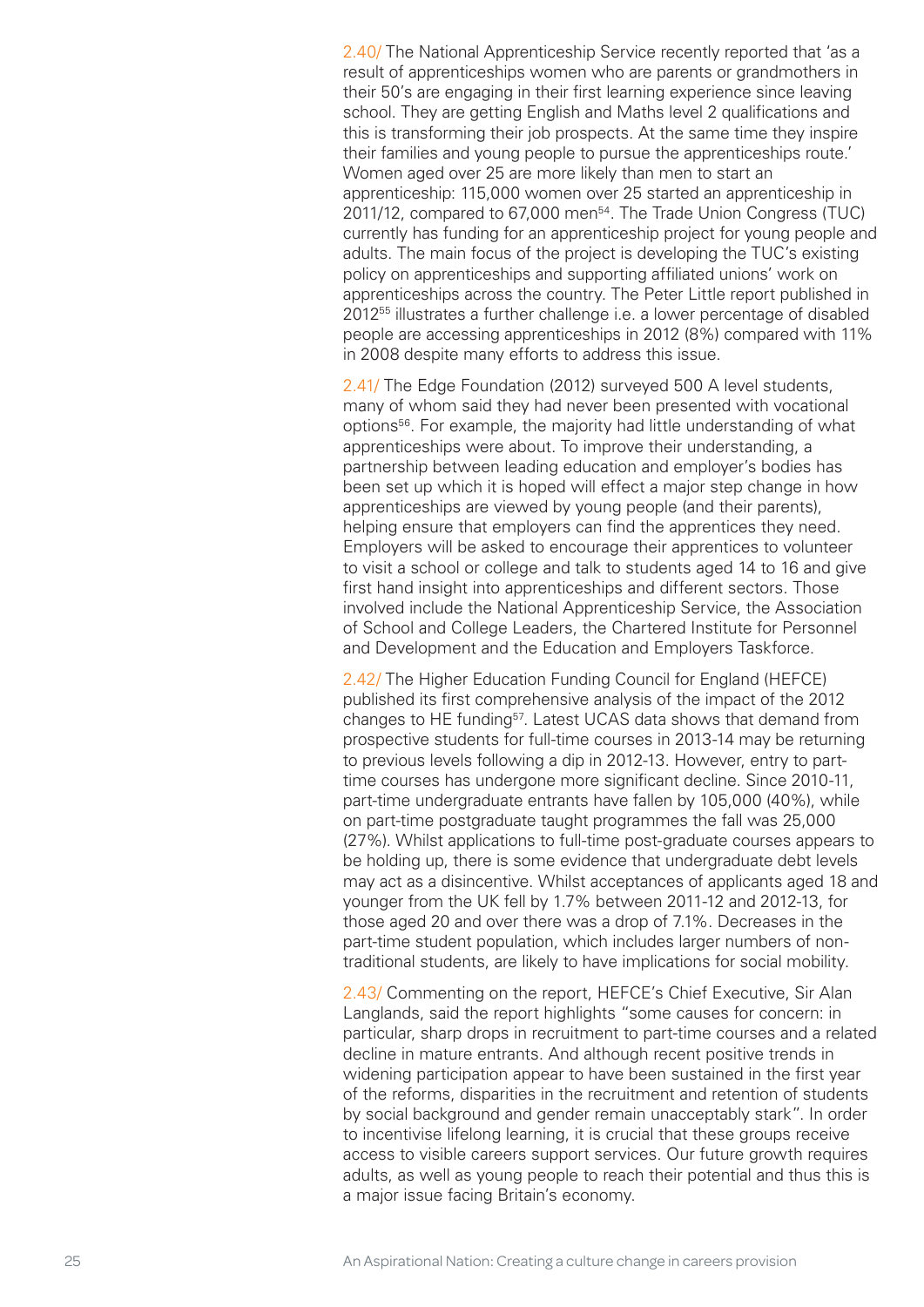2.44/ Given the current economic context, skills position and global pressures, we would strongly recommend that the new Student Opportunity Allocation which HEFCE and OFFA will advise on in Autumn 2013 must reflect the breadth and diversity of our higher education system. It must therefore fully support, encourage and incentivise students who chose or are considering part-time study, online learning and other flexible options alongside work or family commitments. It must also embrace students from the widest range of backgrounds – including those with disabilities, carers, mature learners and other 'non-traditional learners'.

2.45/ The current review being led by Universities UK will assist in ensuring adequate focus on part-time and mature learners. The June 2013 Comprehensive Spending Review provides an opportunity for Government to re-consider the relationship between part-time and full-time student support and other funding streams in higher education. For example, enabling those who have 'Equivalent-level Qualifications (ELQ) to access the new part-time student support arrangements would benefit students, institutions and employers thereby potentially resolving skills shortages and gaps.

2.46/ All of the conversation and evidence we have heard, read and received from Ministers, experts and practitioners demonstrate overwhelmingly that part-time, mature and 'non-traditional' learners – who are mostly studying in order to enhance their careers – are net contributors to the Exchequer (as they pay tax and NI). It is essential that we inspire, inform and incentivise them to learn as they will not only transform their own lives but strengthen our economic prospects too.

## Social inclusion

2.47/ European Union (EU) selected targets to tackle areas of education, training, employment and inclusion include: –

- 75% of the population age 20-64 should be employed, including the greater participation of youth, older workers and low-skilled workers and better integration of legal migrants.
- 20 million fewer people should be at risk of poverty by 2020<sup>58</sup>.

2.48/ The latter situation has been worsened by the global economic crisis. In England, combating social exclusion and promoting social mobility are core objectives for this and subsequent governments<sup>59</sup>. To combat poverty a wide range of actions are required, through various flagship national initiatives, including the Pupil Premium and Youth Contract arrangements; these must cohere with local strategies to be truly effective and efficient. A key finding is early intervention with children, young people and families in local communities (op.cit). Also, co-location arrangements between the National Careers Service, Job centre Plus, Further Education Colleges and neighbourhood facilities enable career development professionals to reach out and connect with young people and adults, particularly those vulnerable and in need of careers support services.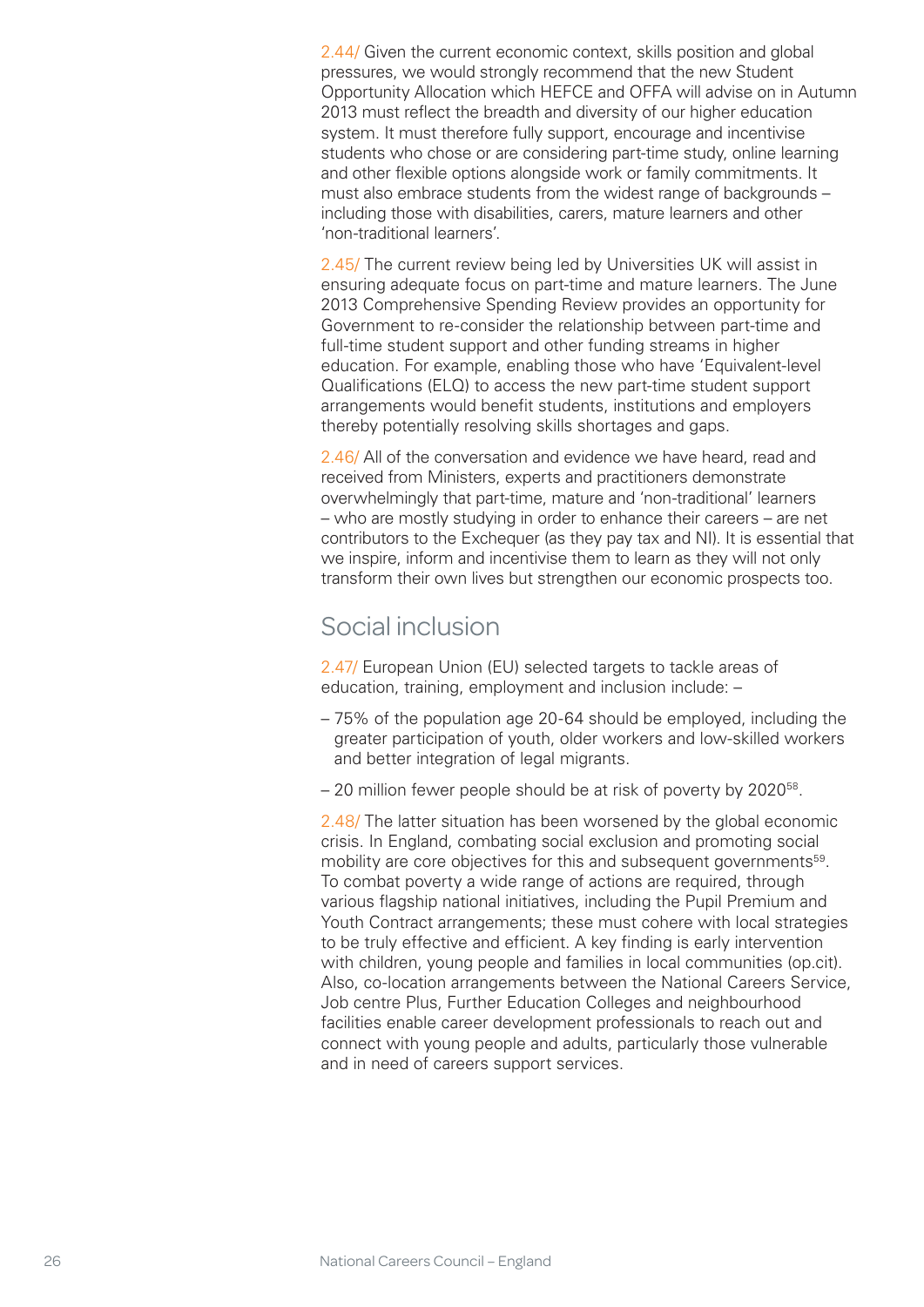2.49/ The contribution of careers guidance to social mobility has been well argued. The Milburn report<sup>60</sup> uncovered a series of practical barriers that prevented fair access to a professional career – unfocused aspiration-raising programmes, poor careers advice, lack of school choices, artificial barriers between vocational and academic education, unfair university admissions, limited work experience opportunities, non-transparent internships, antiquated recruitment processes, inflexible entry routes. It recommended action to break down those barriers in order to make a professional career more genuinely meritocratic.

2.50/ Most young people currently do not have access to face-to-face careers support. Young people age 16 and 17 and NEETs, particularly those less vulnerable and therefore receiving little direct support, also need access to face-to-face careers support if they are to re-enter education or training. They should be offered this through the National Careers Service future contracting arrangements.

*"People assume that, as young people, online careers advice or a mobile application would be best, but many young people don't have access to the internet or fancy gadgets, as they can't afford it."* Centrepoint Youth Parliament, April 2013

*"The most important thing about careers advice for NEET young people is that it is face-to-face because people are more comfortable if they meet the person giving advice. It would feel more productive than phone or online advice, which could seem impersonal and automated."* Centrepoint Youth Parliament, April 2013

Similarly there is a substantial contribution to be made by careers guidance as a component to local authority family intervention programmes to overcome long-term worklessness and the cycle of deprivation.

2.51/ Adult 50+ jobseekers also face serious difficulties in moving into or returning to work: over 40% of unemployed people aged 50+ and in receipt of Jobseeker's Allowance stay on the benefit for over 12 months<sup>61</sup>. This is the highest proportion for any age group. Evidence submitted to the Council highlighted barriers and shortfalls in relation to a number of groups linked to age, employment status, gender, disability and ethnicity<sup>62</sup>. [Insert text box – quotes from London Assembly Inquiry]

## Raising the Participation Age

2.52/ The value of the structure provided by the 'September Guarantee'63 must be neither underplayed nor lost. The CCIS data system as specified in the Education Act 2012, is intended to track young people moving across local authority borders to their destination, with all schools and their local authorities ensuring each year 11 and year 12 student has a planned destination and takes up the offer of a place for their next course, contributing significantly to the management of NEET levels and to full participation to 18.

2.53/ This summer, local authorities take on their new duty to promote raising the participation age (RPA) for all young people up to the age of 17 by 2013 and 18 by 2015 to be in full-time education, an apprenticeship, or a part-time course if they are working. RPA is an excellent opportunity for all partners in a local area – schools, local authorities, colleges, employers, and other learning and employment providers – to be supported and encouraged by the National Careers Service to co-ordinate support and collaborative expertise.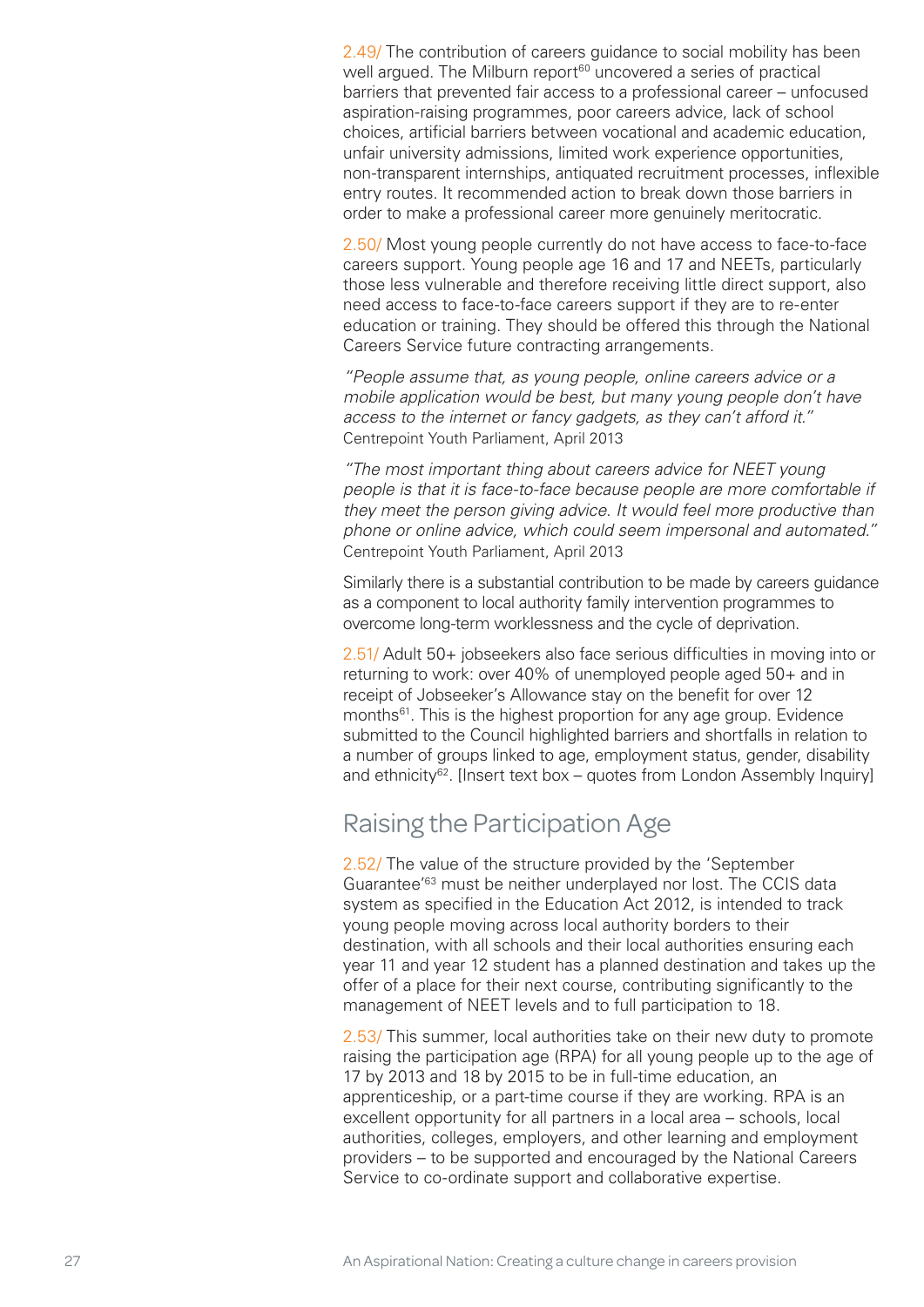"Too many schools lack the skills, incentives or capacity to fulfil the duty put on them without a number of changes being made. We do not think that schools can simply be left to get on with it."

House of Commons Education Committee, 23 January 2013

# Inspection Frameworks

2.54/ The effectiveness of schools and colleges in this important area needs to be subject to rigorous self-assessment and/or external scrutiny. As well as undertaking a thematic review Ofsted has announced that it will place greater emphasis in inspections on careers. Whilst inspection will undoubtedly ensure that schools and colleges place greater priority on careers, Ofsted could also assist the improving of standards by sharing best practice.

### **Practical step 2.4**

Ofsted should produce best practice exemplars for schools and colleges based on findings from its forthcoming careers thematic inspection report.

### **Practical step 2.5**

The National Careers Service should ensure exemplars of best practice are disseminated highlighting other examples of good and interesting policies and practices.

2.55 The Council learned that higher education institutions, particularly careers advisory services, have access to an array of rich careers and employability resources. In future, we would like to see more sharing of careers resources throughout education supply chains to improve access to high quality careers provision for young people and adults (including parents). The Higher Education Funding Council for Education (HEFCE), the Higher Education Careers Service Unit (HECSU) and Deloitte gave us insights to careers and employability resources that reside within universities. We concluded that universities make significant investments in employability and careers support services to students and graduates that might benefit from greater sharing of careers expertise at a local level, particularly with schools and colleges. The Office for Fair Access (OFFA) has called for 'effective approaches and practices in widening access and ensuring success across the student lifecycle'. We note that the student lifecycle begins with decision-making prior to application to higher education. Improvements in information for prospective students (e.g. use of Key Information Sets) require schools and colleges to develop student's digital literacy skills. In future, this can be complemented by schools and colleges destination measures.

### **Practical step 2.6**

HEFCE and OFFA to consider how universities can best share their considerable knowledge and experience of employability and careers resources to fit into their access agreements.

### Recommendation 3

The National Careers Service should significantly expand its work with schools, young people and parents.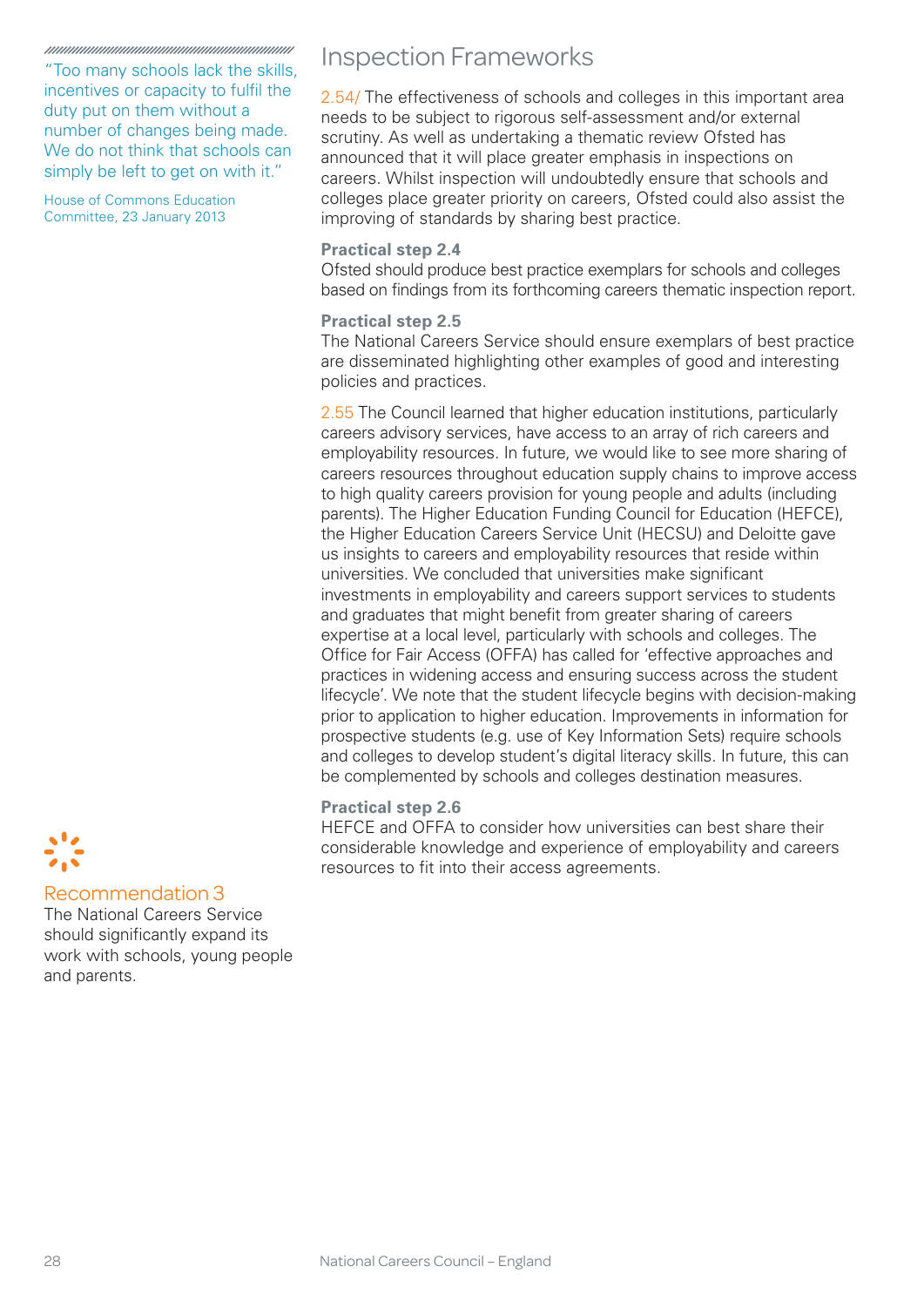# A pivotal role for the National Careers Service

2.56/ There is an opportunity to create a culture of challenging, enabling and guiding schools and colleges and particularly teaching staff to approach careers provision in a strategic, data rich and fully impartial manner, building capacity to respond effectively to the statutory requirements on them over this current transition phase. School and college governors could also play an important role in this regard.

2.57/ The National Careers Service should perform a pivotal role. It should address the urgent need to ensure our young people have access to high-quality careers provision through its own enhanced services, taking advantages of its national position and leverage in securing economies of scale, but more importantly it should create an environment which will allow schools and colleges to act with greater confidence as consumers of the services offered by external providers.

2.58/ While the National Careers Service should not prescribe the minute detail of the nature of such provision, it does have a role to enable and ensure that excellent provision responds to the challenges of the twentyfirst century labour market in three key ways. First, it should acknowledge and address the instabilities inherent in the modern working world and the consequent psychological demands on individuals; secondly, it should focus on the need for maximum access to real world, reliable career insights and experiences on the breadth of the labour market opportunities to allow individuals to form honest judgements about potential jobs and careers: and, thirdly, it should address the need for online resources to be accessible in a secure and trusted fashion.

### **Practical step 3.1**

The National Careers Service must help schools to access impartial face-to-face professional careers guidance including for those young people facing the greatest risks within their school to work transitions.

### **Practical step 3.2**

The National Careers Service should raise the awareness among young people, parents/carers of its on-line, telephone and face-to-face careers provision, including labour market information.

### **Practical step 3.3**

The National Careers Service should develop a dedicated area for parents/carers on its website and mobile devices working with tailored information to assist parents/carers to support and encourage intergenerational learning on career management skills, including the characteristics of career adaptability and resilience.

### **Practical step 3.4**

The National Careers Service should lead the efficient provision of key national resources such as LMI to schools and colleges, and provide professional development and other support to school and college staff.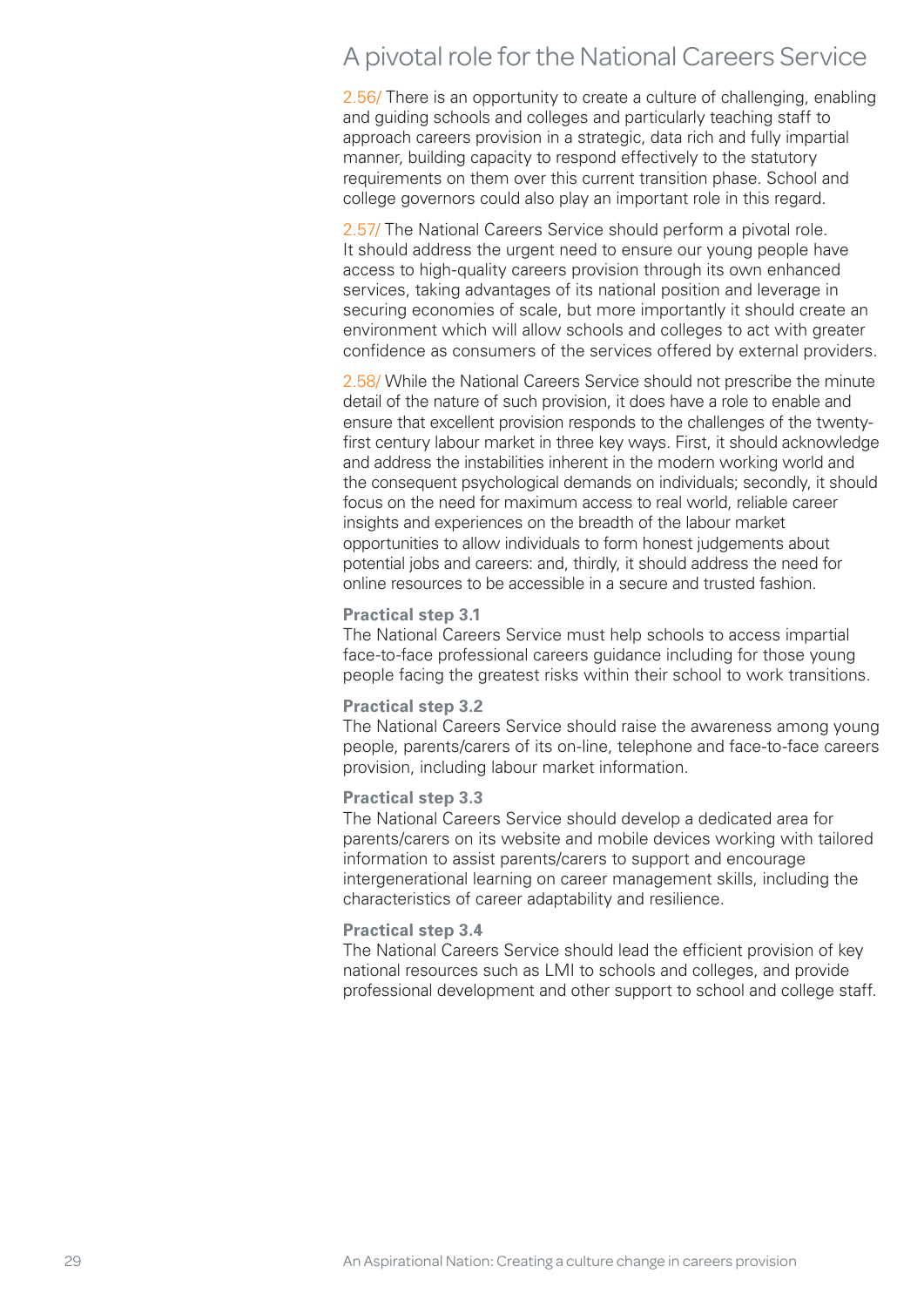### **Practical step 3.5**

The National Careers Service new contracting arrangements should be looked at to consider the needs of individuals at a local level, giving providers the flexibility to prioritise resources where careers services can have the most impact. Providers should be able to respond by apportioning face-to-face advice according to individual needs in the context of local employment and skills priorities and taking account of the burgeoning demands that will be placed on it by changes to the Welfare benefits system. There is a need for further consideration and dialogue on the way in which the National Careers Service is opened up to a payment by results style contract, taking account of the demands that could be placed upon it by large numbers of Work Programme leavers being referred for careers support by Jobcentre Plus. The Council believes that an urgent dialogue is undertaken to consider the way in which the national Careers Service will be expected to respond.

### **Practical step 3.6**

The Local Enterprise Partnerships (LEPs) membership of employers and key public sector agencies should be supported by the National Careers Service to assess the level of current provision and champion improvements. They should advocate the key characteristics of an effective all-age careers advice service in their contact with key agencies, particularly during the commissioning of the next iteration of the National Careers Service and its delivery from April 2014. The LEP's implementation plans should set out concrete actions to improve performance and feed into the National Careers Service employer-led Advisory Board.

### **Practical step 3.7**

The National Careers Service should work closely with partners such as LEPs, Chambers of Commerce and, where appropriate City Deal Initiatives, to develop career development hubs in community settings so that best practice that can be replicated within or outside of their area.

### **Practical step 3.8**

The National Careers Service and the Job Centre Plus should work to develop a joint workplace strategy, working more closely with key partners such as the WEA, Unionlearn and NIACE to reach out to targeted groups, particularly low-skilled, low-paid workers and disadvantaged adults and to maximise available local, national and EU resources.

### **Practical step 3.9**

The Government's new traineeship programme $64$  and the 16-19 study programmes should include provision of impartial careers guidance, character building and support as an integral element.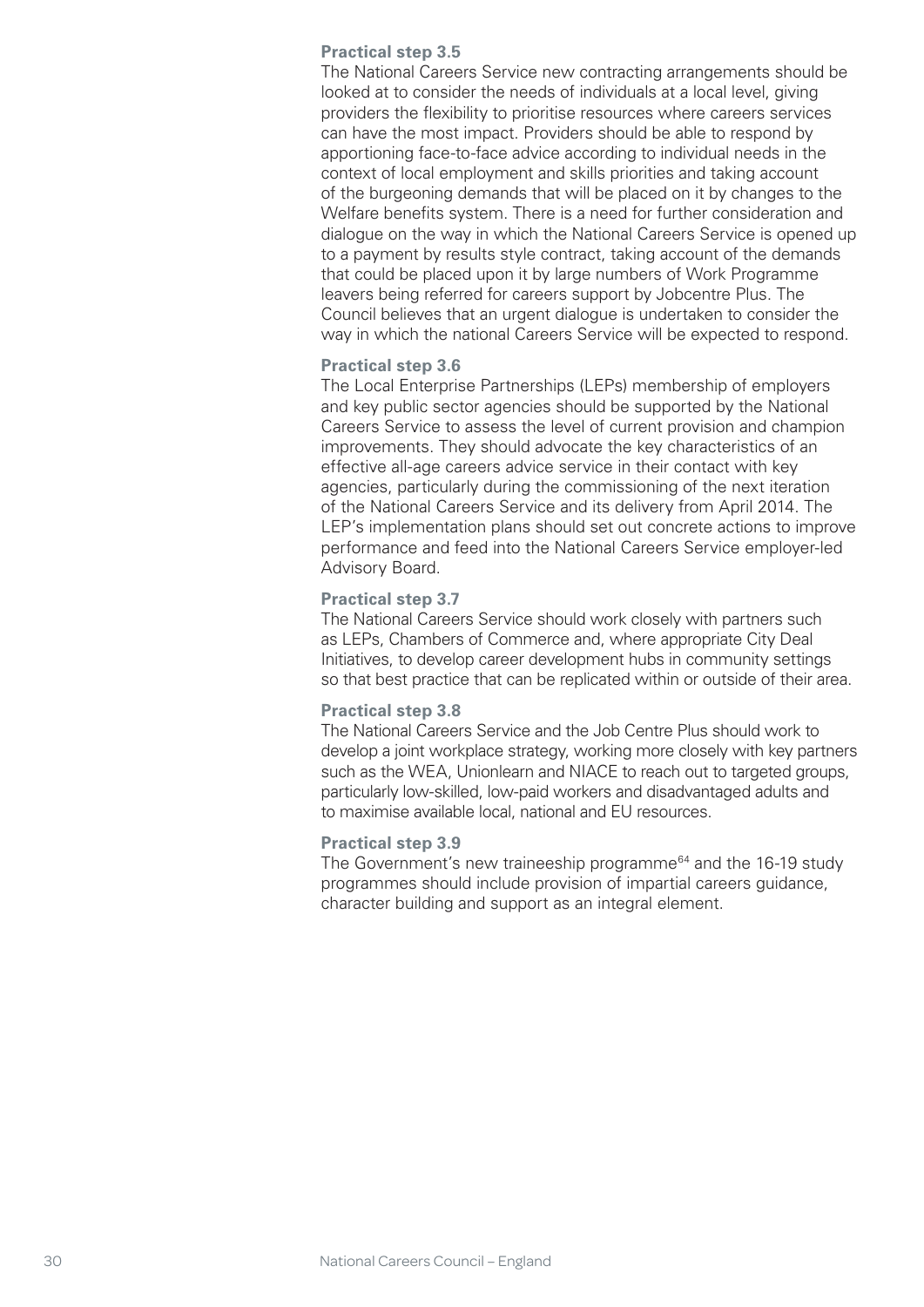The girls we spoke to told us that they find it difficult to know what careers are available, beyond the obvious ones that attract the youngest, such as teacher, nurse, hairdresser, vet. As they get older, girls become aware that there is a huge variety of careers, but they know little about them and are unsure how to find out more

Overall, the research highlights the important contribution that role models beyond girls' immediate circle can play, in broadening their ambitions and giving them the determination to fulfil their potential.

ChildWise – Girlguiding UK 'Qualitative research inspired by the Girls' Attitudes Survey' 2012 – http://www.childwise. co.uk/childwise-casestudies. asp?CASESTUDY=Girlguiding+UK+-+Girl s+Attitudes+Survey&SECTION=9&STU  $DY=146$ 

The American system for preparing young people to lead productive and prosperous lives is clearly badly broken...

Building a better network of pathways to adulthood for our young is one of the paramount challenges of our time. ...Our goal should be that beginning no later than middle school, all students should have access to a system of employer involvement and assistance. In middle school, this would include career counselling, job shadowing, and opportunities to work on projects or problems designed by industry partners. In high school, it would include programs of study designed in collaboration with industry leaders, as well as opportunities for more intensive work-based learning such as paid internships.

Symonds, W et al (2010) Pathways to Prosperity, Harvard Graduate School for Education

# Aspiration and inspiration

2.59/ It is important for young people that they are given the maximum opportunity to understand the breadth of the modern labour market and the jobs it has to offer, routes into different jobs and what employers demand. The process should also raise and broaden aspirations. Young people need to get first-hand contact with the world of work – it is an excellent means of providing such information to them in a way that they can trust and see as relevant.

2.60/ The advice of the OECD is clear: *Individual career guidance should be part of a comprehensive career guidance framework, including a systematic career education programme to inform students about the world of work and career opportunities. This means that schools should encourage an understanding of the world of work from the earliest years, backed by visits to workplaces and workplace experience. Partnerships between schools and local firms allow both teachers and students to spend time in workplaces. Research studies suggest that young people gain particularly valuable information on jobs and careers if obtained in a real workplace through contacts with working people. (OECD 2010, 85.)*<sup>65</sup>

2.61/ Recent research demonstrating the positive links between higher levels of school-mediated employer contacts and the later higher earnings of young adults shows the importance of such first-hand information<sup>66</sup>. It should be the norm for young people to have opportunities to explore different potential careers and progression pathways (such as university courses) – speaking first-hand to 'real life' people – before major decision points at 14, 16 and 18. For example, the National Careers Service should ensure that programmes such as *Inspiring the Future*<sup>67</sup> – which harness technology to make it free and easy for schools and colleges to connect with employers willing to talk voluntarily about careers – are widely understood and used effectively. The National Apprenticeship Service is using this technology and working in partnerships with a number of the leading education and employer bodies to help young people get first hand insights into apprenticeships. The National Careers Service should also develop links with organisations who are involved in providing young people with insights into different careers including STEM Ambassadors, Career Academies, CBI's Business in the Classroom, Business in the Community's Business Class, Big Bang, Young Engineers<sup>68</sup> and local education business partnerships.

2.62/ Where it is clear that young people are unaware of opportunities in parts of the economies resulting in skills shortages, there is a need for national action to ensure that there are no barriers preventing young people from gaining access to first-hand, accessible, reliable information (as from employee volunteers) about opportunities available as well as hearing from leading inspirational speakers e.g. Speakers for Schools initiative. This is particularly important for the two million young people who live in workless homes and often don't have the 'soft networks' – contacts via family and friends to the world of work.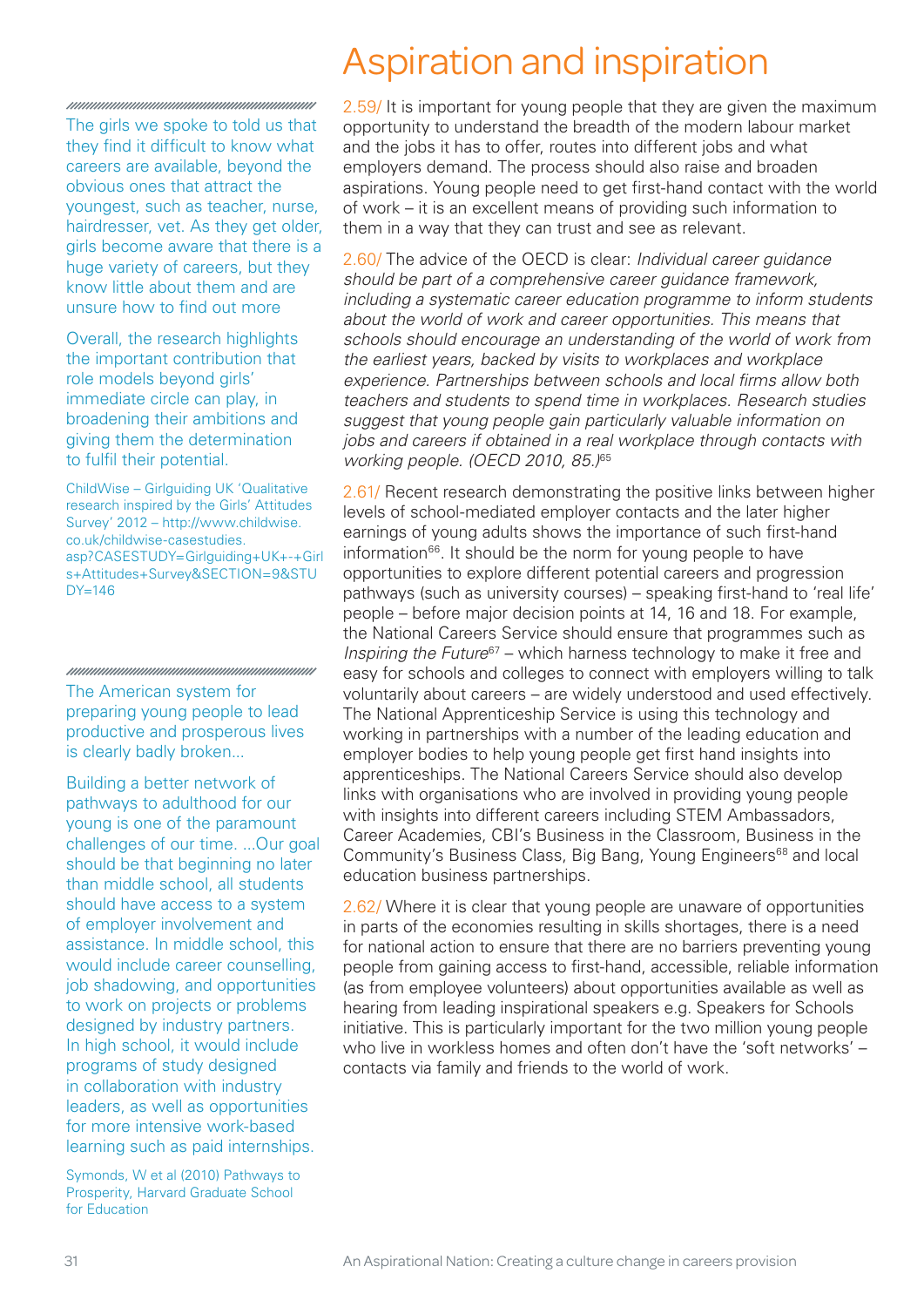'42% said they had no contact with employers and 40% only recalled a few (1-4) being involved in their lessons. Yet 95% of the young people surveyed agreed that they would like employers

to be more involved in providing advice and guidance about careers and jobs directly to young people. This highlights a significant divide between what young people want from the careers advice experience at school and what they get.

Employers are uniquely placed to advise on the technical and personal skills required to succeed as well as provide insight about how qualifications are perceived. Their potential to inspire should not be underestimated. Where there had been contact with four or more employers, young people in our study were one and a half times more likely to believe that they will be able to find a good job. Encouragingly, 90% of employer respondents to our survey agreed that employers should take a role in providing careers advice related activities to young people.'

Deloitte: Helping Young People Succeed: How Employers can Support Careers Education. 2010

### Recommendation 4

Employers should encourage their employees to go into schools and colleges to give students insights into different careers, enthuse them about the world of work and provide access to active experience of work, in particular to help address mismatches in young people's career aspirations

2.63/ Provision should build upon the Department for Education's current requirements on post-16 providers to offer young people meaningful workplace exposure within their programmes of study, to ensure younger pupils in primary and secondary schools have access to careers-focused first-hand employer contacts and that the needs of specific groups or young people are addressed. Employers need to play their part by stepping up to inspire young people about work. That means committing to high-quality work experience but also a readiness to visit schools to discuss jobs, career options and the value of learning for adult life. The National Careers Service can encourage employers it is in contact with to get involved.

2.64/ We should not underestimate the role which parents play in influencing young people's career decisions. Initiatives run by adult learning providers such as the Workers' Educational Association, the Campaign for Learning and the National Institute for Adult Continuing Education (NIACE), in which adults study for qualifications in schools attended by their children, show the impact that positive role models close to home can have on young people. For example, the WEA has recently successfully challenged 'poverty of aspiration' by delivering adult education in the school environment.

2.65/ The National Careers Service, directly and through the LEP career development hubs, could play a greater role in promoting the notion of "motivating by experience" – motivation that comes from work experience, expert demonstrations, competitions, visiting speakers and events such as at the Skills Show<sup>69</sup> (national and regional) and the Big Bang. Many such activities organised by a plethora of organisations help provide insights into different career routes.

### **Practical step 4.1**

Secondary schools and colleges should be encouraged to invite people from a wide range of backgrounds doing a wide range of jobs to visit and talk to their students, supported by their employers.

### **Practical step 4.2**

Primary schools should be encouraged and supported by employers to begin exposing children to the realities of how the world of work is changing and the benefits to be gained from improved core skills of literacy and numeracy

2.66/ Similar approaches should be explored for adults. The CIPD's 'Step Ahead Mentoring Programme'70 provides a common-sense approach to connecting jobseekers with professionals working in Human Resource departments, individuals well placed to provide reliable and trusted advice on recruitment practices.

### **Practical step 4.3**

The National Careers Service should work with a range of partners to encourage and enable understanding of the effectiveness of first-hand labour market insights (careers advice, work experience, workplace visits etc) as strategic resources for primary and secondary teaching staff to challenge occupational stereotyping (eg on gender grounds), to raise awareness of careers in skills shortage areas (eg, STEM) and to make clear the real demands of future recruiters.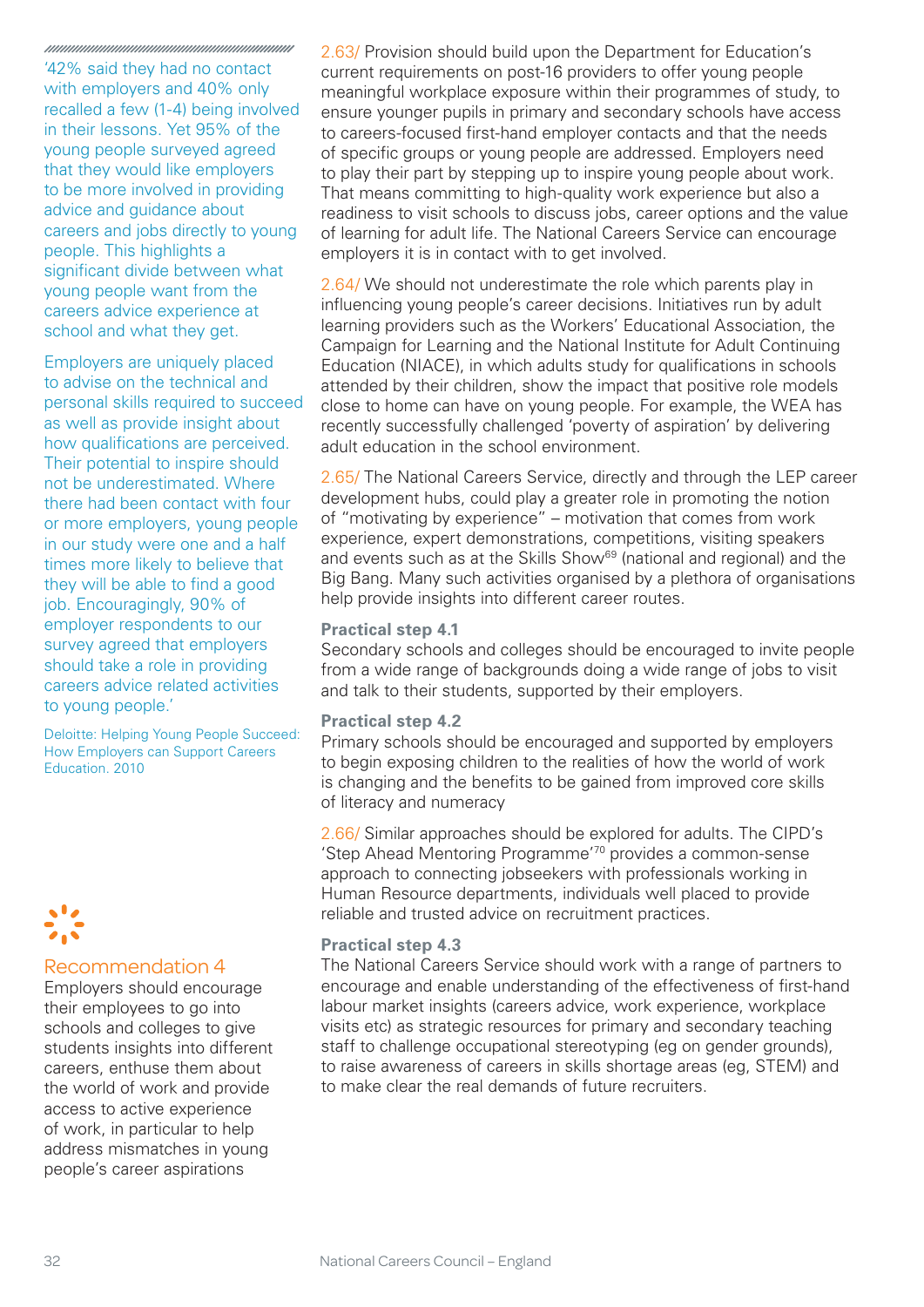### **Practical step 4.4**

The National Careers Service should work with partners to increase the awareness of major government-funded and private-funded national skills and careers initiatives such as The Big Bang,<sup>71</sup> National Careers Week<sup>71</sup>, the UK Skills Show and regional spinoffs, offering young people, parents, adults (and careers and employability practitioners) opportunities to access high-quality skills demonstrations and careers information

### **Practical step 4.5**

The National Careers Service should work with a range of partners to ensure the discrete needs of young people with Special Educational Needs and Young Offenders are fully understood and fully met through available provision.

## Character, career adaptability and resilience

2.67/ In an age of employment churn and rapid job and career changing, increasingly it is recognised that a range of personal behaviours and attributes – sometimes termed 'character' – play a role in determining effectiveness in work and life.<sup>72</sup> Helping young people and adults develop these traits is part of what careers professionals will be doing in the future. The National Careers Service has an important part to play in highlighting what goes to make up character and helping parents, schools, colleges, training organisations and other career development professionals spread the message about its importance and the steps that can be taken to encourage its positive development. Career development professionals will be able to influence behaviour, not just impart or interpret information. This is an area in need of further work by the NCS in partnership with other organisations.

2.68/ Given the ever more demanding modern labour market, it is essential that young people and adults have a real chance to develop their personal resilience/character while in education. We must do more to help individuals develop the confidence, self-reliance, curiosity, perseverance, grit and other qualities they need to succeed. Developing 'soft skills' should be embedded in every aspect of time spent at school and college with strong focuses on work experience, enterprise competitions, and volunteering where individuals are challenged to be effective in unfamiliar situations. In today's job market, people need to be personally effective across a range of competencies, to be active problem solvers and plot their own futures through periods of training, unemployment and work. We need to be sure that our education system prepares people for the emotional and psychological challenges of the twenty-first century labour market.

2.69/ While the proportion of the working age population involved in starting or running a business in the UK compares favourably with many of our international competitors, levels of enterprise ambition compare less favourably. The evidence shows that addressing the ambition gap requires early intervention to provide young people with hands-on enterprise experience.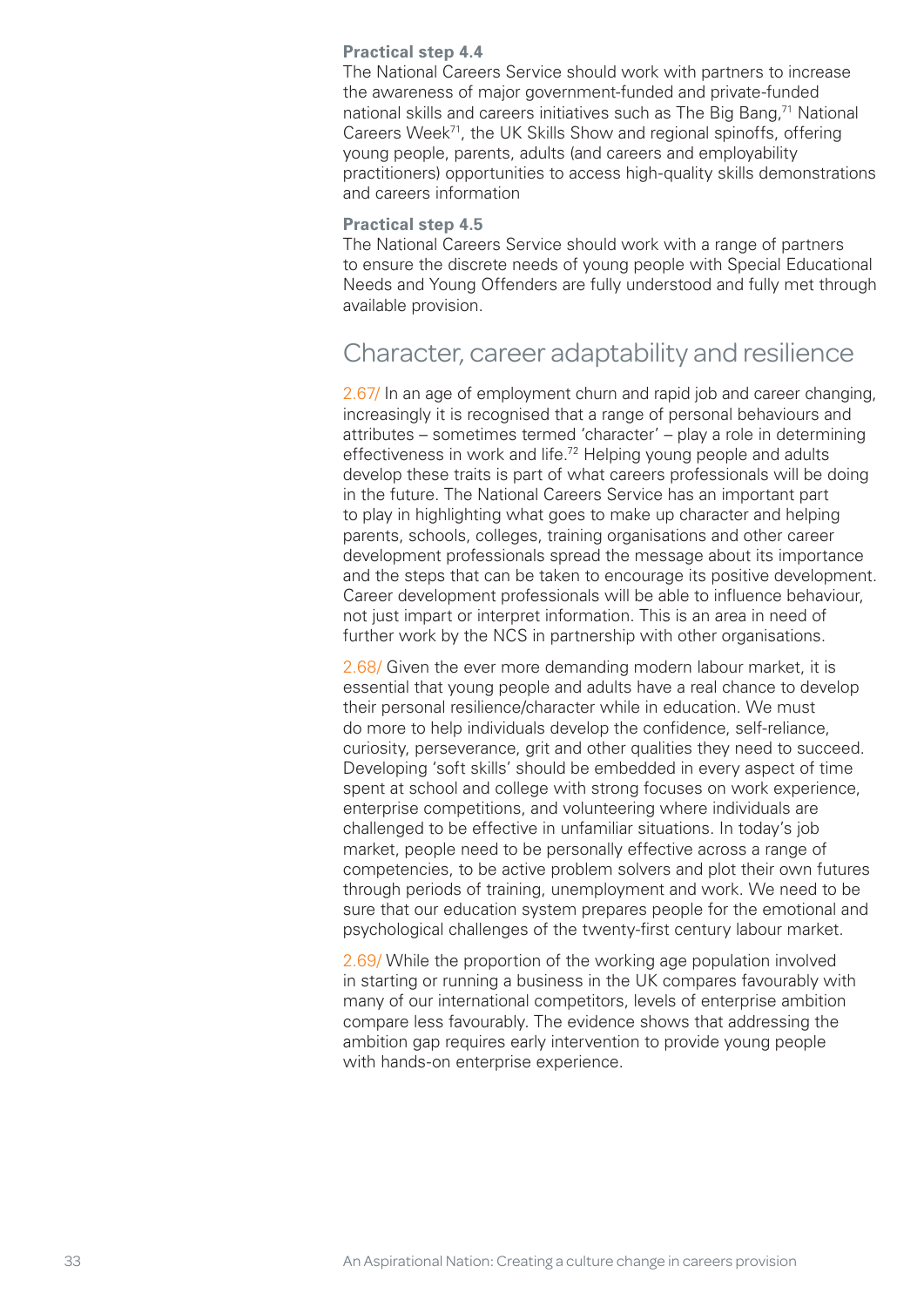### Recommendation 5

The National Careers Service should launch a new initiative to bring together a range of organisations to explore and highlight the importance of 'character' and 'resilience' in a successful working life and identify realistic and effective options for addressing this issue. 2.70/ The experience of enterprise is key to this and helps give people the knowledge and awareness of what it means to run a business and the skills they will need in order to pursue new opportunities. It is vital to engage young people in activities which help increase awareness of self-employment and the realities of running a business if we are to increase the proportion of those actively starting a business (and the success and sustainability of those businesses). It also provides the basis for developing a broader set of behaviours, attitudes and qualities, to enable people to become more enterprising employees, able to contribute fully to the businesses they work for.

2.71/ For older workers, career adaptability is increasingly being demanded. Those who do not engage in substantive up-skilling or re-skilling, through either formal learning or learning in work, run the risk of being 'locked into' a particular way of working and are more vulnerable in the labour market if there is a significant change in their job or their circumstances. That is, career adaptability can either stall in its development or decay<sup>73</sup>. The priority must be to guide adults in developing effective career management skills, ensuring their capacity to take positive action and use of the online resources as well as face-to-face careers support services from a wide range of providers.

2.72/ As part of this it is important that people should be able to seek work and opportunities through both formal and informal networks and contacts. This means individuals will be required now and in the future to improve their networking skills, emotional intelligence and confidence in promoting their interests, talents and skills to potential employers both on-line and face-to-face.

### **Practical step 5.1**

Career adaptability strategies<sup>74</sup> that support career management skills<sup>75</sup> should feature in the next phase of the National Careers Service's work in order to adopt a broad perspective – not just preparing individuals for work but educating about work – and where appropriate linked to validation of non-formal, informal and formal learning.

### **Practical step 5.2**

Career adaptability strategies that support career management skills should focus not only on the skills needed to choose and look for work, but also on entrepreneurship.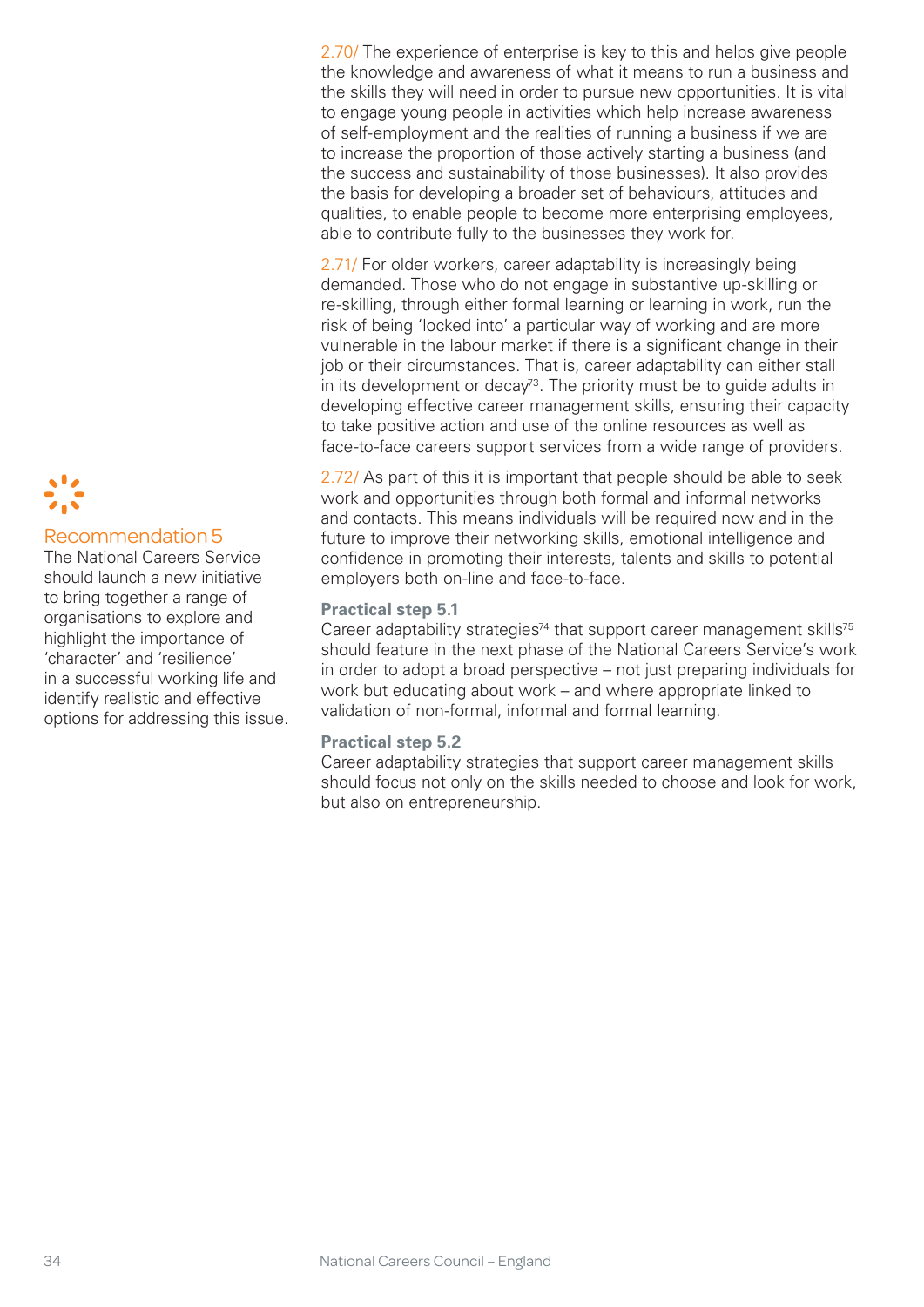# Accessing information

2.73/ Changes in technology and on-line services are reshaping the global economy. In the UK internet usage has grown by 65% over the past three years alone and over 19 million of the 26 million households now have an internet connection. People are increasing their use of mobile devices such as smart phones and devoting more time to social networking sites, especially among 16-24 year olds who spend more time on-line than in front of the television. And there is no doubt that the media (including social media) have a strong influence on individuals and their perceptions of career options: "The world of media is currently one of the strongest career influencers, as it introduces young people to new jobs, exposes them to potential lifestyles and opportunities and brings different industries and careers to life which is important and can be inspiring."<sup>76</sup> At the same time, however, one-fifth of the adult population (around nine million people) have never gone on-line<sup>77</sup>.

2.74/ The rapid changes in technology pose both challenges and opportunities to careers provision. New online systems are stimulating new behaviours and attitudes towards careers advice, guidance and support<sup>78</sup>. In response to this, career development professionals must find new ways of integrating ICT and labour market intelligence and information more fully into their practice. They must develop digital literacy skills for themselves and the people they work with in schools, colleges, training providers, universities and public employment services. Successful integration of technology and social media in careers services is dependent on practitioners' and managers' willingness to accept the changes that technology brings to service design and delivery<sup>79</sup>. Consequently, careers services and their relationship with clients, customers and/or consumers are becoming increasingly more dynamic and complex, with high demand for on-line customised products and services catering to the precise needs of individuals<sup>80</sup>.

2.75/ There is already a huge amount of information available for young people and adults on careers: on apprenticeships and traineeships, qualifications, careers, job prospects, training and development, employability and other issues relevant to working life. And there will be much more in the future. But people often find that they are swamped by it and struggle to navigate their way through.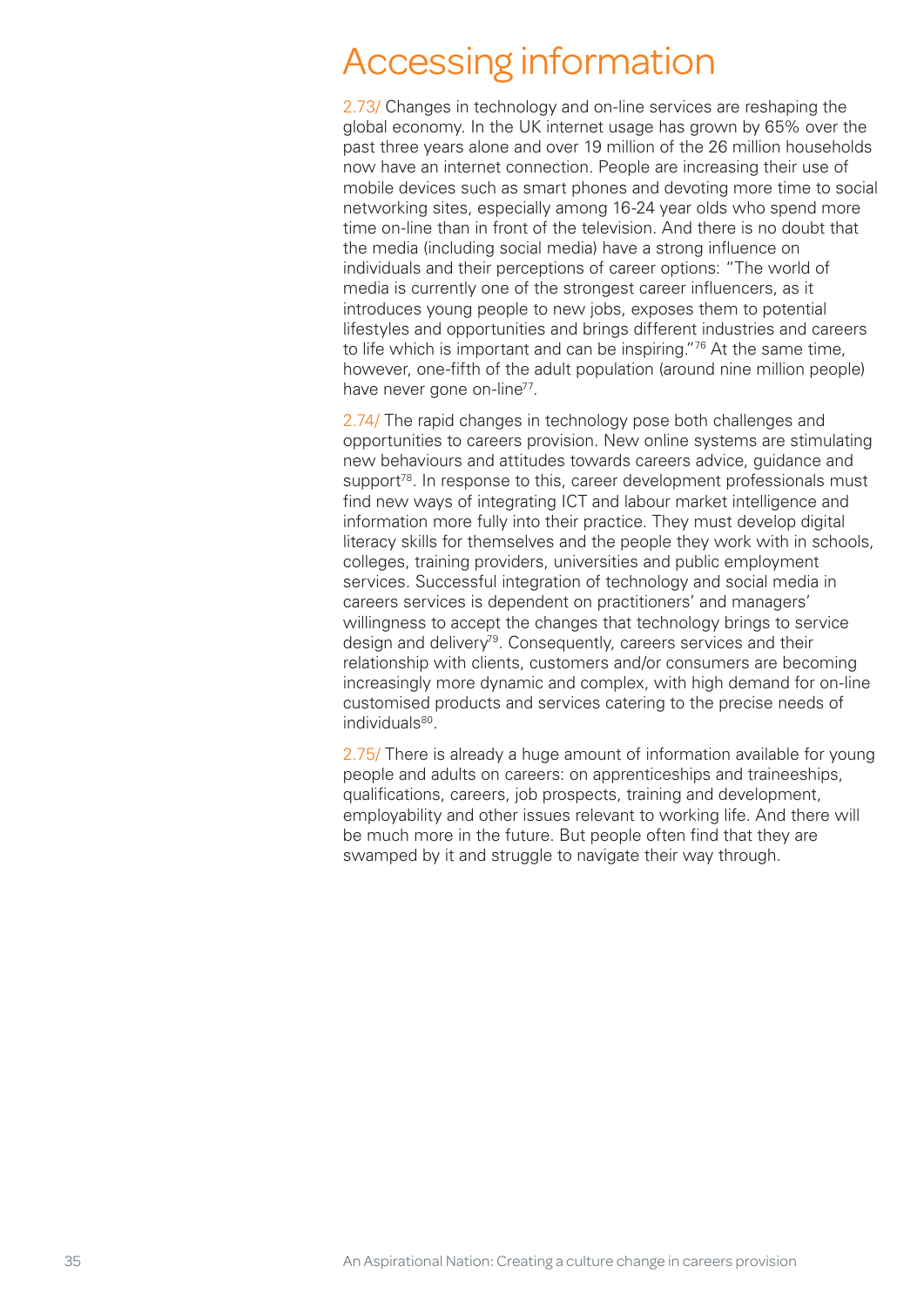So far, three applications have been developed (amongst others) from an early release of the LMI for All database and illustrate different types of approaches to using LMI for learning and careers

(i) An app which enables users to search for the hardest to fill and most in demand jobs by employers by region. Forecast and regional comparative data where available to show job prospects. This was combined with the facility to access a range of key data (such as typical education requirements and average salary) for a specific occupation combining it with live job listings and real sample CV data (from LinkedIn and other CV sites) which were not occupational specific.

(ii) An application based on gaming principles and the idea of Role Playing Video Games, where users rate their skills and attributes resulting in a suggested job. The idea is that users can build a virtual version of themselves, increasing personal attributes and skills by undertaking various activities or quests (such as reading suggested texts, undertaking skills development courses). When altering their skills, the user is presented with the most appropriate job in the database.

(iii) A widget that has been designed as reusable, to distribute labour market forecast data by providing a simple interface, which allows search for forecasts about the future labour market in specific jobs by region to be visualised.

# Access to open data and the democratisation of data

2.76/ There is an essential role for the National Careers Service to play in making the wealth of careers information and resources more accessible and useable, giving its stamp of approval to resources which are reliable and trustworthy from within and across the wider careers support market. This would involve developing the on-line resources giving access in a user-friendly way for diverse audiences: careers professionals, young people and their parents, other adults in the labour market (or considering becoming active in it), educational establishments, employers and training providers to name only the most obvious.

2.77/ The Open Data White Paper (HM Government, 2012)<sup>81</sup> highlights how data gathered by the public sector is not always readily accessible. Quality of the data, intermittent publication and a lack of common standards are also barriers. As part of the Government's Plan for Growth<sup>82</sup>, a commitment was made to 'create an improved careers information portal as part of the National Careers Service'. Careersfocussed labour market information (LMI) using core national data sources can be used to support people in making better decisions about learning and work. This would not only contribute to the creation of an improved careers information portal but also supports the Open Data policy agenda.

2.78/ The White Paper states the clear intention to use 'the data we hold more effectively, and by pushing that data into the public domain'. Determination to shift the culture of the public sector to improve data sharing is also indicated – where this is in the public interest and within legislative boundaries – by using the latest technology. The UK Commission for Employment and Skills is taking this work forward and developing an online data portal called 'LMI for All'83. The first release of a pilot version was made at the end of May 2013. This will be refined based on user feedback and further iterations of the data portal developed. The final version should be available by March 2015.

2.79/ Looking ahead, the current and future development of Massive Open Online Courses (MOOCs)<sup>84</sup> will also help make information more easily and widely accessible. The National Careers Service should evaluate and then provide clear signposting to innovative developments and to the other government-funded web initiatives in the careers field for example Unistats, Plotr and the Finding a Job section of the gov.uk site as well as commercial and third sector provider.

2.80/ Clearly, making the most of these resources will necessitate career development professionals (and others) having well developed digital and labour market intelligence/information skills to enable them to act confidently in their work with differing stakeholders.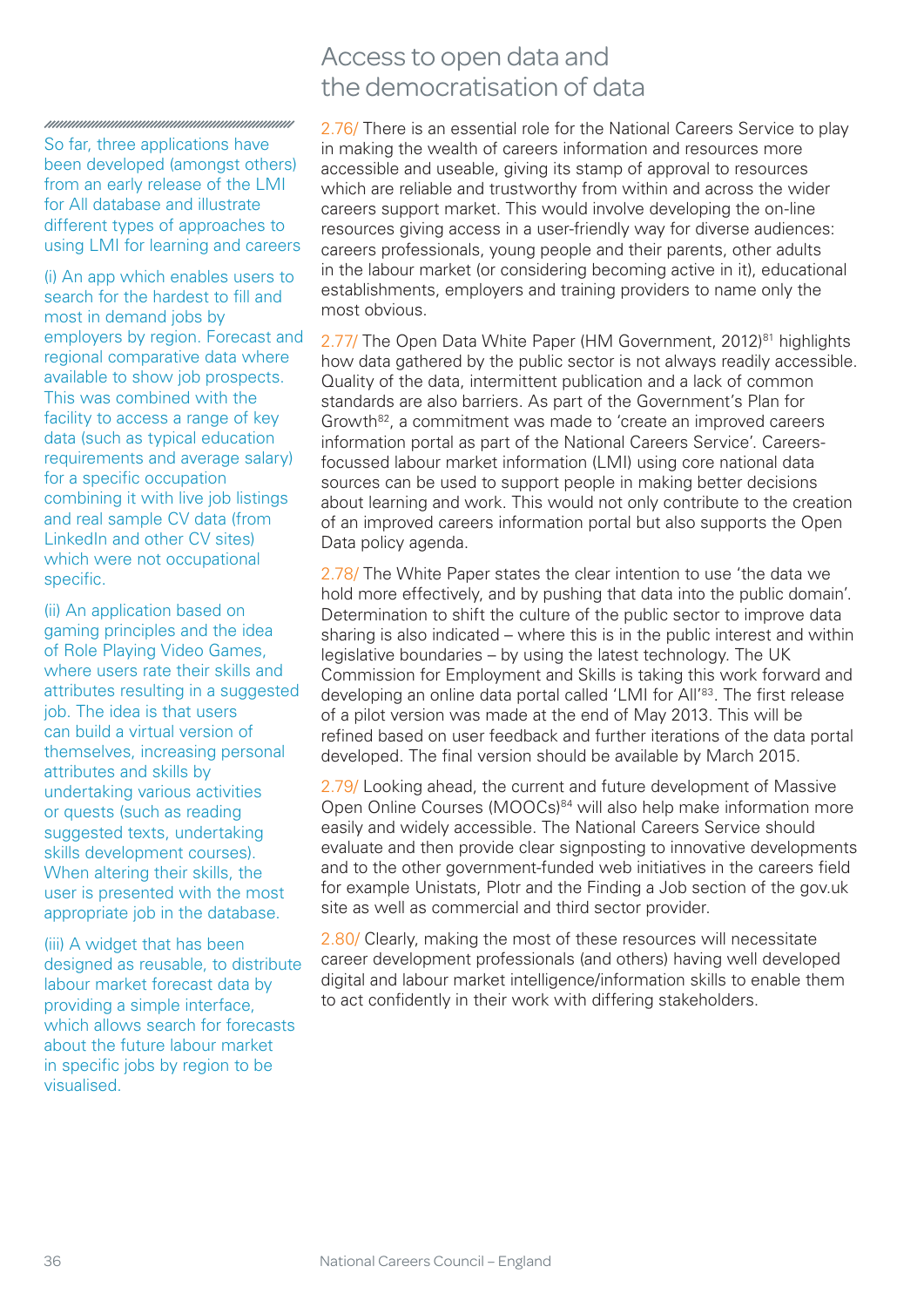# Making good use of labour market intelligence and information

2.81/ Career development professionals will need to be able to help people navigate the daunting volume of information and options – to become expert guides and coaches. They need to become proficient in how to help others work with labour market intelligence and information, using open data and massive open on-line careers resources to signpost relevant learning opportunities and occupational and sector trends. Whilst technology will bring many benefits, it is of course no substitute for people interacting directly with employers or having face-to-face careers advice. We also need to ensure that we address the needs of those people who do not have access or struggle to use technology.

2.82/ The National Careers Service, working with its partner organisations, should play a valuable role in supporting and ensuring a common grounding in digital skill sets.

### **Practical step 6.1**

The National Careers Service should provide joint training such as on-line practice-sharing workshops and careers development webinars to teachers and key partners within LEPs and local authorities and Job Centre Plus on the benefits of using online resources effectively. Where appropriate, higher education institutions should be strongly encouraged to actively contribute in the sharing of good and interesting policies and practices on effective career development and employability strategies.

2.83/ This approach would have the added advantage of fostering closer working links between these intermediaries to the benefit of all service users. The days should be long behind us of careers information, advice and guidance being operated in a 'silo'. Co-location and co-development of all concerned with helping others into jobs and careers should be the pattern of the future.

2.84/ We believe co-training in the foundations of careers theory and practice can also play a valuable part in driving up the client experience and achieving quality standards.

### **Practical step 6.2**

To ensure a common grounding in digital skill sets, the National Careers Service with the Career Development Institute (CDI) should, at a national leadership level, provide an easily usable and adaptable framework for ICT and LMI integration into training provision for specific target audiences. As well as specifying what 'good' looks like in this regard, it should act as a gatekeeper checking the quality of emerging online content on behalf of the wider careers community.

### **Practical step 6.3**

The National Careers Service should play a leading role in improving digital literacy to up-skill and/or reskill teachers, career development and employability practitioners and managers in the use of e-coaching and e-guidance and the effective use of 'LMI for All'' and 'MOOCs' developed by expert providers.

### **Practical step 6.4**

The National Careers Service should develop on-line training/webinars for career professional and teachers/lecturers to build confidence, capability and competence in working with young people, adults and employers.

### Recommendation 6

The National Careers Service should develop and extend its on-line services and bring together key partners in order to consolidate other on-line careers information and tools, enabling trusted information to become more accessible for young people, parents/carers and adults seeking on-line support to their career development activities and plans.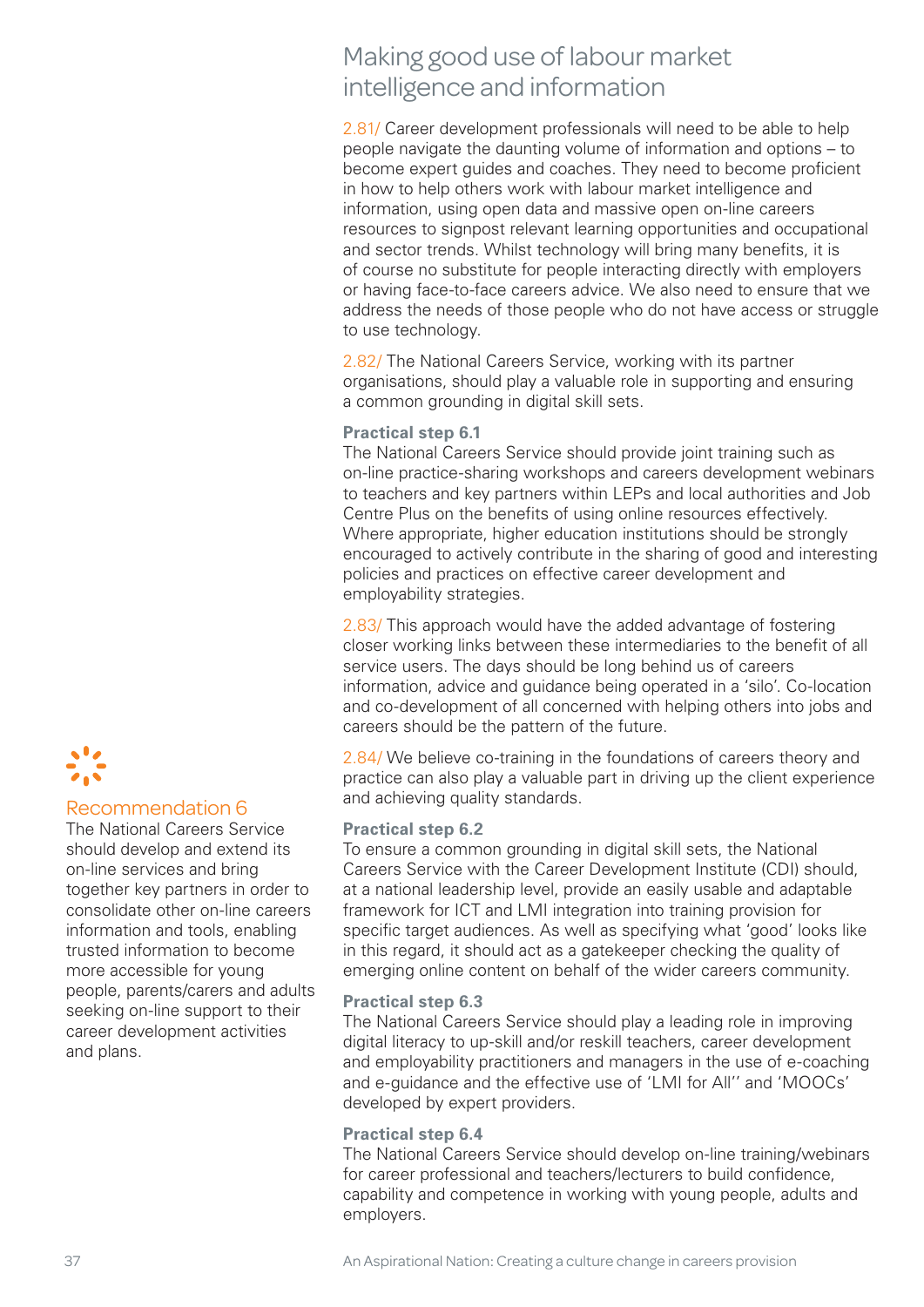### **Practical step 6.5**

The National Careers Service should publicise the data the UK Commission for Employment & Skills is making available and encourage people in the career development sector to develop mobile apps and other online device that cater for differing and diverse needs.

### **Practical step 6.6**

The National Careers website needs to be developed with sections and information specially aimed at young people, parents and teachers. The look and feel of these sections would be markedly different from the existing website but would still be part of a single all-age website (in a similar manner that the BBC has different channels).

### **Practical step 6.7**

As part of expanding its role to the young people, school/colleges and parents the National Careers Service should make maximum use of digital, on-line and social networking capabilities.

### **Practical step 6.8**

In developing improved on-line services for young people the National Careers Service should seek their views as it develops careers information, advice and guidance that can effectively engage that target group through social media, virtual worlds, mobile apps and other relevant means.

### **Practical step 6.9**

The National Careers Service website should evaluate existing government-funded web initiatives such as Plotr, Unistats, Universal Job Match, Finding a Job section of gov.uk and other relevant on-line education and community-sector resources, for example, notgoingtouni, i-could and Growing Ambitions and make trusted information available.

### **Practical step 6.10**

The National Careers Service website should be further developed to include a calendar of career related activities, for example local/regional careers fairs and other national/regional events such as the UK Skills Show, National Careers Week and Big Bang.

### **Practical step 6.11**

The National Careers Services should encourage the development of MOOCs and other interactive on-line resources which offer individuals an opportunity to 'try before you buy' and/or sample career insights coupled with the chance to talk to a mentor, course provider and/or career development professional.

### **Practical step 6.12**

The UKCES should showcase UK, EU and international best practice models in career development systems and services, including best practice on open source data (see Annex 3 for selected examples of international practice).

### **Practical step 6.13**

The UKCES should work closely with the National Careers Service in making effective use of open source tracking and destination data linked to the 'LMI for All' initiative to support the development of new insights into employment and skills.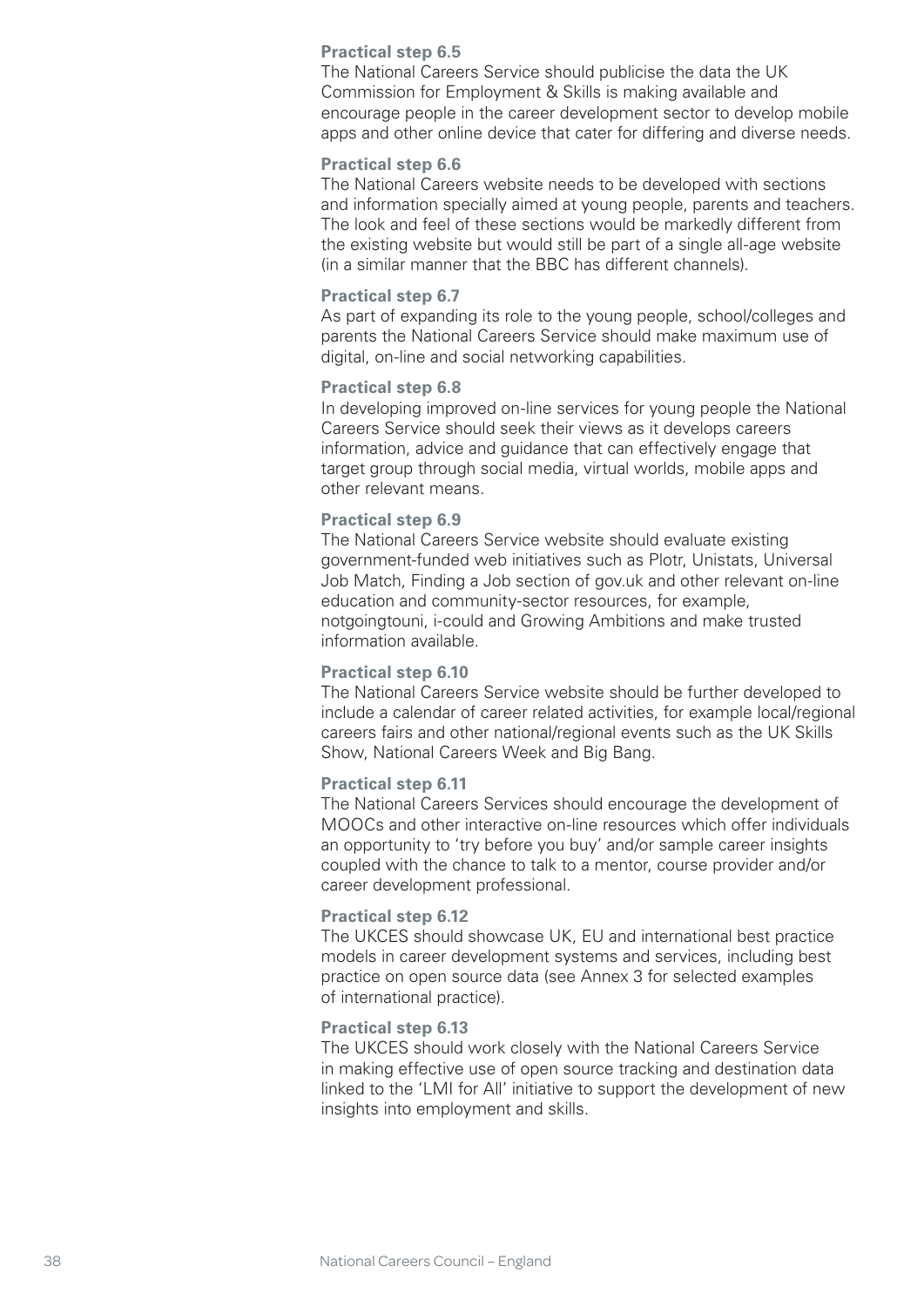# Creating a new movement

### Recommendation 7

In order to bring about the culture change needed in careers provision for young people and adults we need to create a movement which include employers, education and career development professionals. To implement the recommendations and practical steps Government also needs to play its role in supporting this movement and ensure these recommendations and the practical steps in this report are implemented.

nnnnnnnnnnnnmmmmmmmmmmmmm James and Keitha and Kewauna are all working far harder than I ever did as a teenager to remake themselves and improve their lives. And every day they pull themselves up one more rung on the ladder to a more successful future.

But for the rest of us, it's not enough to just applaud their efforts and hope that someday, more young people follow their lead. They did not get onto that ladder alone. They are only there because someone helped them take the first step.'

Tough, Paul 'How Children Succeed: Grit, Curiosity and the Hidden Power of Character' (London: Random House, 2013) p.197

3.1/ In order to bring about the culture change in careers provision for young people and adults, we need to create a movement that draws in employers, education and careers professionals, with backing from the Government. A drive founded on partnership and a shared sense of purpose is needed to help us address the skills mismatch and youth and long-term adult unemployment.

3.2/ This will involve a wide range of people and organisations including the Government, employers, schools, colleges, universities, service users and parents, career professionals, teachers, private providers and non-for-profit organisations. The list is extensive and all have a distinctive contribution to make.

3.3/ A National Career Development Strategy for England is essential. This should set out key priorities and guiding principles for an all-age National Careers Service and wider careers support services. The main goal is to align and focus effort that results in closing the gap in skills mismatches, achieving cost savings, closer co-operation, collaboration and communication within and between differing key public, private and voluntary/community sector bodies, working in the interests of improving the social and economic prosperity of our nation.

### **Practical step 7.1**

Government to play its part and take a lead role in creating a new movement that draws in employers, educationists and careers professionals to bring about a culture change in careers provision.

3.4/ This report was produced at the request of Government who sought advice on what needs to be done to improve the National Careers Service and allied careers support services.

We hope these recommendations will be given serious consideration. It is essential that we achieve a culture change and a new movement to drive this change which would attract widespread support and, in doing so, would secure cross-party backing. The changes we envisage should help improve individuals' lives and our economic competitiveness – an aspiration we all share.

The National Careers Council 5th June 2013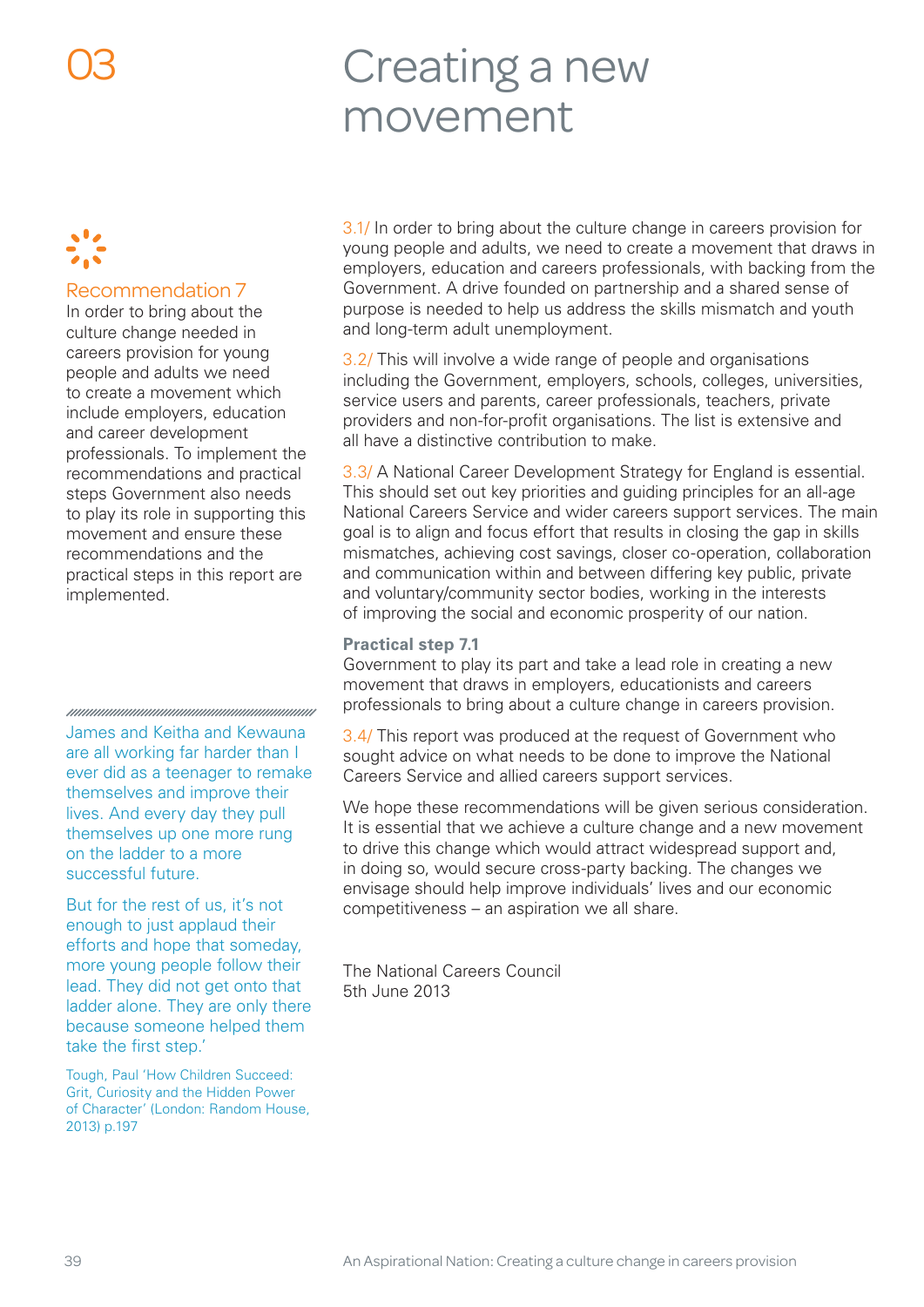# Annex 1

## Acknowledgements

The National Careers Council is chaired by Dr Deirdre Hughes, OBE, with Ministerial appointed members drawn from business, education and the careers sector which include:

Members: Neil Carberry, Director of Employment & Skills (CBI), Kieran Gordon (CEO, Connexions Merseyside), Chris Heaume OBE (Ex-Trustee of the Partnership for Young London), Steve Higginbotham, (CEO, igen), Rajay Naik (Director of Government & External Affairs, Open University), David Mc Nearney (HR Director, Sellafield), Trudy Norris-Grey (Chair, UKRC and WISE), Jenny Rudge OBE (CEO, Careers South West), Ruth Spellman OBE (CEO, Workers Educational Association), and Linda Talyor OBE (Ex-CEO, Connexions South London). Professor Tony Watts, OBE and Heather Jackson both served on the Council until 1st May 2013.

Associates: Nick Chambers, (Director, Education & Employers Taskforce, England); Brian Lightman, (General Secretary, Association of School and College Leaders (ASCL)); and Simon Surtees (Career Development Professional, CfBT).

The Council was commissioned by the Skills Minister to produce an annual report to Government in May 2013. The Council's secretariat was provided by the Department for Business, Innovation & Skills (BIS).

We are grateful to Matthew Hancock, MP Parliamentary Under Secretary of State for Education and Business, Innovation and Skills; Jeremy Wright, MP Parliamentary Under Secretary of State, Minister for Prisons and Rehabilitation; and Mark Hoban, MP Minister of State for Employment for meeting with us to share ideas and explore possible options for future high level career development policies and practices.

Special thanks to Robert Canniff, Assistant to the National Careers Council for his invaluable guidance and ongoing administrative support. We are also greatly indebted to Adam Micklethwaite (BIS), Joe Billington (Head of the National Careers Service) and Julie Robson (Senior Director, SFA), Jennifer Coupland and Peter Clarke (DfE), Chris Guest (DWP), Moira Mc Kerracher (Senior Director, UKCES) and Alison Morris (LMI for All Project Co-ordinator, UKCES) for their insights, enthusiasm and commitment to feeding into the Council's ongoing work.

We would also like to thank our expert informants, including young people, adults, employers and overseas colleagues, and the key agencies who contributed to the Council's deliberations by giving freely their time and services. We have tried to do justice to the wealth of general and stand alone data available but, inevitably, it was not possible to be able to include everything. Contributions were gratefully received from:

Association of Colleges (AoC)

Association of Schools and College Leaders (ASCL)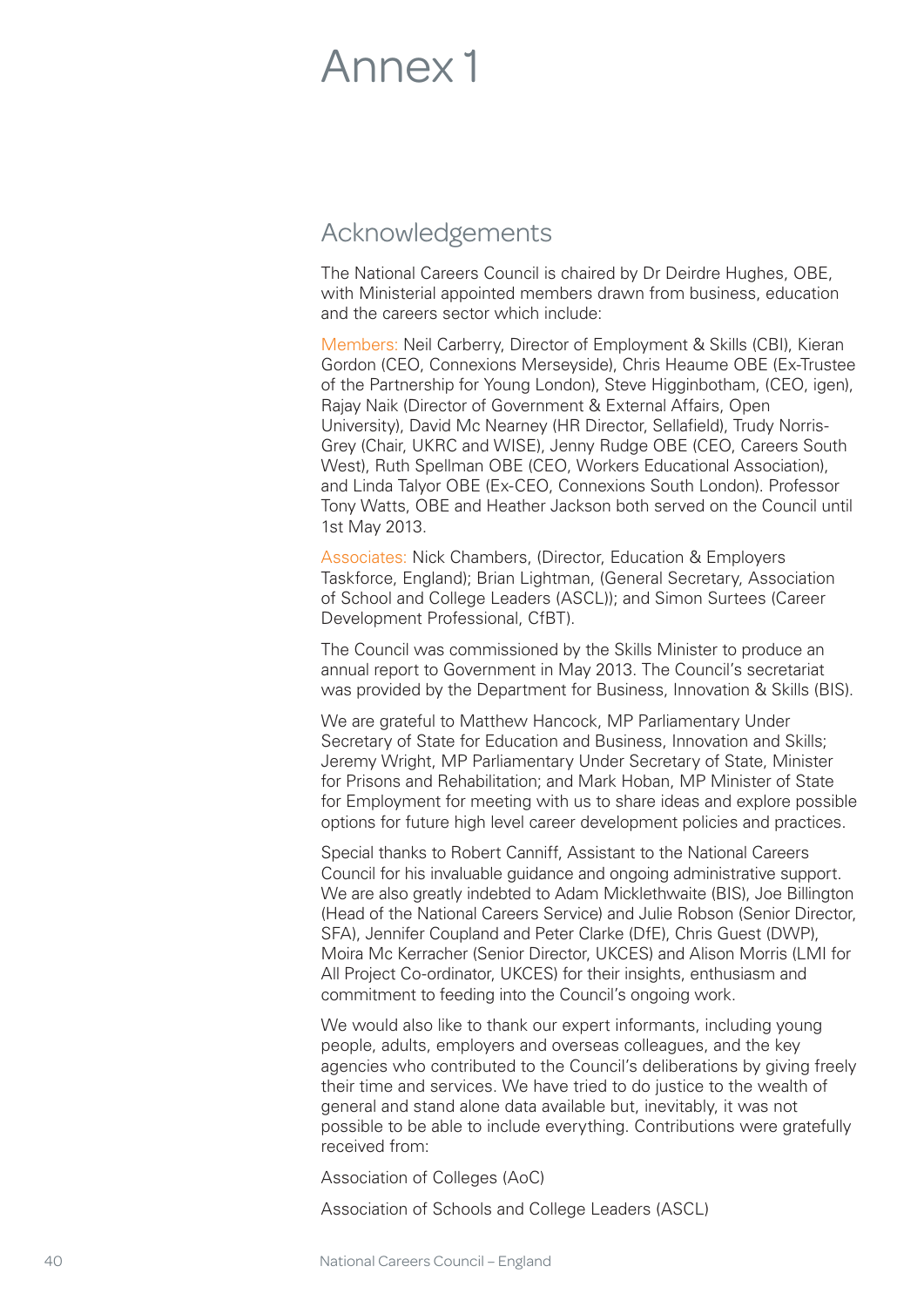Barclays Baroness Ruth Heing Baroness Gillian Shephard Bank of America Merrill Lynch Career Choices Dewis Gyrfa, Wales Career Development Institute (CDI) Career Industry Council of Australia (CICA) Careers England Careers Innovation Group Careers Sector Stakeholders Alliance (CSSA) Careers Service Northern Ireland **Centrepoint** Commission for Social Mobility and Child Poverty Chartered Institute for Personal and Development (CIPD) Community Learning Trust Confederation of British Industry (CBI) D2N2 (Local Enterprise Partnership) **Deloitte** Department for Business, Innovation and Skills Department for Education Department for Work and Pensions Deputy Prime Minister's Office Disability Rights UK Dr Raimo Vuorinen, University of Jyväskylä, Finland Education and Employers Taskforce e-Skills EMQC Ltd, Derby Engineering UK Experian FE and Skills Food and Drink Federation Gatsby Charitable Foundation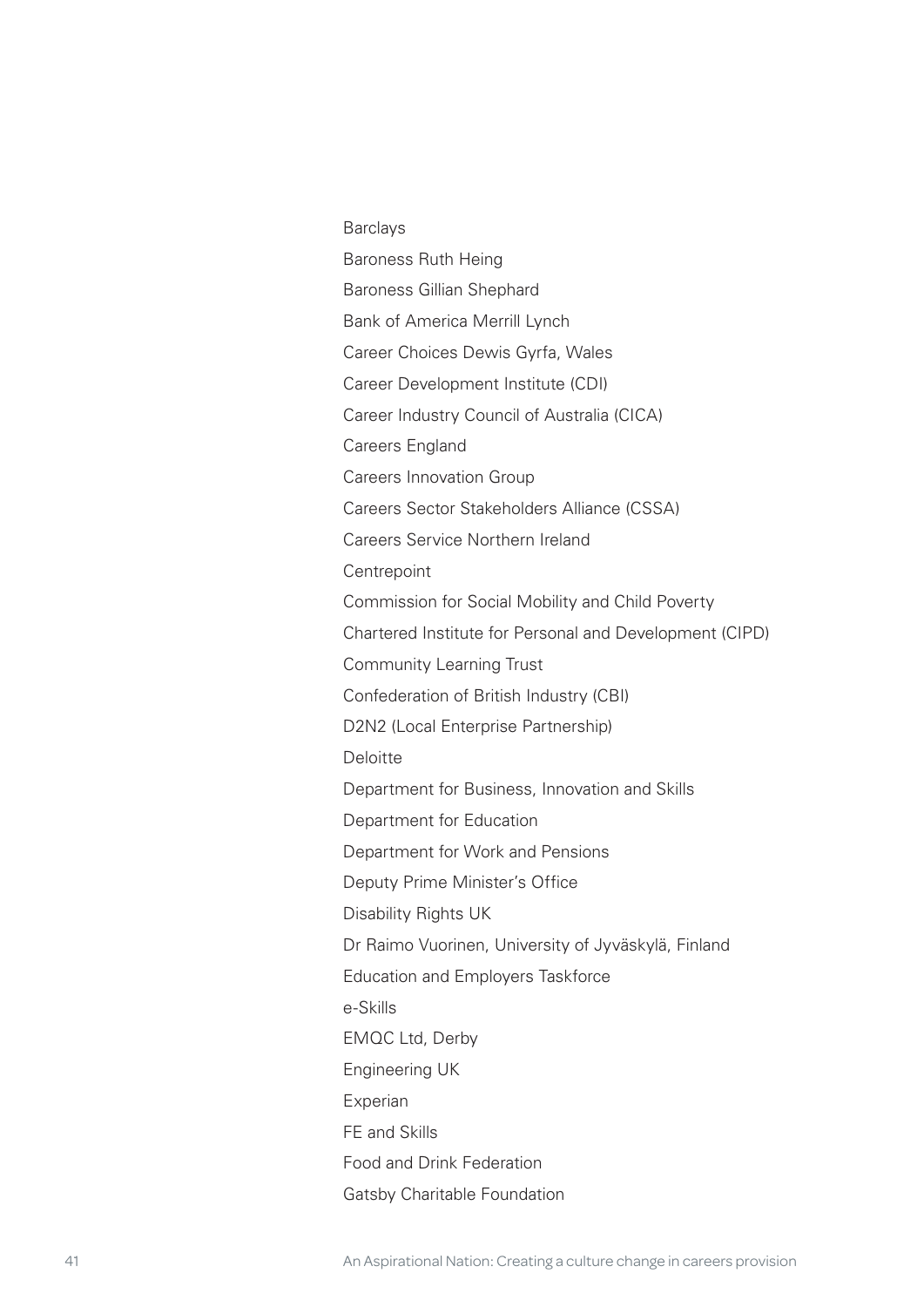Heseltine Review Team

Higher Education Careers Service Unit (HECSU), Manchester Higher Education Funding Council for England (HEFCE) House of Commons Select Committee into Careers Guidance ICG/NAEGA Adult Guidance Conference 2012 Institute of Career Guidance (ICG) Midlands Regional Event Jeremy Wright MP, Parliamentary Under Secretary of State for Justice Rt. Hon. John Hayes (former Minister for Skills) LANTRA Local Government Association (LGA) Lord Kenneth Baker, Baker Dearing Trust Lord David Sainsbury, Gatsby Charitable Foundation Lord Victor Adebowale Mark Hoban MP, Minister for Employment Matthew Hancock MP, Minister for Skills Mayor of London's Office, Economy Committee **Metaswitch** Mumsnet National Apprenticeship Service National College for Teaching and Leadership National Guidance Forum for Education, Career and Employment (Germany) National Careers Service inc Prime Contractors National Institute for Adults Continuing Education (NIACE) NHS Careers Nottingham and Nottinghamshire Futures Office for Standards in Education, Children's Services and Skills (Ofsted) Open University Participation, Achievement and Progression – London Councils' Young People Education and Skills (YPES) Pearsons

Plotr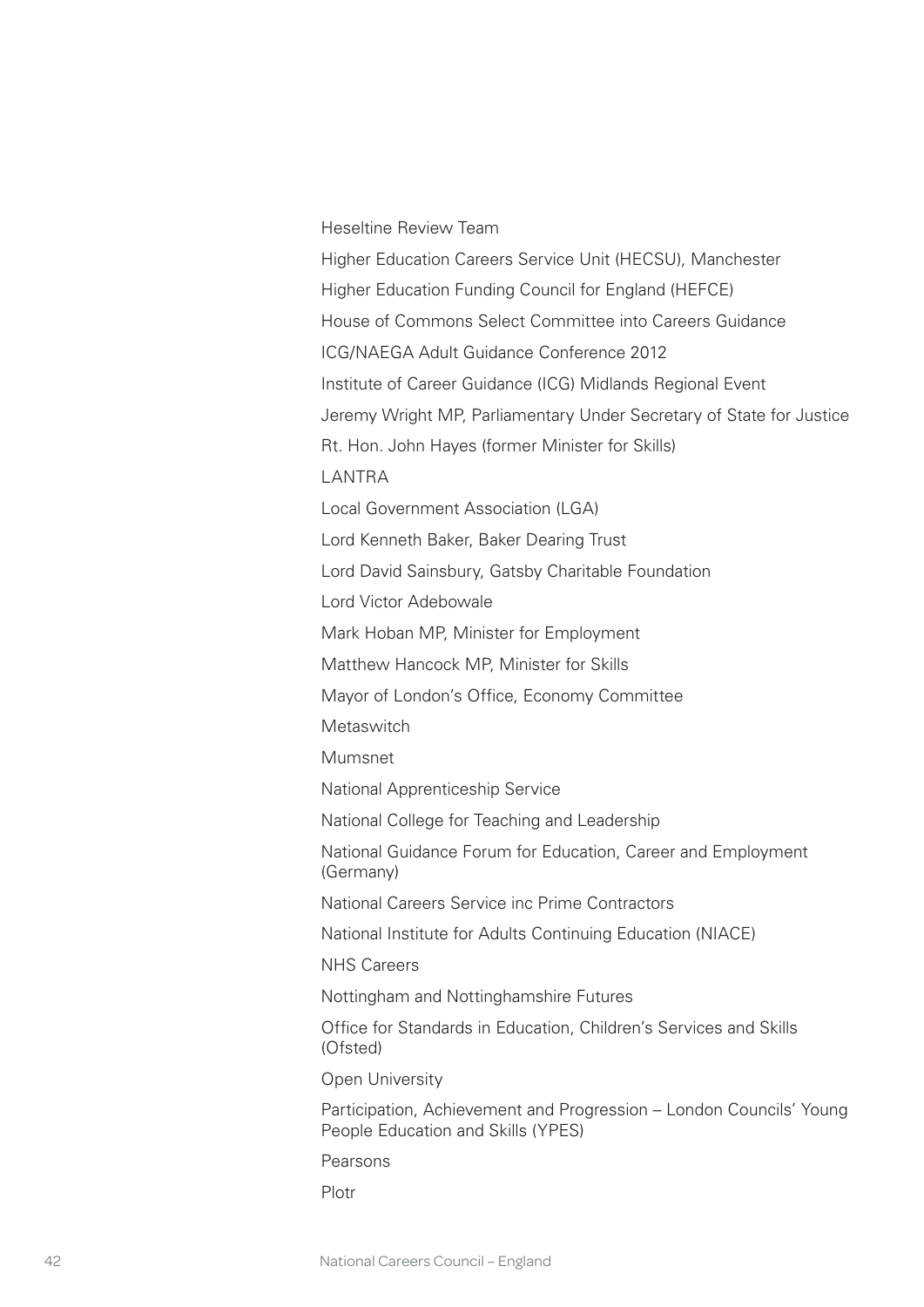Professor Sir John Holman

Professor Jenny Bimrose, Warwick Institute for Employment Research (IER)

Professor Alan Brown, Warwick Institute for Employment Research (IER)

PwC

Richard Horsley, Non-Executive Board Director and Chair of the Derbyshire Economic Partnership

Richard Review of Apprenticeships

S B Associates

Skills Development Scotland (SDS)

Skills Funding Agency (SFA)

South West LEP/ Devon and Cornwall Business Council

Tesco

The Communication Trust

The Institute of the Motor Industry

UK Commission for Employment and Skills (UKCES)

UnionLearn

Unison

Westminster Higher Education Forum

Women's Business Council

Work Foundation, Lancaster University

We are sincerely indebted to those who have helped raise the visibility of the Council's work in profiling the vital importance of careers services for young people and adults throughout England.

Finally, we would like to thank the Rt Hon. John Hayes sincerely for his earlier foresight and enthusiasm in challenging schools, colleges and those working the careers sector to articulate more clearly a future vision for career development services in the 21st century.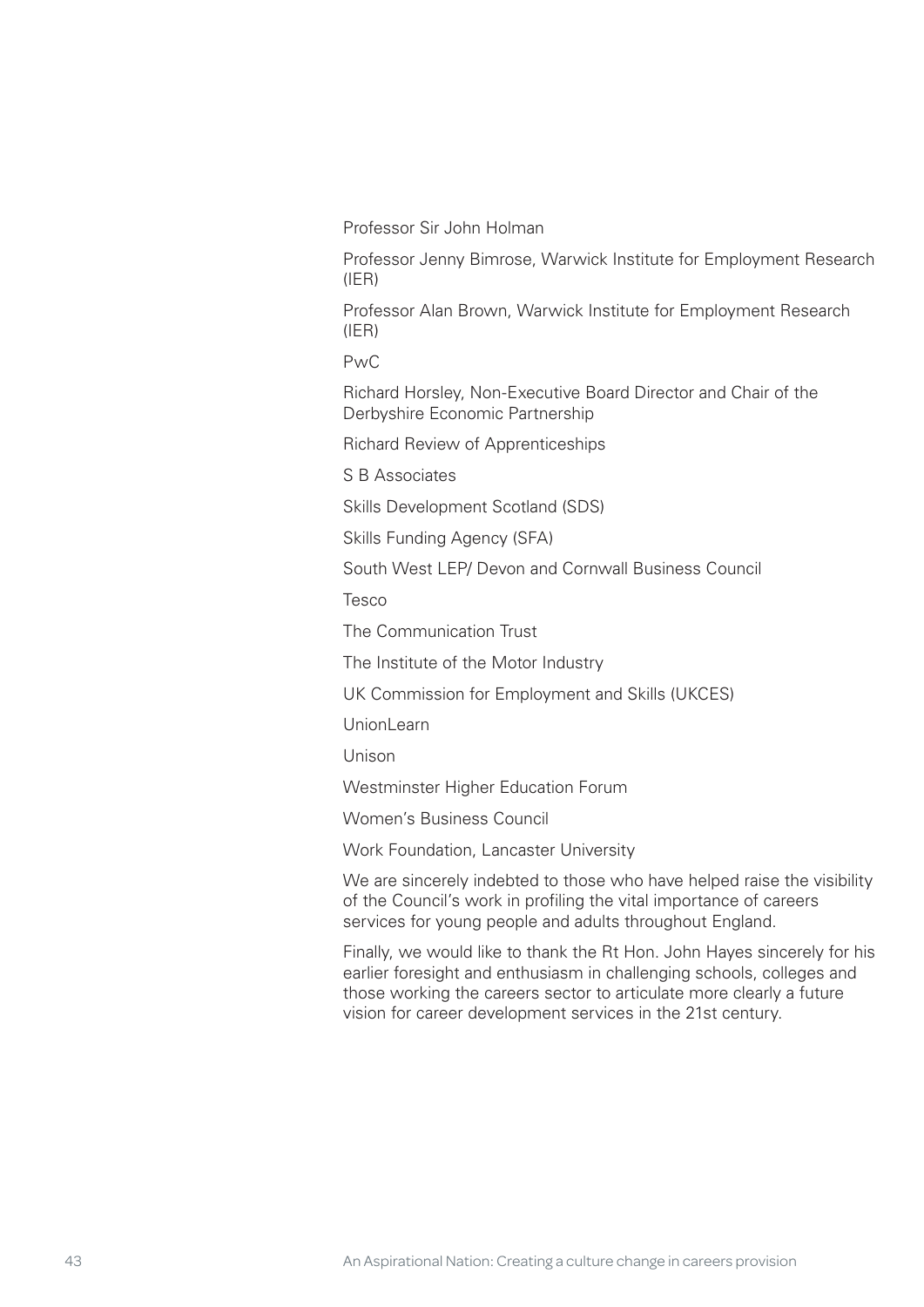# Annex 2

# Selected case studies of practice in England

This paper reflects exemplars of good practices in schools, in community agencies and with employers.

## Case study 1: Swanwick Hall School in Derbyshire – benefiting from their new flexibility

Following the new duty, the school appointed a Careers and Alternative Curriculum Manager to ensure that all students by Year 11 have an appropriate post 16 pathway and back-up plan, working closely with Derbyshire County Councils Careers Advisor to ensure impartiality, to established a programme of 1:1 interviews for identified students, liaise with parents of vulnerable students to ensure support mechanism in place for Post 16, and established strong links to local colleges and providers. The programme includes visits, induction activities, presentations, apprenticeship evenings, career fayre visits from Year 9 onwards. Students are provided with access to quality impartial guidance through, visits to local colleges, promotion of local careers events, links from websites, impartial careers interviews with Derbyshire Connexions commissioned for two days per week including attendance at Parents' Evenings, input to PSHE programme, home visits. Ofsted found a strong commitment to careers guidance driven from the Leadership Team level as an integral part of the school, including to vulnerable and potential NEET students, with detailed tracking throughout the year, follow-up and then support for progression. For an 11-18 school, a good range of information was available on Post 16 options, and work experience and employer links were extremely effective.

Source: Swanwick School

# Case study 2: Bohunt School in Hampshire – raising resilience and character

Bohunt Case study 3: has substantially increase achievement rates by integrating careers with innovation, resilience and high challenge to develop students with ambition who are 'career ready'. The confidence, resilience and character of students has been developed through various programmes and innovative pedagogical approaches to learning:

- a focus on Challenge Based Learning, where students work in teams to solve real world problems
- the embedding of Guided Learning, where teachers work with students to develop not only their subject knowledge, but their ability to lead, work in teams and give feedback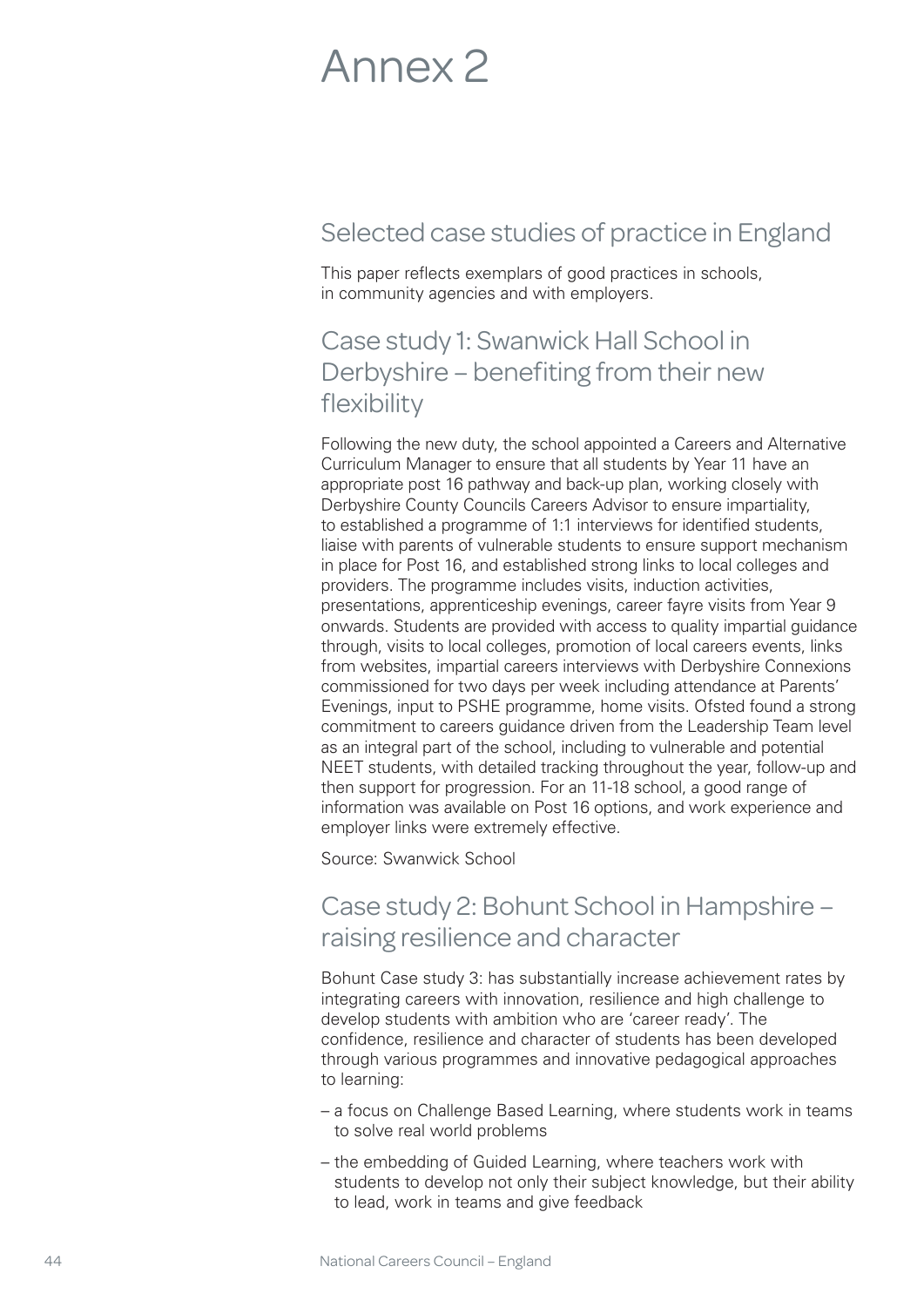- Immersion language teaching (French, Spanish and, from September 2013, Mandarin), where a third of a student's timetable is delivered in the target language to develop resilience and listening skills
- programmes of student leadership including an ambitious outdoor programme (Bushcraft Camp, Duke of Edinburgh and major expeditions) and regular involvement in external competitions and events (e.g. Model UN Conference, Maths Challenges and IBM's Blue Fusion Event)
- STEM programmes including a weekly STEM club for over one hundred students, a science club for Year 5s from local primary schools, national STEM Challenges, STEM related trips and visits and STEM Ambassadors, plus a major annual STEM Festival.

Ofsted highlighted the focus on personal qualities needed for the world of work, including basic skills, enquiring minds, reading widely, formulating views and communicating with ease and confidence. They saw a strong work ethic and an obvious enjoyment of learning.

Source: Bohunt School

# Case study 3: The Charter School, Southwark – delivering career guidance with volunteers from industry

The Charter School, Southwark used free employee volunteering programme *Inspiring the Future* to organise a 'school careers fair'. Lin Proctor from The Charter School in Southwark ran a careers fair for Years 9, 11, 12 and 13 in November 2012 using *Inspiring the Future* so that young people could meet a diverse range of employers face-to-face. Lin is convinced that meeting employers helps young people work harder for their exams results and make them see 'the point' of working hard to gain good GCSEs. Lin gives an example of this in action. "I was particularly struck by the example of pupils crowding round a young lady who works as a set designer for film and TV. She said over and over again to them; 'How can you expect to work as a set designer if you can't calculate how many litres of paint you may need or how many metres of wood?' This really hit home." Many students know they like Design and Technology and want to work with their hands but it made them realise that they do also need to reach a certain standard English and Maths. Meeting a working set designer made students feel that it was a realistic career option but opened their eyes to all dimensions of the job. This is why *Inspiring the Future* is so invaluable to teachers and young people. A teacher could tell students they need to meet certain standard in English and Maths a 1,000 times but it won't make the same impact as coming from someone doing the job that they aspire to. The Charter School is a coeducational secondary school with academy status in Dulwich, within the London Borough of Southwark.

Source: The Charter School, Southwark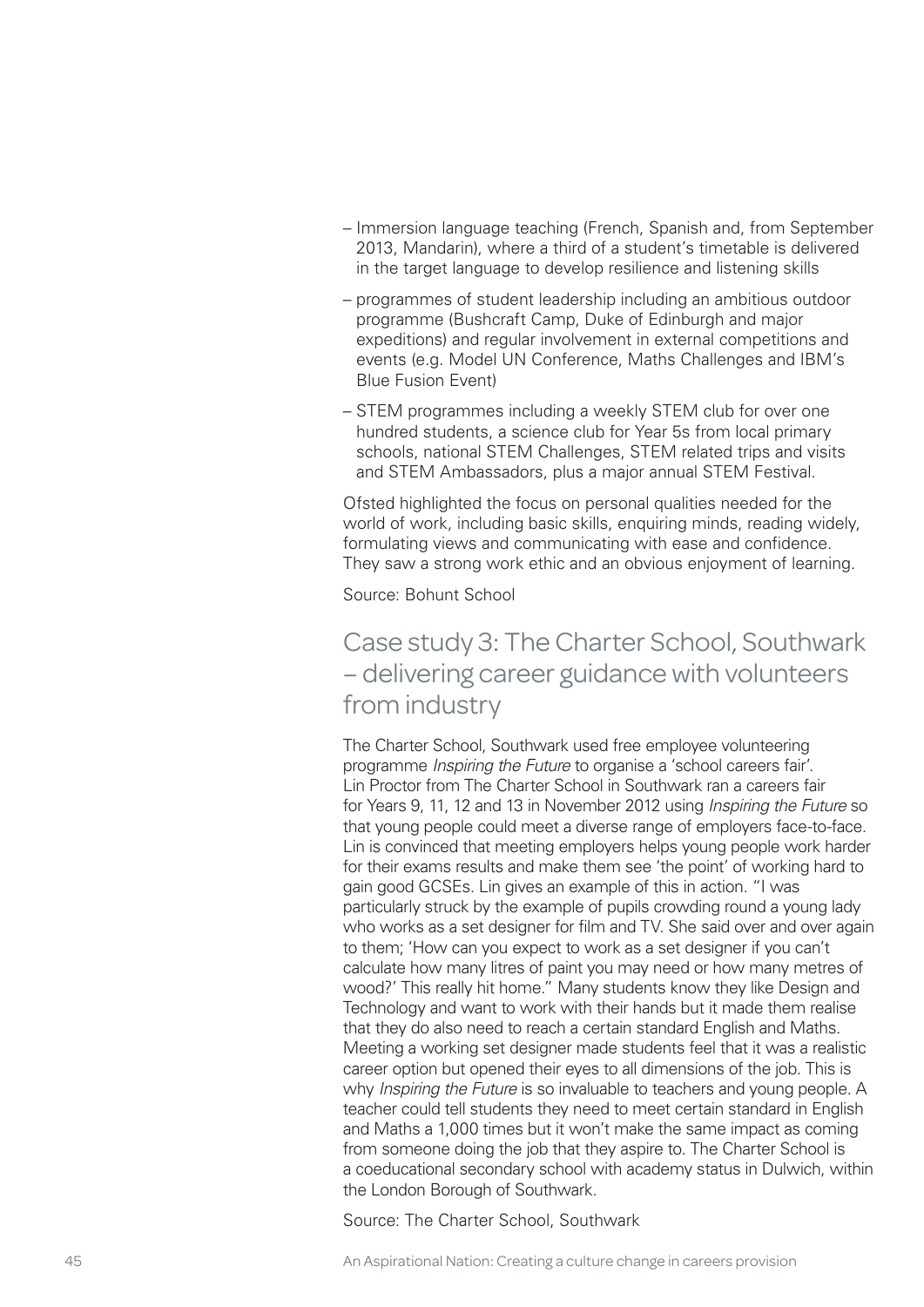# Case study 4: Reachfor – a joint venture providing mental toughness programmes

Reachfor, a joint venture careers Company working across Cumbria, Kent, Merseyside, West and East Midlands, Thames Valley, and the South West developed and ran the Right Track project in schools from Primary age to Secondary age pupils designed to develop resilience and increase aspiration and achievement with the aim of promoting engagement, participation and achievement throughout life. The programme, funded through the Department for Education Improving Outcomes Fund, based their work around mental toughness training through the application of a Mental Toughness Psychometric measure. The results included: 68% of participants have shown an improvement in attendance; 48% of participants have shown an improvement in behaviour; 51% of participants who demonstrated low levels of Mental Toughness showed an improvement and often a marked improvement and resilience and character to support career planning.

Source: Reachfor

## Case study 5: Centrepoint – careers work in a voluntary agency for vulnerable young people

Centrepoint works with homeless young people aged 16-25 and, as well as providing accommodation, prioritises specialist learning support and guidance to help young people into education and work. Every young person is given a learning assessment on entering Centrepoint and a specialist learning worker for a tailored learning plan and support to access relevant mainstream education courses and specialist inhouse learning, continuing for up to 6 months after they leave Centrepoint services. Support including study/funding support, financial advice and life skills workshops, and for young people who are NEET, including education and employment fairs, drop in sessions that offer advice on education and training, and intensive support on progression routes plus counselling and healthy living advice and Centrepoint's mentoring scheme. Centrepoint's Workwise scheme combines workshops on CV writing and interview skills with advice about the types of behaviour that employers expect and how to cope with problems in the workplace.

Source: Centrepoint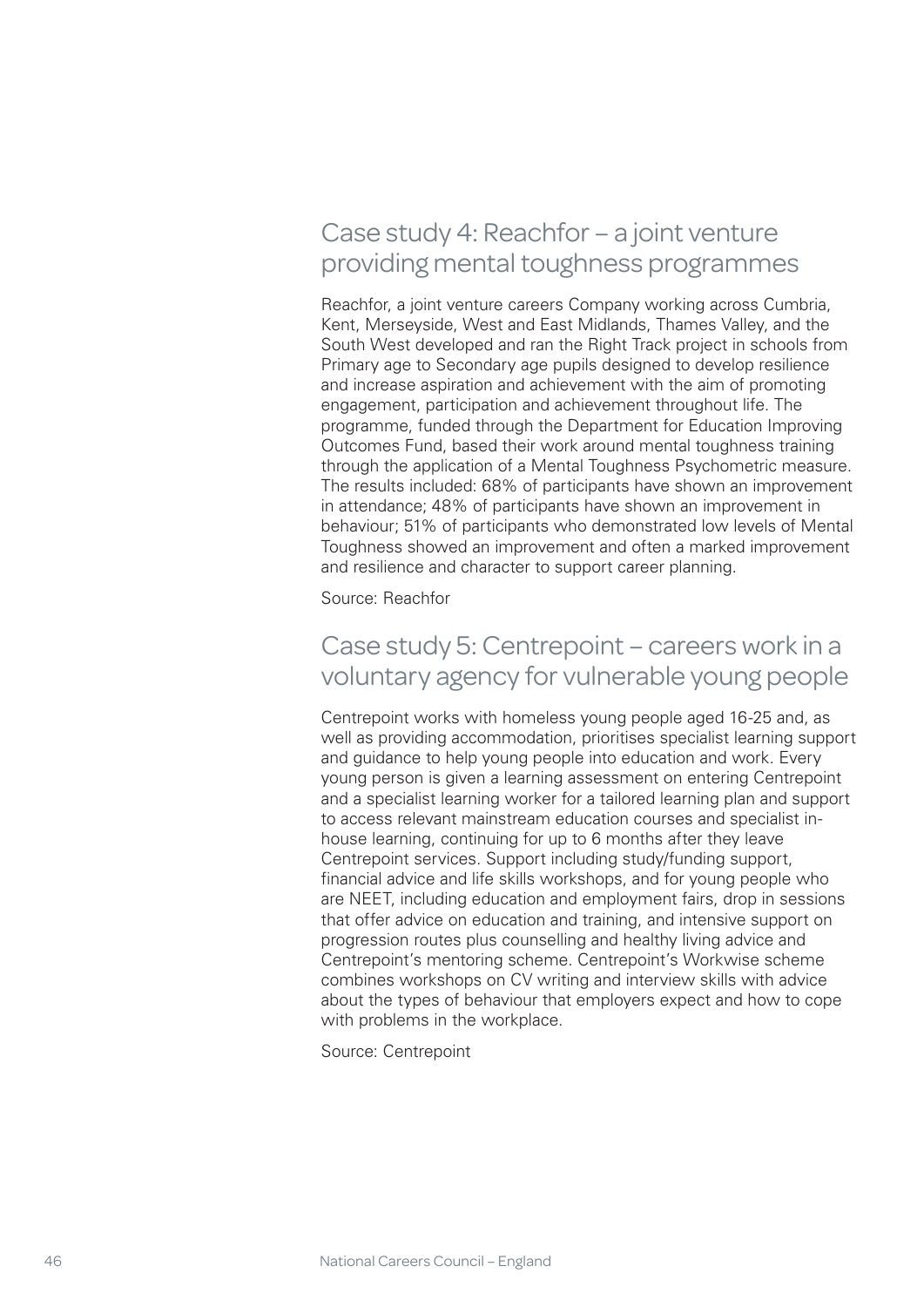# Case study 6: An adult seeking enterprise support

"My need for this service came about because of difficulties obtaining help to move forward from ESA/unemployment due to ongoing mental health issues. In late 2012 I had two face-to-face appointments to look at my options, having been in receipt of employment support allowance, with a view to becoming self-employed. My experience of this service was positive and professional from the moment I stepped into the (NCS) office. I completed an action plan with the Adviser, and set up an Lifelong Learning Account but have not yet accessed the website or on-line tools. Since my appointments, I have been attending regular business enterprise groups in the area, accessed the help of an experienced Jobcentreplus advisor, and have embarked upon my first steps towards becoming self-employed. Without doubt, these things may not have become possible without the help of the NCS. It has made a big difference – the NCS has signposted me towards relevant help and services which I previously wasn't aware of. Best of all was the fact that the National Careers Service adviser listened to me, and gave my situation her 100% attention and respect. Talking with her improved my confidence to believe in myself and my potential future. Ultimately, I want to be running a successful business as a freelance teacher of English as a foreign language. I want to achieve a working life that maximises my skills, but also fits around my personal needs."

Source: Careers South West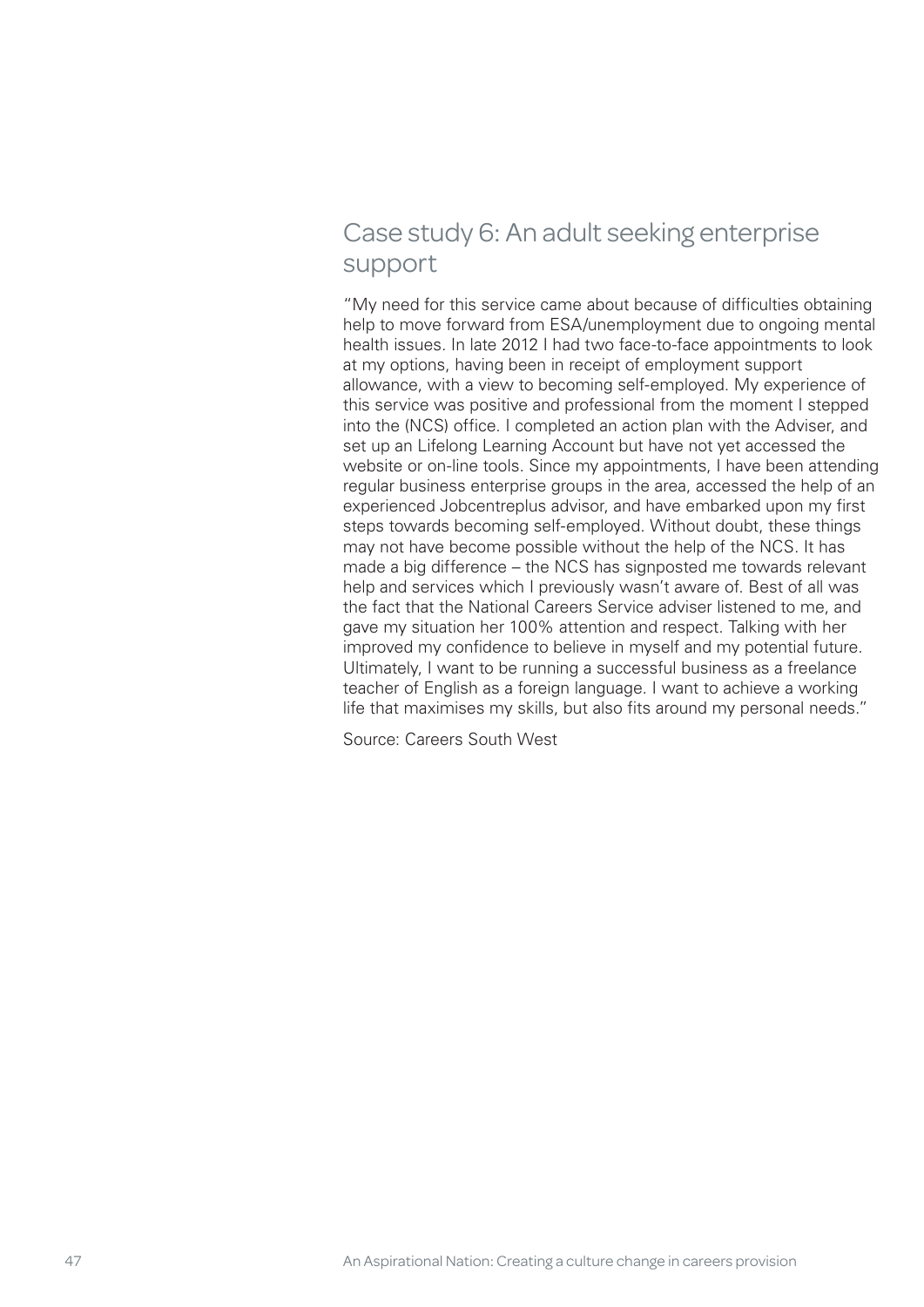# Annex 3

The paper is informed by a range of policy reviews carried out within the last decade by the OECD<sup>1</sup>, World Bank<sup>2</sup>, European Commission<sup>3</sup> and its agencies, international bodies<sup>4</sup> and other organisations, which together have covered a total of at least 55 countries. We are mindful that careers policy developments are unfolding in a variety of ways across the globe. This annexe highlights some selected examples of good and interesting approaches. The Council is particularly grateful to Dr Raimo Vuorinen, Project Co-ordinator, European Lifelong Guidance Policy Network, Finnish Institute for Educational Research, Finland for his international online expert input to the Council's ongoing work.

Further information is available from the National Careers Council's website. https://www.gov.uk/the-national-careers-council

# Case study 1: Denmark – All-Age National Guidance Portal

In Denmark, the Ministry of Children & Education has recently overseen the management and delivery<sup>5</sup> of an all-age National Guidance Portal 'UddannelsesGuiden'6. This has been described as an electronic career index with a number of extra self assessment and skills health check tools and simple interest inventory. Alongside this initiative, an 'e-guidance centre' was launched within the Ministry in January 2011 to service the needs of young people, adults, parents, schools, colleges, training providers and employers. The centre is managed directly by the Ministry for Children & Education. There are 11 full-time equivalent careers practitioners in the Ministry and 40 part-time practitioners employed in e-guidance. Their work is also linked directly to the Youth Guidance and/or Regional Guidance Centres focusing mainly on targeted provision. A professional development section is available on the website for guidance practitioners working with young people and adults (eVejledning). eVejledning is a platform for webchat, telephone & email guidance.

Source: Lifelong Guidance Policy Development: A European Resource Kit, (ELGPN, 2013)

# Case Study 2: Finland – Guidance in Finnish Schools: Selected Elements

Guidance as a student entitlement. In 2011 the Ministry of Education and Culture endorsed new legislation on the allocation of hours to different subjects in comprehensive education. The committee preparing this act consulted a great number of stakeholders and social partners. The outcome was that career education remains as a compulsory element in the curriculum, comprising 76 hours of scheduled activities in students' timetables during classes 7-9. In addition, there is an entitlement for individual guidance and group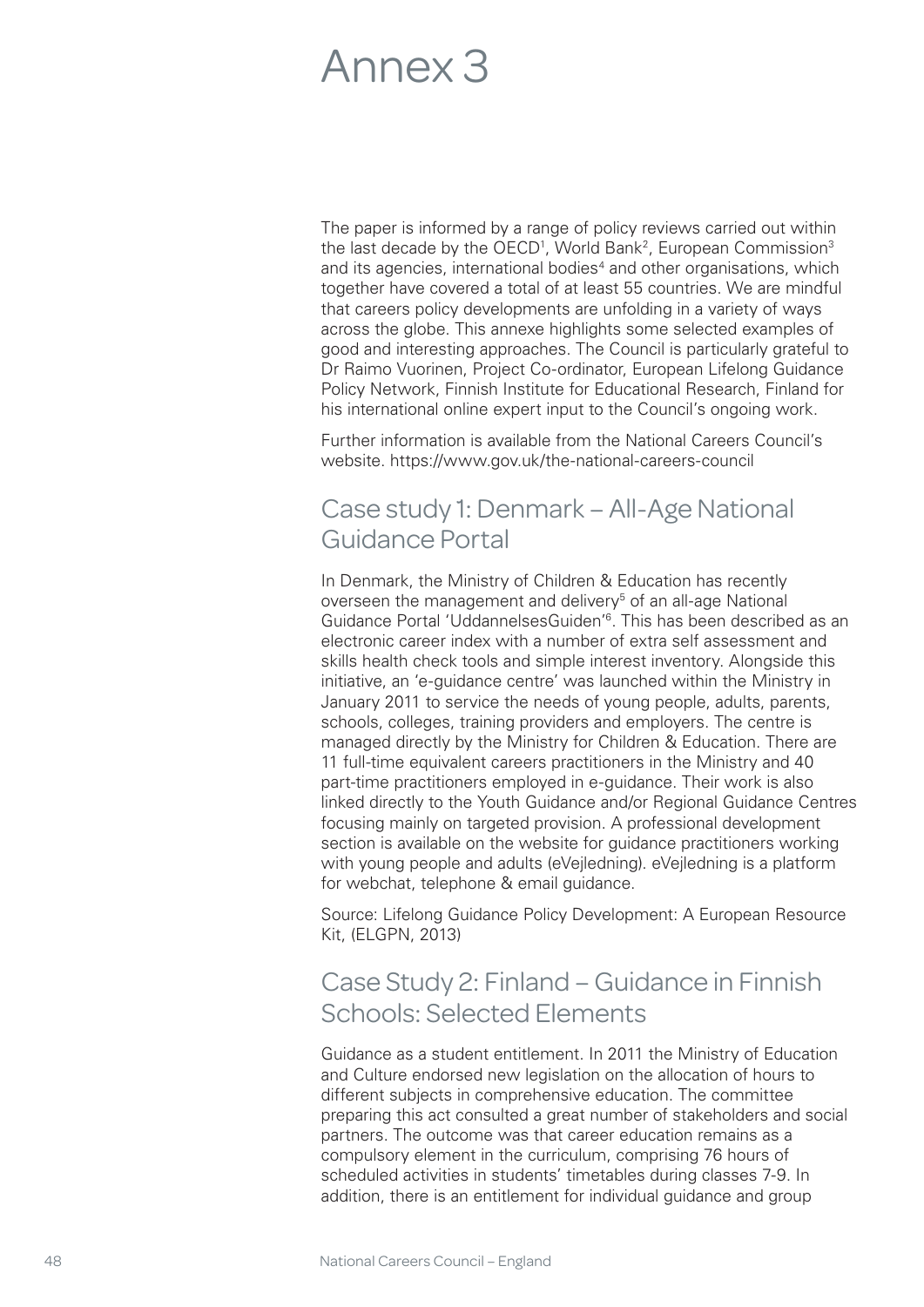counselling, and work-experience periods. In grades 1-6, guidance is embedded in the work of the classroom teachers.

Professionalism. The parliamentary committee on education has agreed a recommendation for a ratio of 250 students per counsellor (the national association of practitioners and the teachers' trade union recommended a ratio of 1:200). This is to guarantee the entitlement for individual counselling. The qualifications and competences of school counsellors are regulated: either a Master's degree in school counselling or a 60 ECTS postgraduate diploma is required.

Source: Dr Raimo Vuorinen, University of Jyväskylä, Finland (March 2013)

## Case Study 3: France – Citizens' right to lifelong guidance in France

Since 2009, a French law has established for every citizen a right to benefit from lifelong guidance, including career information. This law set up an inter-ministerial delegate, reporting to the Prime Minister, on educational and career guidance. The delegate's role is to coordinate the actions of the educational services, student services, employment services, and youth and vocational training services. It includes: setting priorities regarding national policies on career information and on educational and career guidance; setting quality standards; co-ordinating policies at regional level.

Three main policies are promoted:

- The awarding of a quality label 'guidance for all'(orientation pour tous) to organisations or agencies which are capable of providing individual counselling and have agreed to work as a co-ordinated network.
- A free online service (www.orientation-pourtous.fr) which includes 200,000 files on training, more than 1,000 on qualifications, and more than 2,000 on employment. It also lists all guidance services which have been awarded the quality label.
- A national telephone line which provides free information and support on educational and career guidance. When the telephone practitioner is not able to answer a question, the call is transferred to a relevant counsellor.

Source: Lifelong Guidance Policy Development: A European Resource Kit, (ELGPN, 2013)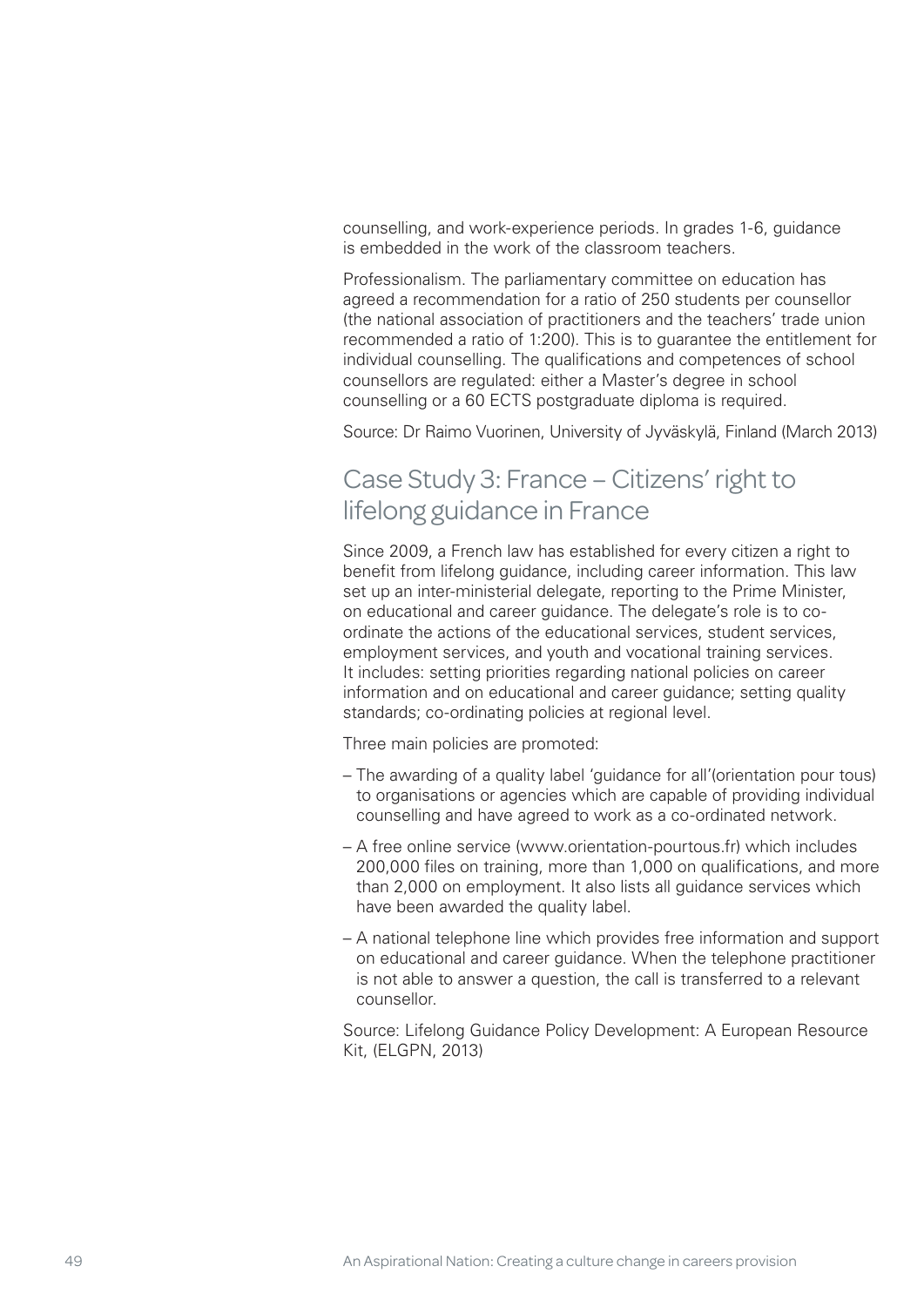# Case Study 4: Hungary – Development of the Hungarian lifelong guidance system

With EU funding, the systematic development of the Hungarian lifelong guidance system started in 2008 under the Social Renewal Operative Programme, led by the Public Employment Service. The first phase ended in June 2011, and included:

- Building a core network of lifelong guidance professionals, with a unified protocol and a newly developed national competency matrix.
- Building a wider lifelong guidance delivery network (including teachers, social workers and other professionals).
- Creating a new web portal, including films and folders about occupations, a wide range of self assessment questionnaires (on skills, interests, values, work preferences, etc.), an extended range of databases covering all sectors of education, training and employment opportunities, and a virtual community of career guidance professionals.
- Providing support for 83 people to commence master's level studies in career guidance, in two universities.
- Short courses for teachers, social workers and others to train them in basic career guidance skills, drawing from a ten-module programme developed for this purpose (with 2,000 participants).
- Developments through the National Lifelong Guidance Council in relation to: legal regulation of career orientation; impact and cost effectiveness of lifelong guidance; developing performance indicators for lifelong guidance; and user perceptions of career guidance services.

Source: Lifelong Guidance Policy Development: A European Resource Kit, (ELGPN, 2013)

## Case study 5: South Korea – Government working with major industries and careers counsellors

In South Korea, *career education is divided into services for youth and adults*. Within schools, careers education is subdivided into guidance and work-based learning through subjects or curriculum programs and extracurricular activities. The relevance of this for adult guidance is linked to individual and parental awareness of labour market opportunities. The Korean Government, in partnership with major industries, developed an incredible work experience theme park called *'Job World'*<sup>7</sup> . The aim of this facility is to help young people (and their parents) experience various jobs and encourage them to pursue various pathways to their future career. JobWorld is a 200 million-dollar building that receives 1.2 million visitors per year. It has a job exhibition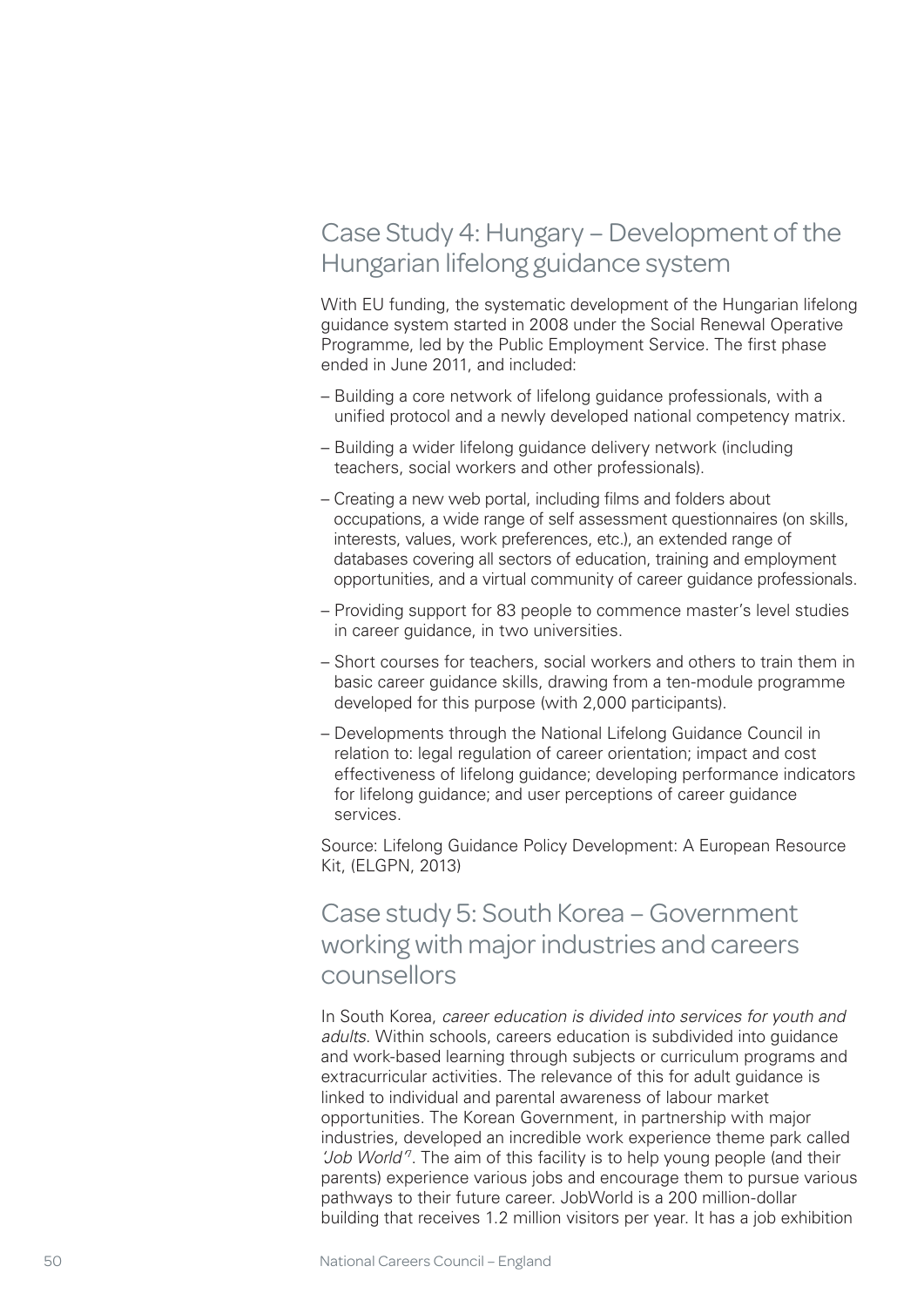hall describing the history of work; a career planning hall; and a range of fully developed rooms that replicate various occupations across all levels. There are 37 rooms for primary school aged children (and parents) that enable them to explore 44 different job roles in a range of work places such as a hair salon, operating room, construction site and a space centre. A career guidance counsellor system has been introduced. About 3000 career counsellors have been placed at middle and high schools since the start of training in 2010. About 5000 career counsellors will be appointed by the Government in 2013. In addition, Korean career education will be further organised and systematised by setting national career education goals and achievement standards. It is an extraordinary investment. Every career counsellor will have completed 600 hours of training prior to commencement.

Source: Peter Tatham, Expert Informant, Tasmania (2013)

- 1. Organisation for Economic Co-operation and Development (2004). Career Guidance and Public Policy: Bridging the Gap. Paris: OECD; and Sultana,R.G. (2004). Guidance Policies in the Knowledge Society. Cedefop Panorama Series 85. Luxembourg: Office for Official Publications of the European Communities.
- 2. Watts, A.G. and Fretwell, D. (2004) Public Policies for Career Development: Case Studies And Emerging Issues For Designing Career Information And Guidance Systems In Developing And Transition Economies. Washington, DC: World Bank.
- 3. European Commission Visit: http://ec.europa.eu/index\_en.htm and Cedefop (2005). Improving Lifelong Guidance Policies and Systems: Using Common European Reference Tools. Thessaloniki: Cedefop.
- 4. International Centre for Career Development and Public Policy – Visit: http://www.iccdpp.org/

Note: Case Study 1 – The previous Conservative government committed an investment of 50m Danish krone (that is, 10m krone as an annual investment over a 5 year period) on the national portal, but with no dedicated marketing budget. Instead, careers practitioners have promoted the use of the portal in classrooms and within their day-to-day practice. (www.ug.dk)

Note Case Study 5 – Korea JobWorld, a public institution under the Ministry of Employment and Labor of the Republic of Korea, was opened 15 May 2012. Its purpose is to provide children and youth the chance to experience a variety of occupations and careers to explore what they want to do in the future.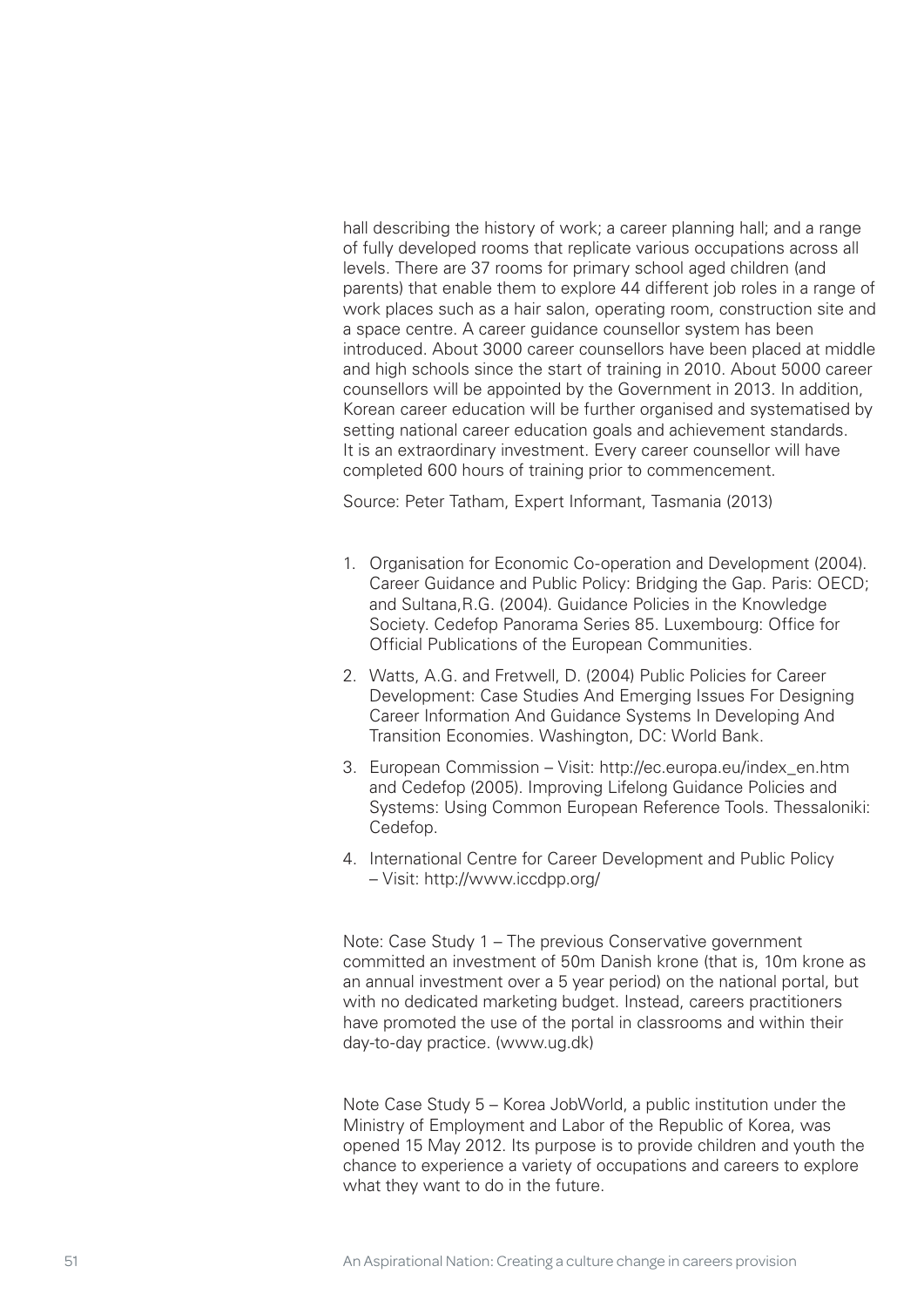# Endnotes

- 1. Organisation for Economic Co-operation & Development (2010) *Learning for Jobs: Summary and Policy Messages* Paris: OECD para. 12. Retrieved from: http://www.oecd.org/edu/skills-beyondschool/46972427.pdf
- 2. Organisation for Economic Co-operation & Development (2012) *Better Skills, Better Jobs, Better Lives – A strategic approach to skills policies*, Paris: OECD
- 3. National Careers Council, England Retrieved from: https://www. gov.uk/the-national-careers-council
- 4. International Labour Organisation (2010) *KILM Part-Time Workers.* Retrieved from: http://kilm.ilo.org/manuscript/kilm06.asp
- 5. Today, the average person changes jobs ten to fifteen times (with an average of 11 job changes) during his or her career, which means a good amount of time is spent changing employment. Retrieved from: http://jobsearch.about.com/od/ employmentinformation/f/change-jobs.htm
- 6. OECD (2012) *Better Skills, Better Jobs, Better Lives: A Strategic Approach to Skills Policies* Paris: Organisation for Economic Cooperation and Development p.10. Retrieved from: http://skills.oecd. org/documents/OECDSkillsStrategyFINALENG.pdf
- 7. Mann, A., Massey, D., Glover, P., Kashefpadkel, E., Dawkins, J. (2013) *Nothing in Common: The career aspirations of young Britons mapped against projected labour market demand (2010-2020)*  London: Education and Employers Taskforce in association with the UK Commission for Employment & Skills (UKCES) and b-Live. Retrieved from: http://www.educationandemployers.org/ media/18037/nothing\_in\_common\_final.pdf
- 8. Gardiner, L. & Wilson, T. (2012) *Skills Mismatch Analysis: Hidden Talents*, London: Centre for Economic and Social Inclusion. Retrieved from: http://www.local.gov.uk/c/document\_library/get\_ file?uuid=ae107372-6539-4e8b-a1d2- 6aabfdd3ad3d&groupId=10171
- 9. Sissons, P. & Jones, K. (2012) *Lost in Translation: The changing labour market and young people not in employment, education or training*, Lancaster: The Work Foundation p.29
- 10. International Monetary Fund (2012) Scarred Generation, Finance & Development, March 2012, Vol. 49, No. 1. Retrieved from: http:// www.imf.org/external/pubs/ft/fandd/2012/03/morsy.htm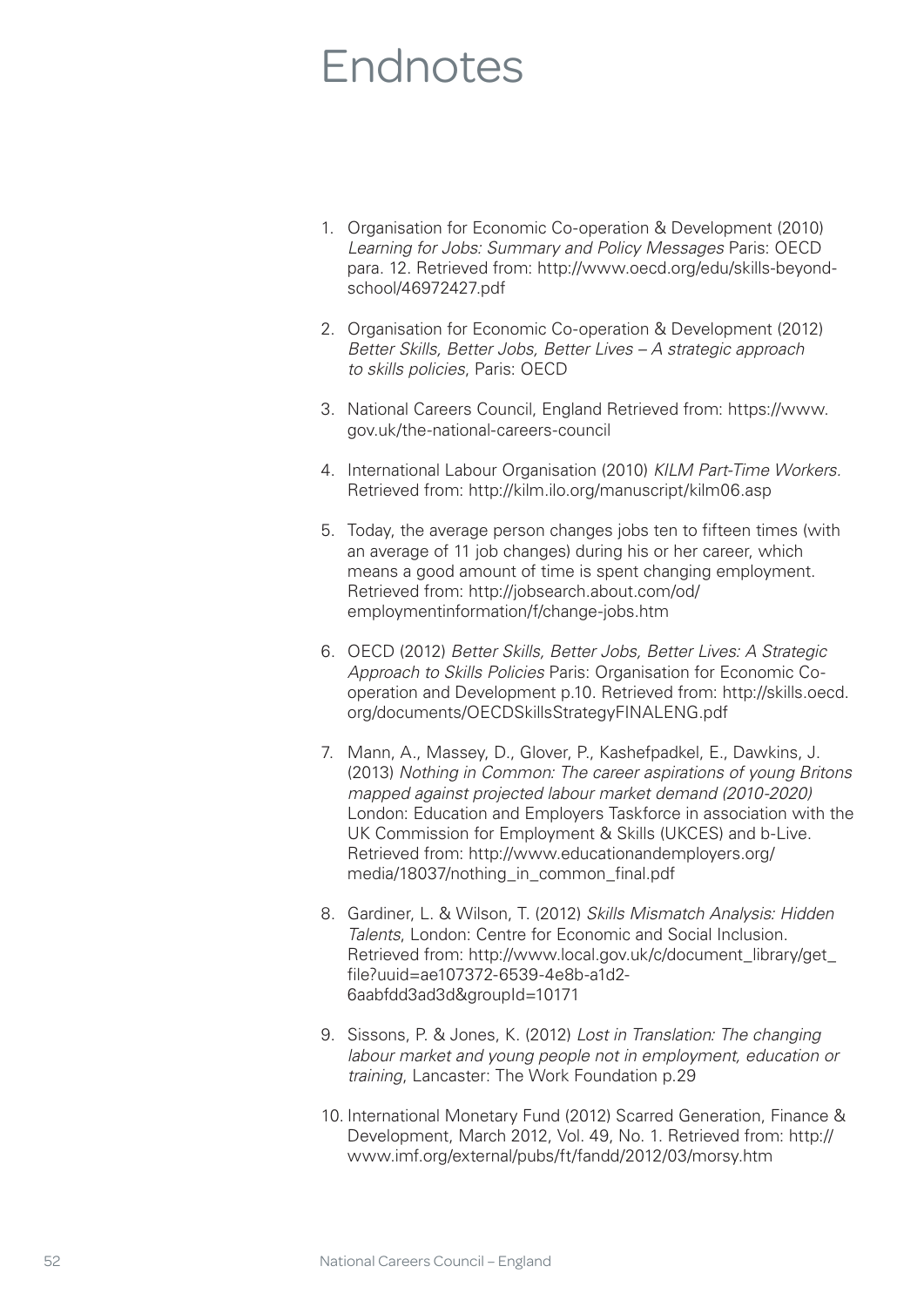- 11. CIPD (2013) *Employers are from Mars, young people are from Venus: addressing the young people/jobs mismatch*, London: Chartered Institute of Personnel & Development. Retrieved from: http://www.cipd.co.uk/publicpolicy/policy-reports/mars-venus-jobsmismatch.aspx
- 12. Montrose (2013) *Research Shows Misalignment between Young People's Career Aspirations and Labour Market Demands*. Word Press Blog. Retrieved from: http://montrose42.wordpress. com/2013/04/11/research-shows-misalignment-between-youngpeoples-career-aspirations-and-labour-market-demand/
- 13. Teacher/lecturer, lawyer, accountant, actor/actress, police, IT consultant, doctor, sportsman/woman, army/navy/airforce/fire fighter, psychologist
- 14. Op cit.
- 15. Welding trades are listed in the shortage occupations list for Home Visa applications. Retrieved from: http://www.ukba.homeoffice.gov. uk/policyandlaw/immigrationlaw/immigrationrules/appendixk/
- 16. Labour Market Statistics, April 2013, ONS
- 17. Yates, S., Harris, A., Sabtes, R., and Staff, J. (2011). Early Occupational Aspirations and Fractured Transitions: A Study of Entry into 'NEET' Status in the UK. *Journal of Social Policy*, 40, pp 513-534.
- 18. Unrealistic describes a situation where a teenager identified a career goal requiring a level of qualification they felt it unlikely they would themselves achieve – for example, at an extreme someone wanting to be a lawyer but expecting to leave school at 16 would be described as unrealistic. (Yates et al. 2011)
- 19. Sabates R, Harris A L & Staff J (2011) Ambition Gone Awry: The Long Term Socioeconomic Consequences of Misaligned and Uncertain Ambitions in Adolescence, *Social Science Quarterly* 92, 4: pp. 1-19; and Ashby J S & Schoon I (2010) Career Success: the role of teenage career aspirations, ambition value and gender in predicting adult social status and earnings *Journal of Vocational Behavior* 77, pp.350-366
- 20. House of Commons (2013) *Education Committee Seventh Report – Careers guidance for young people: The impact of the new duty on schools*, Committee's Seventh Report of Session 2012–13, January, 2013. London: Parliament Retrieved from: http://www. publications.parliament.uk/pa/cm201213/cmselect/ cmeduc/632/63202.htm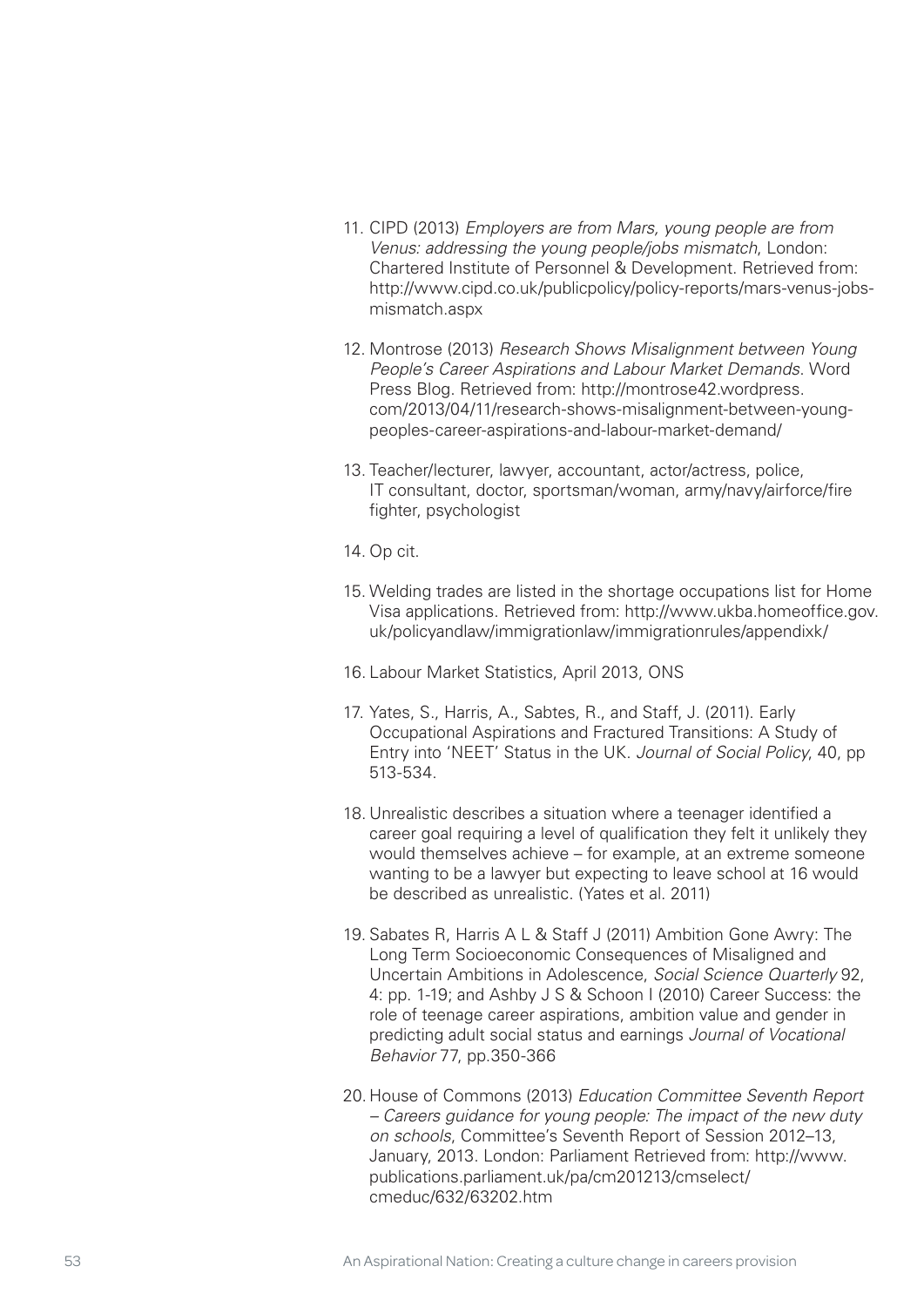- 21. House of Commons (2013) *Education Committee Seventh Report – Careers guidance for young people: The impact of the new duty on schools*, Government Response to the Committee's Seventh Report of Session 2012–13, April, 2013. Retrieved from: http:// www.publications.parliament.uk/pa/cm201213/cmselect/ cmeduc/1078/1078.pdf
- 22. The forthcoming report from the London Assembly's Economy Committee on careers services in London, London: Mayor's Office. For more details: http://www.london.gov.uk/mayor-assembly/ london-assembly/investigations/adult-careers-guidance-in-london.
- 23. UKCES (July 2012) *Employer Skills Survey 2011: England Results, Evidence Report 46*, UK Commission for Employment & Skills, Wath-upon-Dearne p. 113
- 24. UKCES (July 2012) *Employer Skills Survey 2011: England Results, Evidence Report 46*, UK Commission for Employment & Skills, Wath-upon-Dearne p.36
- 25. Local Government Association (2012) *Hidden Talents II: re-engaging young people, the local offer* London, January 2013, p.11. Retrieved from: http://www.local.gov.uk/c/document\_library/get\_ file?uuid=fe612120-4c27-4d97-a855-74244b511410&groupId=10171
- 26. ACEVO (2012) *Youth unemployment, the crisis we cannot afford*, London. Retrieved from: http://www.bris.ac.uk/cmpo/ news/2012/563.html
- 27. Women's Business Council (2013) *Maximising Women's Contribution to Economic Growth*, London: Government Equalities Office
- 28. Women's Business Council (2012) *Getting on and branching out evidence paper, 5-6*, London: Government Equalities Office. Retrieved from: https://www.gov.uk/government/uploads/system/ uploads/attachment\_data/file/70248/evidence4.pdf
- 29. Women's Business Council (2012) *Staying on evidence paper, p.4*. Retrieved from: https://www.gov.uk/government/uploads/system/ uploads/attachment\_data/file/70251/wbcevidencepaper7.pdf
- 30. The forthcoming report from the London Assembly's Economy Committee on careers services in London, London: Mayor's Office. For more details: http://www.london.gov.uk/mayor-assembly/ london-assembly/investigations/adult-careers-guidance-in-london
- 31. Bastagli & Stewart (2011) *Pathways and Penalties: Mothers' employment trajectories and wage growth in the Families and Children Study*, Centre for Analysis of Social Exclusion CASE/157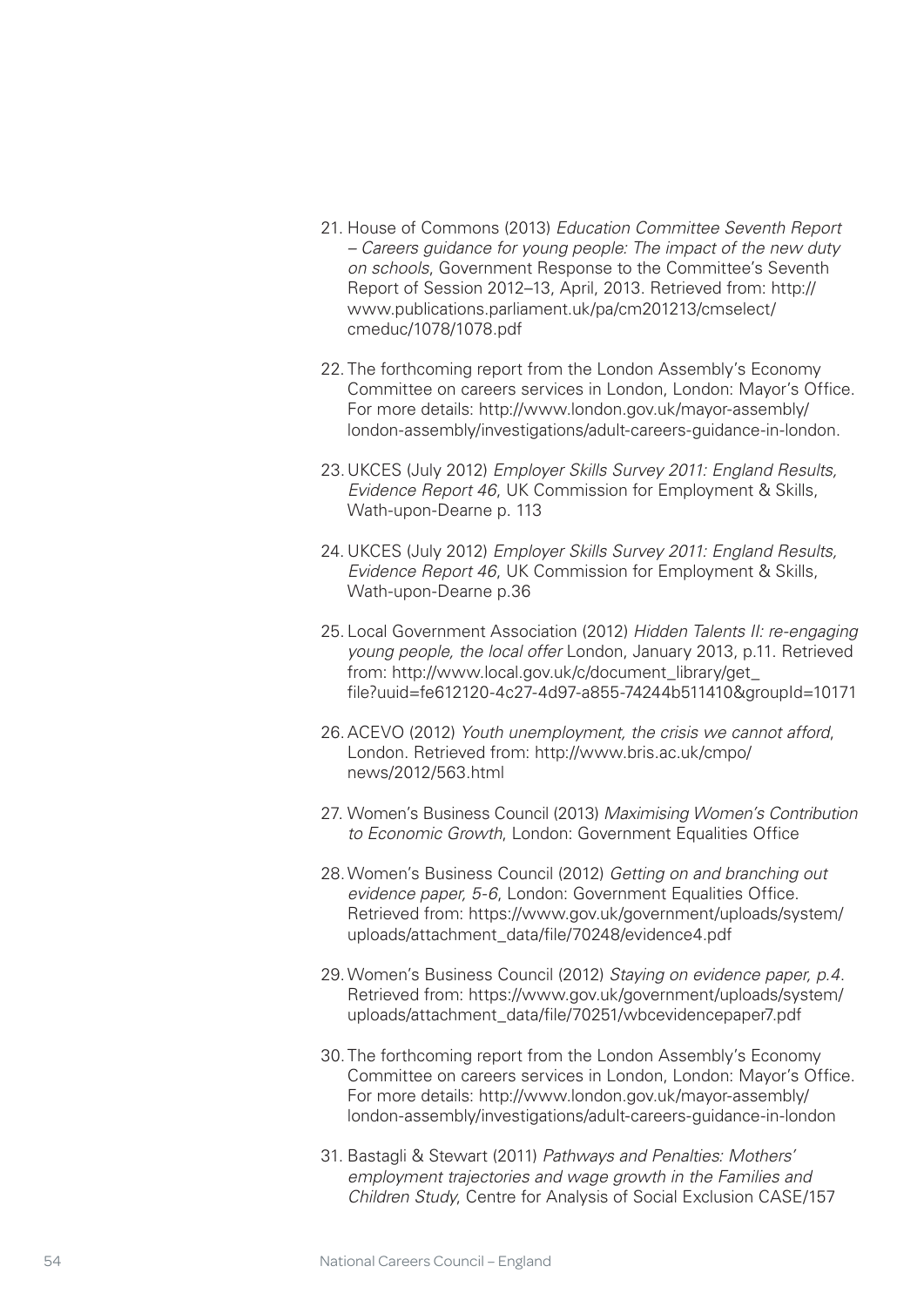- 32. Bukodi & Dex (2010) 'Bad Start: Is There a Way Up? Gender Differences in the Effect of Initial Occupation on Early Career Mobility in Britain' European Sociological Review Volume 26 Number 4
- 33. Commission on Adult Vocational Teaching and Learning (2013) *It's All About Work: Excellent Adult Vocational Teaching and Learning*, London: LSIS 324 Retrieved from: http://repository. excellencegateway.org.uk/fedora/objects/eg:5937/datastreams/ DOC/content
- 34. The Edge Foundation Retrieved from: http://www.vqday.org.uk/ press-releases/2012/vocational-stigma-starts-in-school
- 35. Organisation for Economic Co-operation & Development (2010) *Learning for Jobs: Summary and Policy Messages* Paris: OECD p.16. Retrieved from: http://www.oecd.org/edu/skills-beyondschool/46972427.pdf

36. National Careers Council – Annex 3 – selected exemplars.

- 37. The government's vision for a better quality of information, advice and guidance on learning and work is set out in the document *The right advice at the right time*, published in April 2012. Retrieved from: https://www.gov.uk/government/publications/nationalcareers-service-the-right-advice-at-the-right-time
- 38. Skills Funding Agency presentation to the National Careers Council and subsequent email correspondence (June – September 2012)
- 39. Matrix quality standard Retrieved from: http://matrixstandard.com/
- 40. BIS (2012) *An Exploratory Investigation of the Next Step Service, Research Paper Number 97*, London: Department for Business Innovation & Skills, November 2012
- 41. BIS (2012) *No Stone Unturned*, The Rt. Hon the Lord Heseltine of Then ford CH, London: Department for Business Innovation & Skills, October 2012. Retrieved from: http://www.bis.gov.uk/ assets/BISCore/corporate/docs/N/12-1213-no-stone-unturned-inpursuit-of-growth.pdf
- 42. Skills Funding Agency (SFA) Latest figures on the usage of the National Careers Service website and telephone helpline, April 2013
- 43. Career Development Institute (2013) *Workforce Development Strategy* submitted to the Council – May 2013.
- 44. Australian E-guidance Symposium, Sydney, May 2013. Retrieved from: http://cdaa2013conference.blogspot.com.au/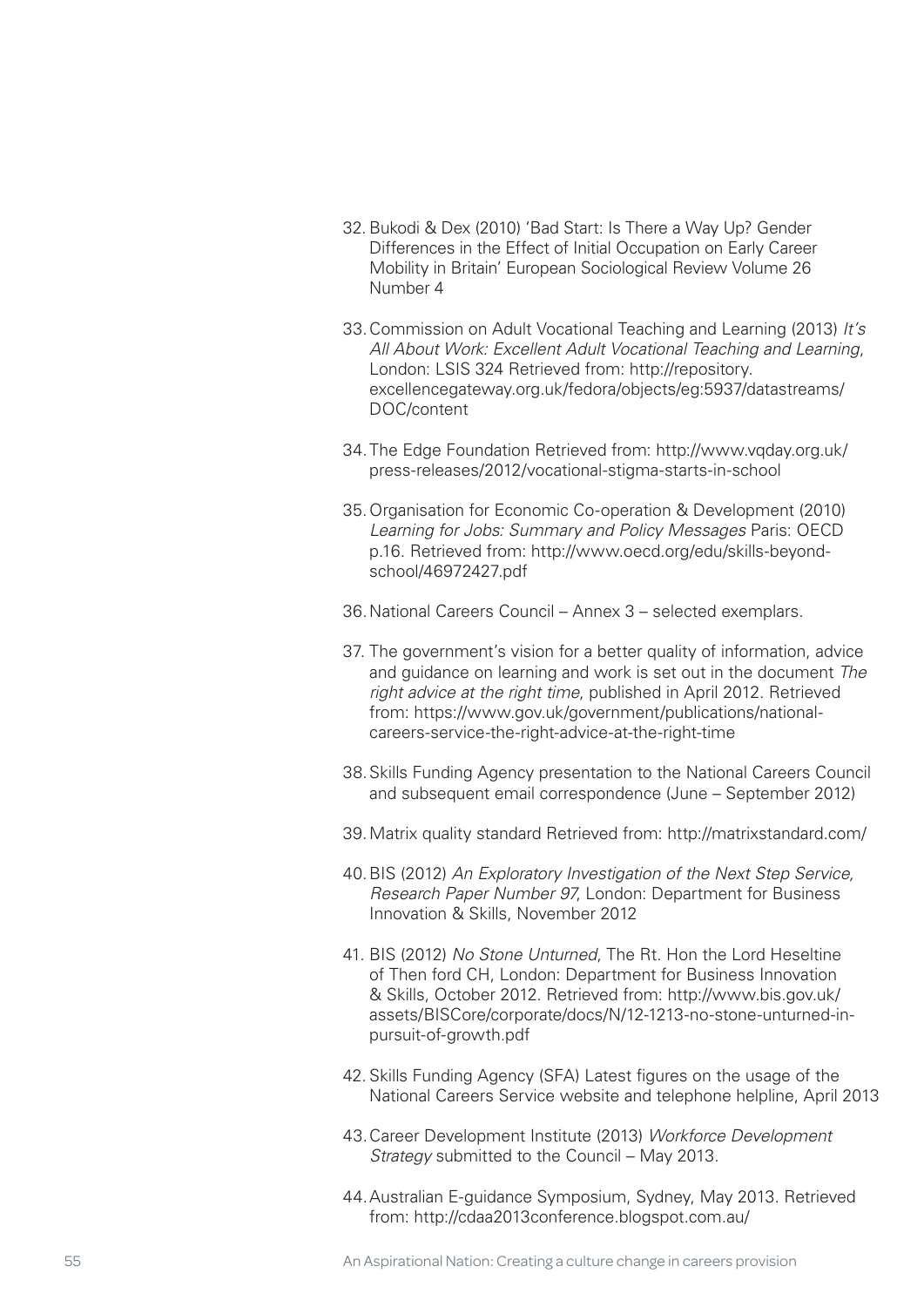45. CDI On-line Professional Register, May 2013. Retrieved from: https://www.cparegister.org/public/report.aspx?memberqueryid =4AF7BEE0-39EB-4579-8E58-01DA3CFFB06A&atc=aaa&nodeid =47E4BA66-08D8-4DFD-9CE2-62F77D358DA8

### 46. Op.cit

- 47. Careers England (2013) *Quality in Careers Standard Paper*  submitted to Council. For further details visit: http://www. careersengland.org.uk/quality.php
- 48. UKCES (2013) *Investors in People Quality Standard*, UK Commission for Employment & Skills, Wath-Upon-Dearne. Retrieved from: http:// www.investorsinpeople.co.uk/Home/index.html
- 49. Unison (2013) *A Better Start for Young People*, London p.9 and Pearsons Careers 2020 Interim Findings. Retrieved from: http:// thepearsonthinktank.com/research/careers-2020/
- 50. Alexander, R. (Ed) (2010) *Children, their World, their Education Final report and recommendations of the Cambridge Primary Review*  London: Routledge
- 51. NFER (2011) *Key Stage 2 Career-Related Learning Pathfinder Evaluation* Research Report DfE-RR 116, Slough: National Foundation for Educational Research. Retrieved from: https://www. nfer.ac.uk/nfer/publications/91037/91037.pdf
- 52. Brown, A. and Bimrose, J. (2012) 'Role of vocational training and learning at work in individual career development across the lifecourse: examples from across Europe', in *Beruflichkeit zwischen institutionellem Wandel und biographischem Projekt, (Bildung und Arbeit series),(German Edition), [Professionalism between institutional change and biographical project]*, 167- 188, Editors: A. Bolder, R. Dobischat, G. Kutscha, & G. Reutter, G., Wiesbaden: Springer
- 53. NIACE (2012) Mid-life career review. Retrieved from: http://www. niace.org.uk/news/mid-life-career-review-niace-proposals-endorsed
- 54. Women's Business Council (2012) *Staying on evidence paper*, p.4 Retrieved from: https://www.gov.uk/government/uploads/system/ uploads/attachment\_data/file/70251/wbcevidencepaper7.pdf
- 55. Little, P. (2012) Creating An Inclusive Apprenticeship Offer. DfE & BIS cross-departmental unit, London. p.3 Retrieved from: http:// www.apprenticeships.org.uk/~/media/documents/AU-CreatingAnIn clusiveApprenticeshipOffer-Report-May2012.ashx
- 56. The Edge Foundation Retrieved from: http://www.vqday.org.uk/ press-releases/2012/vocational-stigma-starts-in-school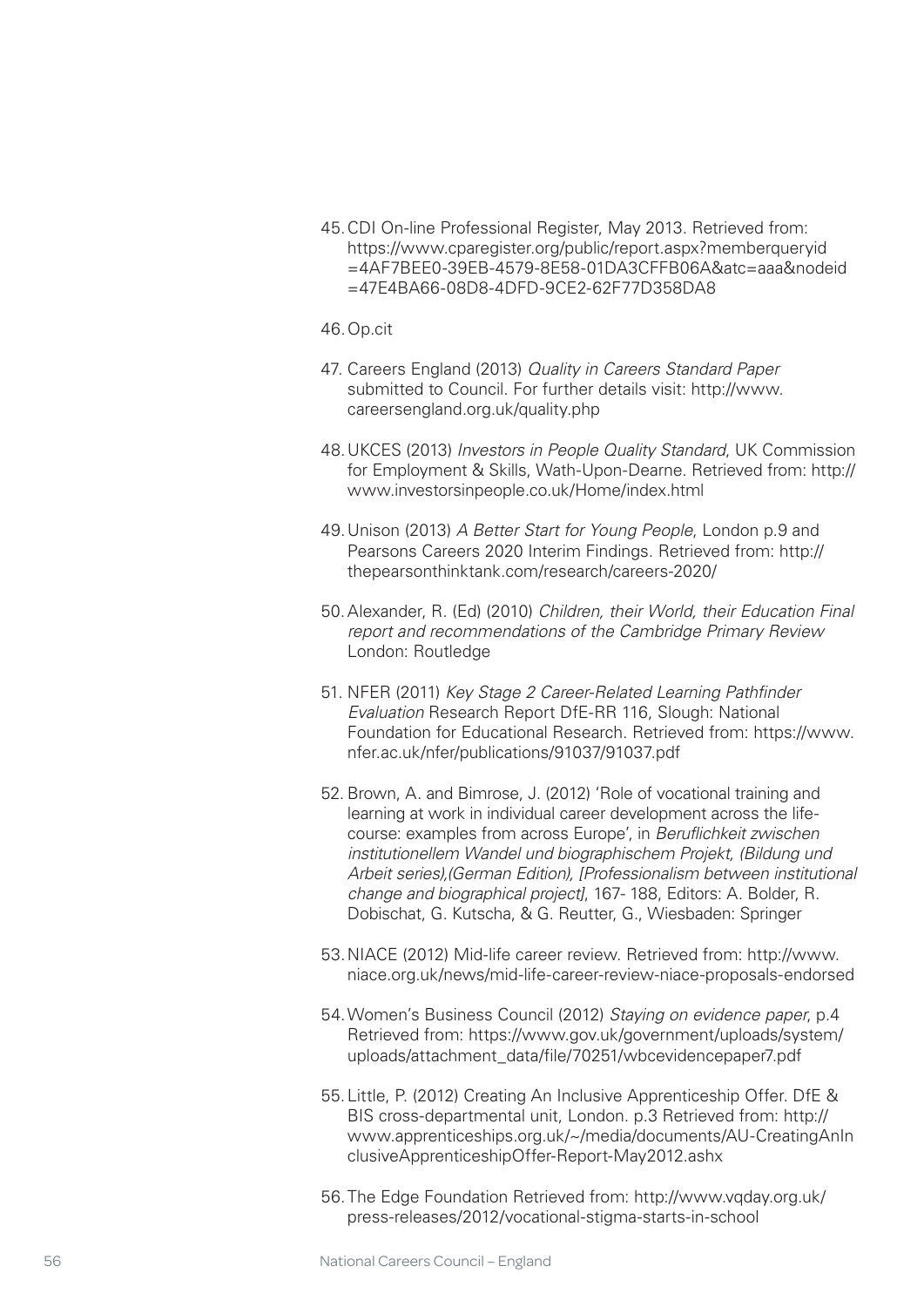- 57. HEFCE (2013) *Higher Education in England: Impact of the 2012 Reforms*, London: Higher Education Funding Council for England. Retrieved from: http://www.hefce.ac.uk/media/hefce/content/about/ introduction/aboutheinengland/impactreport/Impact-report.pdf
- 58. ELGPN (2012) *European Lifelong Guidance Policies: Progress Report 2011-12*. A Report on the Work of the European Lifelong Guidance Policy Network 2011-12. p.48. Finland: University of Jyväskylä Retrieved from: http://ktl.jyu.fi/ktl/english/publications/ elgpn\_report2012
- 59. Milburn, A. (2012) *Fair Access to Professional Careers. A progress report by the Independent Reviewer on Social Mobility and Child Poverty* London: Cabinet Office, May 2012 Retrieved from: https:// www.gov.uk/government/publications/fair-access-to-professionalcareers-a-progress-report

### 60. Op.cit.

- 61. DWP (April 2013) Regional Labour Market: HI07 Headline Indicators for London
- 62. Written submission and oral evidence submitted to the Council from the Campaign for Learning, Disability Rights UK and Unionlearn.
- 63. DfE (2012) *The September Guarantee*, London: Department for Education. Retrieved from: http://www.education.gov.uk/ childrenandyoungpeople/youngpeople/participation/ transitionintoeducationandtraining
- 64. DfE (2013) Traineeships will be introduced from August 2013 for 16- to 19-year-olds. These will fit within broader study programmes for 16- to 19-year-olds, May 2013. Retrieved from: http://www. education.gov.uk/childrenandyoungpeople/youngpeople/ qandlearning/traineeships
- 65. OECD (2010) Learning for Jobs. Paris: Organisation for Economic Co-operation and Development p. 85.
- 66. Mann A. & Percy C. (2013) Employer engagement in British secondary education: wage earning outcomes experienced by young adults, *Journal of Education and Work*
- 67. Education and Employers Taskforce, London. Retrieved from: www.inspiringthefuture.org
- 68. The Big Bang initiative: UK Young Scientists and Engineers Fair Visit: http://www.thebigbangfair.co.uk/\_db/\_documents/The\_Big\_ Bang\_Fair\_Registation.pdf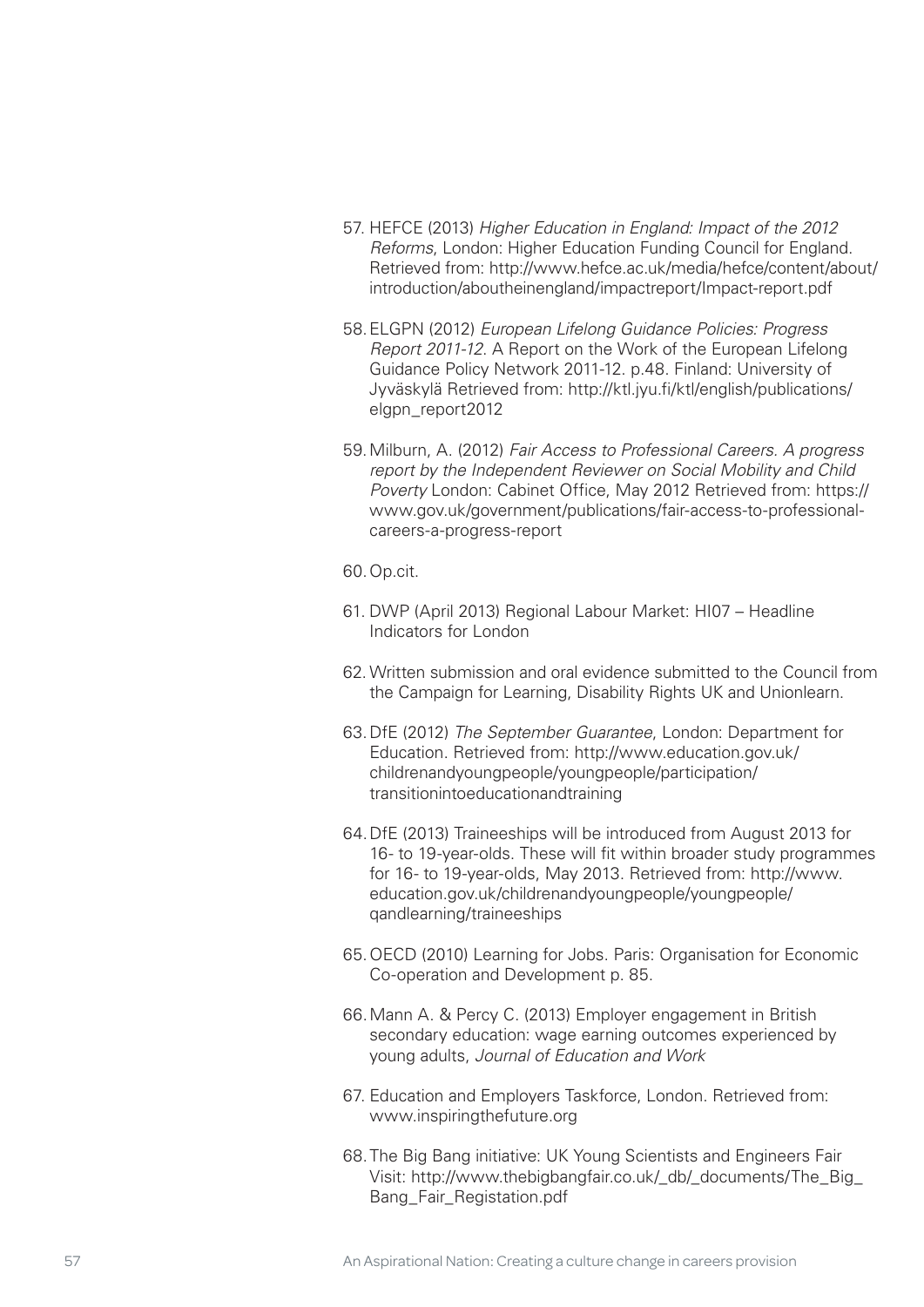- 69. World Skills UK: The Skills Show Visit: http://worldskillsuk. apprenticeships.org.uk/the-skills-show
- 70. CIPD (2013) *Step Ahead Mentoring Programme Retrieved from: http:// www.cipd.co.uk/publicpolicy/mentoring-steps-ahead-initiative.aspx*
- 71. National Careers Week Visit: http://www.nationalcareersweek.com/
- 72. Tough, P. (2013) *How Children Succeed: Grit, Curiosity and the Hidden Power of Character*, Tantor Media Inc. USA. p.197 Retrieved from: http://www.paultough.com/the-books/howchildren-succeed/excerpt/
- 73. Brown, A., Bimrose, J., Barnes, S. -A., Kirpal, S., Grønning, T. and Dæhlen, M.(2010) *Changing patterns of working, learning and career development across Europe: final report* (EACEA/2007/07)', 1 - 82, Brussels: Education, Audiovisual & Culture Executive Agency. Retrieved from: http://www2.warwick.ac.uk/fac/soc/ier/ people/furtherpubs/?ssn=sbAsS29EMEo=&inst=WARWICK
- 74. UKCES (2011) *The role of career adaptability in skills supply Evidence Report 35*. UK Commission for Employment & Skills, Wath-Upon-Dearne.
- 75. ELGPN (2012) *Lifelong Guidance Policy development: A European Resource Kit – Tools No 1*. Finland: University of Jyväskylä p.17. Retrieved from: http://ktl.jyu.fi/img/portal/23229/ELGPN\_resource\_ kit\_2011-12\_web.pdf?cs=1350649791
- 76. Sherbert Research (2009) Customer *Voice Research RR075: Information, Advice and Guidance*, London: Department for Children, Schools and Families. p.1 Retrieved from: http://dera.ioe. ac.uk/11368/1/DCSF-RR075.pdf
- 77. BCG (2010). *The Connected Kingdom: How the Internet is Transforming the U.K. Economy*. Boston, MA: The Boston Consulting Group, Inc. Retrieved from: http://www. connectedkingdom.co.uk/downloads/bcg-the-connected-kingdomoct-10.pdf
- 78. Australian Career Development Association major conference with the Ministry of Education May 2013 Retrieved from: http://www. cdaa.org.au/default.aspx?page=2013%20National%20Conference
- 79. Bimrose, J., Hughes, D. & Barnes, S-A. (2011). *Integrating new technologies into careers practice: Extending the knowledge base*. UK Commission for Employment & Skills, Wath-Upon-Dearne. Retrieved from: http://www.ukces.org.uk/assets/bispartners/ukces/ docs/publications/integrating-new-technololgies-into-careerspractice.pdf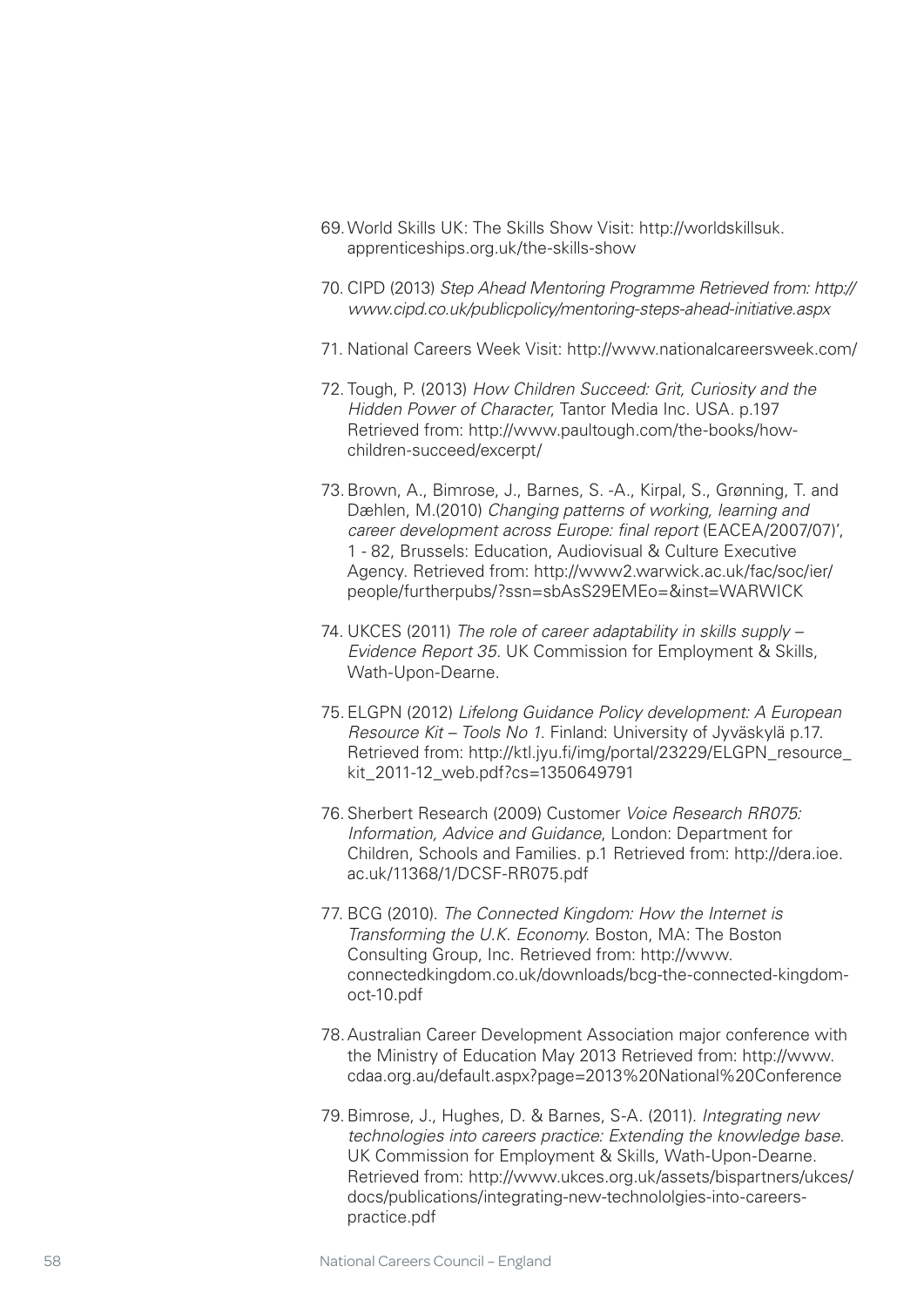- 80. H M Government (2012) *Open Data White Paper: Unleashing the Potential*, London: Cabinet Office Retrieved from: https://www.gov. uk/government/publications/open-data-white-paper-unleashing-thepotential
- 81. H M Treasury & BIS (2013) *Plan for Growth Implementation Update*, London (March 2013) Retrieved from: https://www.gov.uk/ government/publications/open-data-white-paper-unleashing-thepotential
- 82. UKCES (2013) LMI for All UK Commission for Employment & Skills: Wath-Upon-Dearne. Retrieved from: http://www.ukces.org.uk/ assets/ukces/docs/supporting-docs/lmi-for-all-flyer-3.pdf
- 83. A leading trend in technology enhanced learning is the rapid expansion of Massive Open Online Courses – MOOCs have the potential to bring about long-lasting change to the careers sector and open up access to learning for a wider range of individuals than ever before. Currently, this is helping to keep Britain's universities in the vanguard of international higher education, allowing them to embrace the educational and commercial possibilities presented by the online revolution. Crucially tailored MOOCs, launched by the Minister, offers the opportunity to enhance and enrich the careers offer from the National Careers Service and wider careers support market – ensuring this is delivered where potential learners are and in a way and time which suits their lives. Therefore, as the careers market changes – not only in the UK but globally – it is imperative that effective, personalised and relevant careers guidance innovates and seizes the potential that technology offers.